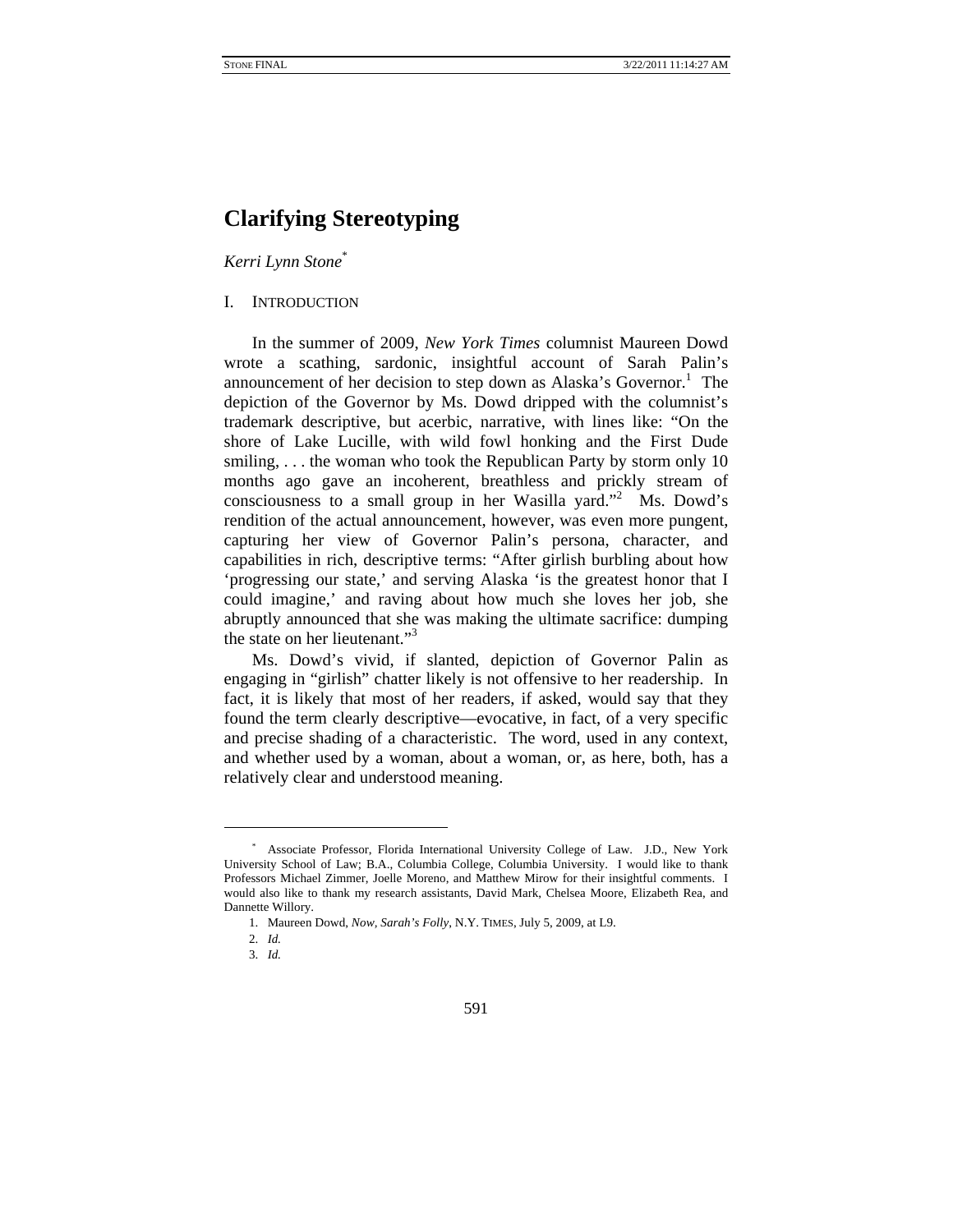Antidiscrimination law, however, indicates that sex stereotyping that leads to adverse employment actions is unlawful. Is it gender discrimination, and thus illegal, to fire someone whose employment is atwill for being too "girlish," or is it a legitimate character preference protected by law?

People make comments all the time that include or invoke stereotypes. Sometimes those comments are indicative of their belief systems or values. Sometimes they are feeble—or genuine—attempts at humor or wit. Sometimes people speak rashly and in anger. Many times, people are misunderstood, and their true feelings are belied by a clumsy choice of words. Much of the law of employment discrimination necessarily implicates a searching probe into the often undisclosed sometimes even to oneself—motivations, beliefs, and intentions that underlie and impel acts alleged to have been discriminatorily premised on someone's race, gender, or other protected class status. Rarely in this day and age does one who suspects that discrimination has befallen him have a "smoking gun"<sup>4</sup> or an admission to that effect. Generally, the undisclosed mindset of a discriminatory decision-maker, far from a simple hidden secret, is actually a complex tapestry of unvoiced beliefs, assumptions, and associations. This tapestry, a victim of discrimination soon realizes, is typically too tightly woven to easily extricate the needed, discrete strand of thought that shows a predisposition to see or judge certain groups differently.

This Article addresses the largely undefined, misunderstood-yetoften-resorted-to concept of "stereotyping" as a basis for, or sufficient evidence of, liability for employment discrimination. Since the concept's genesis in Supreme Court jurisprudence in  $1989$ ,<sup>5</sup> plaintiffs have proffered remarks alleged to be tinged with, or indicating the presence of, impermissible stereotypes as evidence of discrimination based on protected-class status—be that sex, race, color, religion, or national origin—in contravention of Title VII of the Civil Rights Act of 1964.<sup>6</sup>

-

 <sup>4.</sup> So-called "smoking gun" evidence has been defined as "the crucial piece of evidence." *See*  WILLIAM SAFIRE, ON LANGUAGE 263 (1980); WILLIAM SAFIRE, SAFIRE'S POLITICAL DICTIONARY 661 (1978) (defining "smoking gun" as "incontrovertible evidence; the proof of guilt that precipitates resignations" and also stating that "[s]uch a stance is generally considered suggestive of obvious . . . guilt").

<sup>5.</sup> *See* Price Waterhouse v. Hopkins, 490 U.S. 228 (1989).

 <sup>6. 42</sup> U.S.C. § 2000e-2(a)(1) (2006).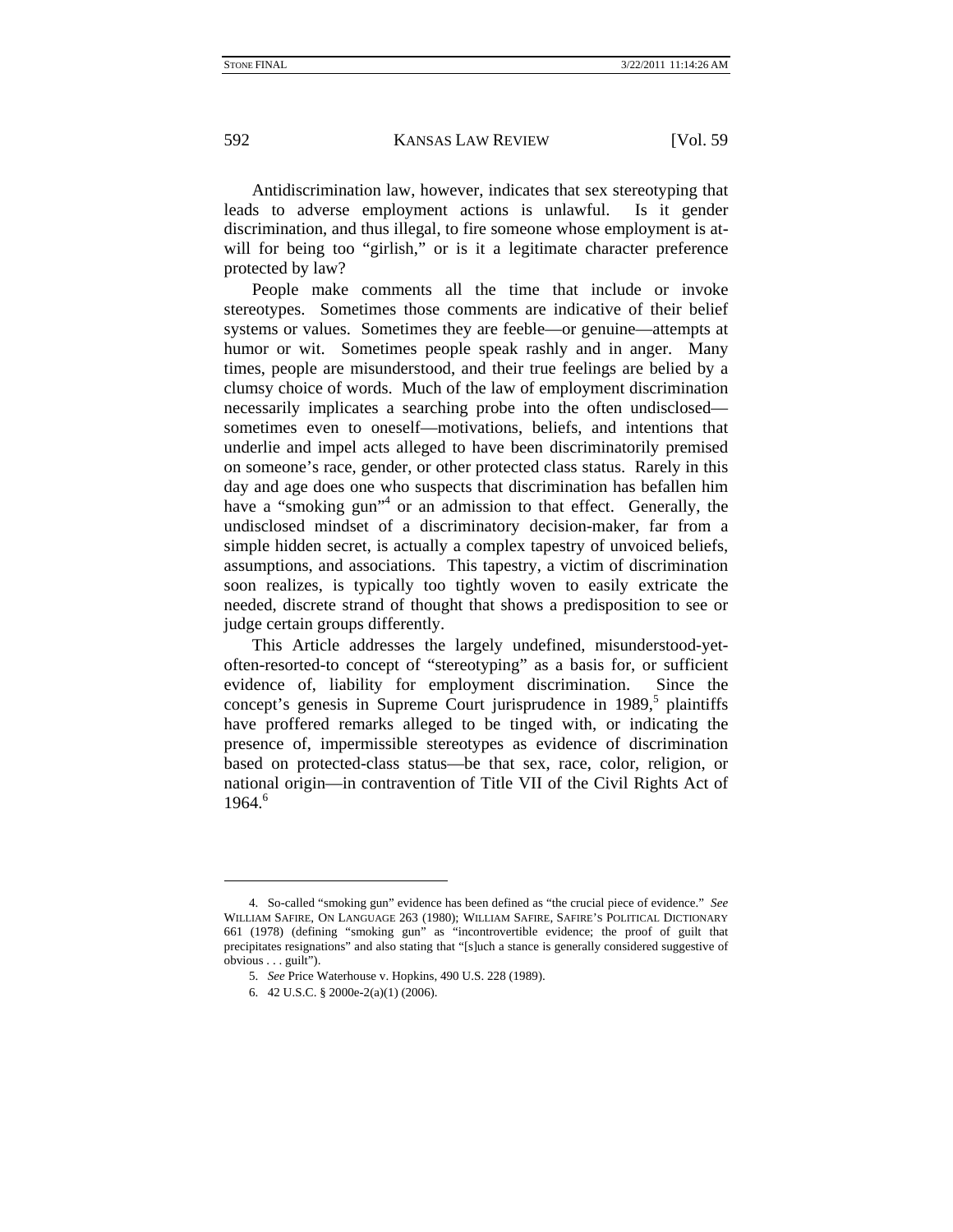Courts, however, guided only by the original Supreme Court case about stereotyping—*Price* 7 which is ubiquitously invoked, but unclear—have come up short in their adjudication of these cases. Courts have failed to engage with the threshold questions of what it means to "stereotype," how stereotyping translates into impermissible action, and why stereotyping is considered nefarious and capable of fomenting discrimination. Taking it upon themselves to discern those instances in which an allegedly stereotyped comment fails *as a matter of law* to evince the decision-maker's intent that a plaintiff must establish, courts have all too often erred on the side of foreclosing claims at the summary judgment stage because of their limited, subjective understanding of what the words meant.

A court interpreting the words that one chooses, as well as their context and intonation, and concluding—as a matter of law—that the speaker could not possibly harbor the alleged animus or prejudice, would seem to supply an answer to the ultimate question of fact. To the extent that a single comment is alleged to evince a mindset of prejudice, discrimination, or even that the speaker harbored subconscious or unconscious beliefs about a class, engendering discrimination, at what point may a court conclude that, as a matter of law, this is not the case? Phrased differently, at what point may a trier of law conclude that a decision-maker misspoke? Is what was said what the speaker really meant? Does the comment evince a discriminatory mindset? These are just a few of the questions that courts must ask when they attempt to interpret stereotyped comments as they decide whether to grant summary judgment on the claim.

This Article examines the language in *Hopkins* and its precise mandates and guidance for lower courts. It then explains the widespread extrapolation of *Hopkins* by lower courts and the framework in which the case now operates. This Article posits that *Hopkins* furnished guidance that is less than clear as to when so-called "stereotyping" is evidence that warrants evaluation by a trier of fact and when a comment is harmless or too attenuated from an adverse action to permit an allegation of discrimination to survive. The Article also identifies the various smaller, often unarticulated questions bound up in the larger issues of when impermissible stereotyping has occurred and how various courts' failures to specify these questions and their answers may have led to the confused state of stereotyping jurisprudence.

7. 490 U.S. 228.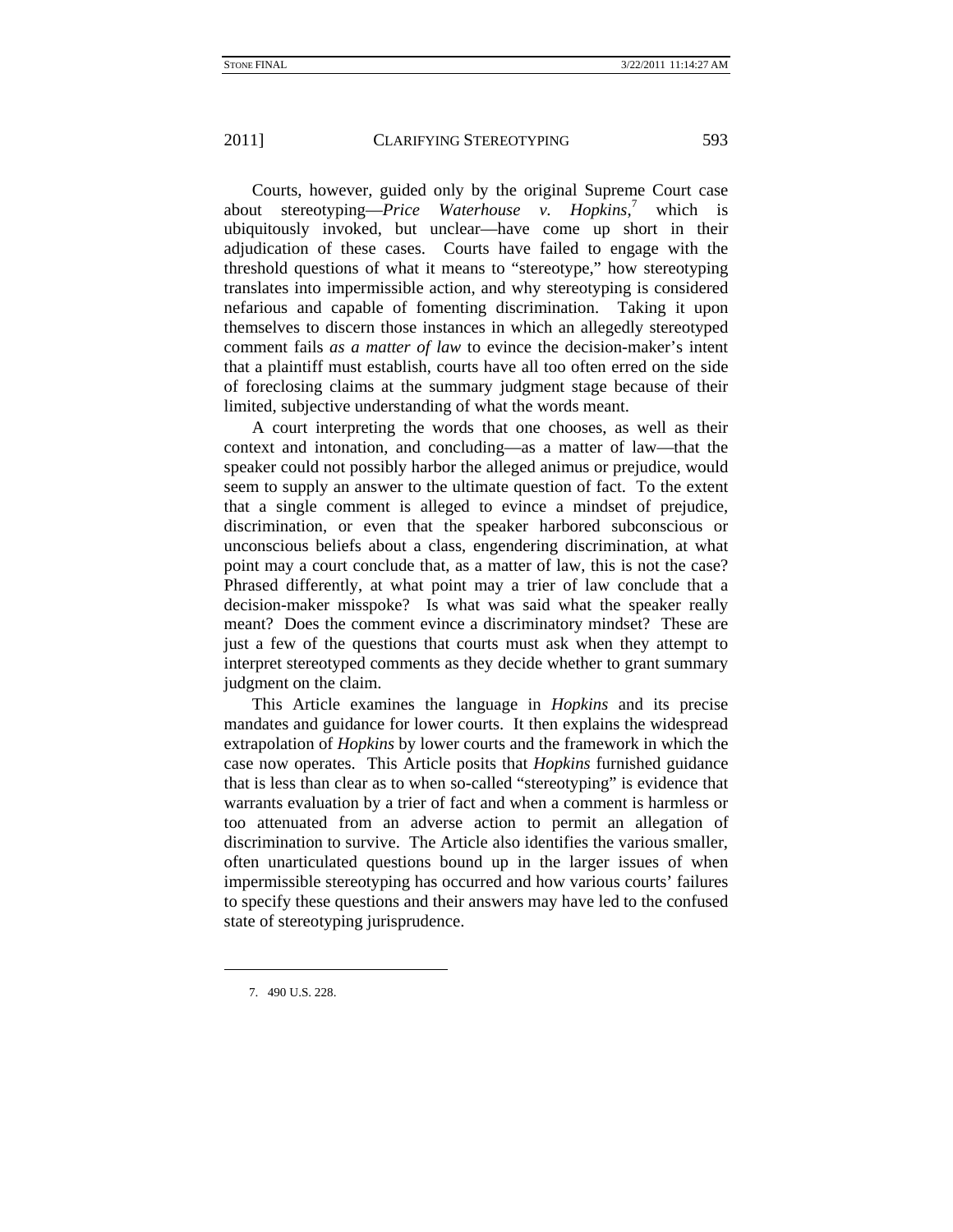Next, this Article submits that there are two primary reasons why stereotyped comments and beliefs may be pernicious in the workplace. By dismantling the pat notion that "stereotypes are bad" and breaking out the various ways in which stereotypes can evince discrimination, a clearer view of when stereotyped remarks should be said to create triable issues of fact begins to emerge.

Why are stereotypes harmful? First, where stereotyped comments evince a belief about a group and the speaker's predisposition towards viewing the group through a certain lens, they evince a discriminatory intent or state of mind that typically ought to be evaluated by a trier of fact against the backdrop of the alleged discrimination at issue, and that should preclude summary judgment. Second, irrespective of whether animus is expressed toward a *group*, where the stereotype is expressed as an intragroup critique that an individual is too much like or not enough like the stereotype for her group, a predisposition to hold group members to different standards and thus to treat them differently because of their protected-class status, is belied. This includes, for example, statements that a woman is too girly or not feminine enough, or that an Asian American does not work as hard as expected. These statements, too, should operate to preclude summary judgment when they are exposed.

The problem with *Hopkins*, the ubiquitous case resorted to by virtually every court with so-called stereotyping claims, is that its unique facts showed that both intergroup animus—comments directed against the plaintiff because she was a woman—and intragroup preferences comments seeming to disfavor the plaintiff for being the "wrong type" of woman—were at work. This fact, as will be shown, served to obscure the rationale for the Court's vigilance when it came to stereotypes and the reasons why and instances in which future courts should take allegedly stereotyped comments and hold that they are evidence of intentional discrimination that should permit a plaintiff's case to survive summary judgment.

This Article thus aims to dispel the myth, propagated in part by courts' misreading of *Hopkins*, that there is such a discrete cause of action as "stereotyping." At the same time, it reviews the myriad of cases that have tried to decide, as a matter of law, when a stereotyped comment sufficed to create an issue of fact as to intentional discrimination and breaks down this complex question. Courts appear to have no real uniform standard for evaluating when a statement alleged to have stereotyped a plaintiff is probative and when it can only reasonably be seen as a misspeak, a mistake, or otherwise too "stray" to suffice as evidence that impermissible discrimination took place.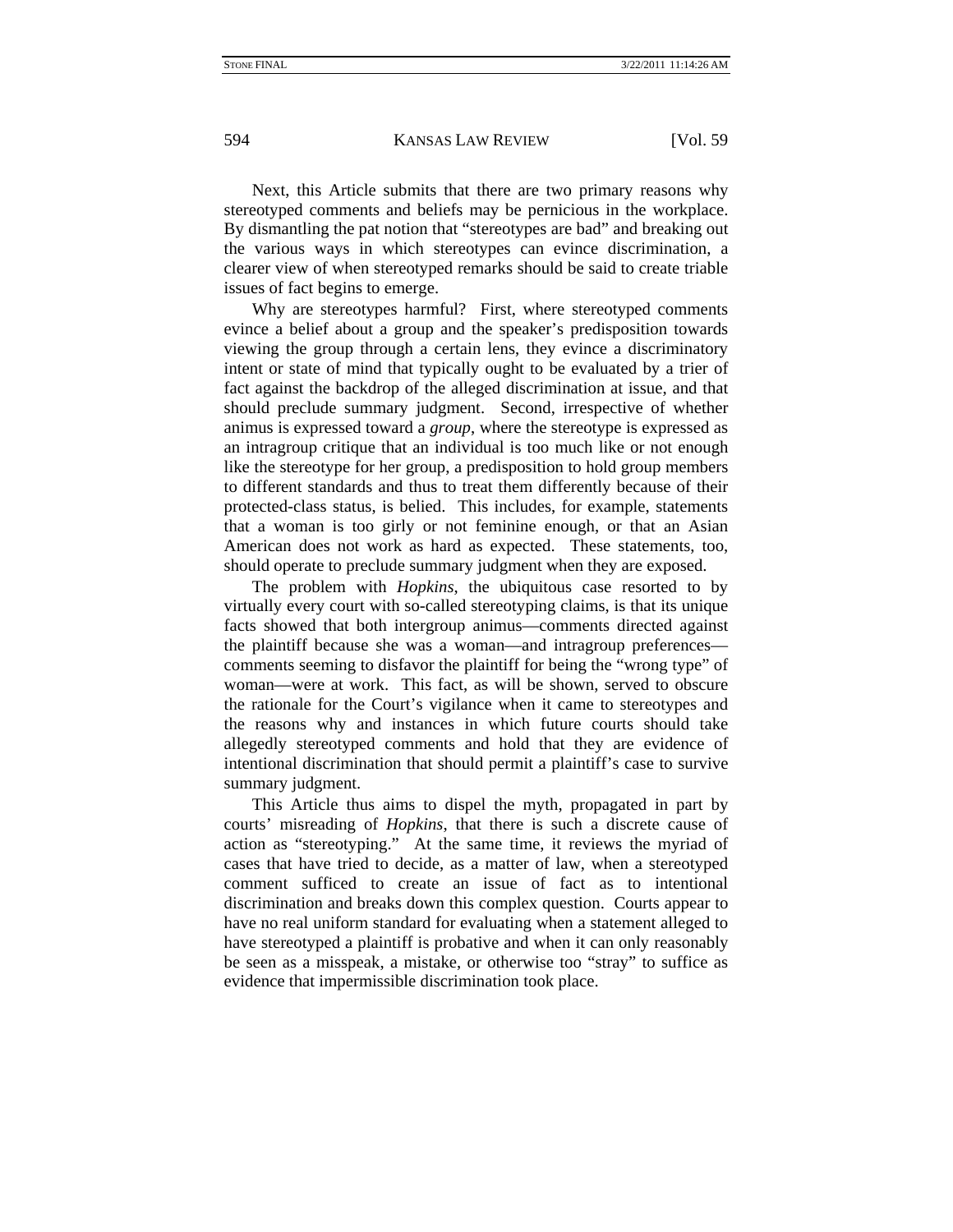## II. *PRICE WATERHOUSE V. HOPKINS* & STEREOTYPING

Consider the following two cases, each of which involves a male plaintiff alleging that he has been the victim of impermissible sex stereotyping in contravention of Title VII. Both cases' opinions invoke the 1989 Supreme Court case of *Hopkins*, which held: "In the specific context of sex stereotyping, an employer who acts on the basis of a belief that a woman cannot be aggressive, or that she must not be, has acted on the basis of gender."<sup>8</sup> In *Hopkins*, a large accounting firm rejected a female candidate for partnership because, according to the decisionmakers, her demeanor, appearance, and interactions with others did not comport with the ways in which they felt a woman should look, act, and appear.<sup>9</sup>

## *A.* Sassaman

In a 2009 Second Circuit case, the plaintiff, who worked for the Dutchess County Board of Elections in New York, became embroiled in a sexual harassment investigation after a series of interactions with a female coworker resulted in a disputed charge levied against him.<sup>10</sup> After being told that he must either resign or he would be fired, the plaintiff was then told that the decision-maker did not feel that he had "any choice" because the plaintiff's accuser knew many attorneys and the decision-maker feared being sued.<sup>11</sup> The decision-maker, a male, then added, "'And besides you probably did what she said you did because you're male and nobody would believe you anyway."<sup>12</sup>

Fearing that he had no other option, the plaintiff resigned and sued his employer under Title VII, alleging gender discrimination.<sup>13</sup> The district court granted the defendants' motion for summary judgment, declining to "attach any real significance" to the statement made about the plaintiff being male, and dismissing it as "stray," "ambigu[ous]," and

1

13. *Id.*

<sup>8.</sup> *Id.* at 250.

<sup>9.</sup> *Id*. at 235. Partners at the company described Hopkins as "macho," claiming that she "overcompensated for being a woman," and advised her on one occasion to take "a course in charm school." *Id.* Other partners took offense to some of the language that Hopkins used because it was spoken by a female. *Id.* Another suggested to Hopkins that for her to improve her chances of becoming partner, she should "walk more femininely, talk more femininely, dress more femininely, wear make-up, have her hair styled, and wear jewelry." *Id.*

 <sup>10.</sup> Sassaman v. Gamache, 566 F.3d 307, 310–11 (2d Cir. 2009).

<sup>11.</sup> *Id.* at 311.

<sup>12.</sup> *Id.*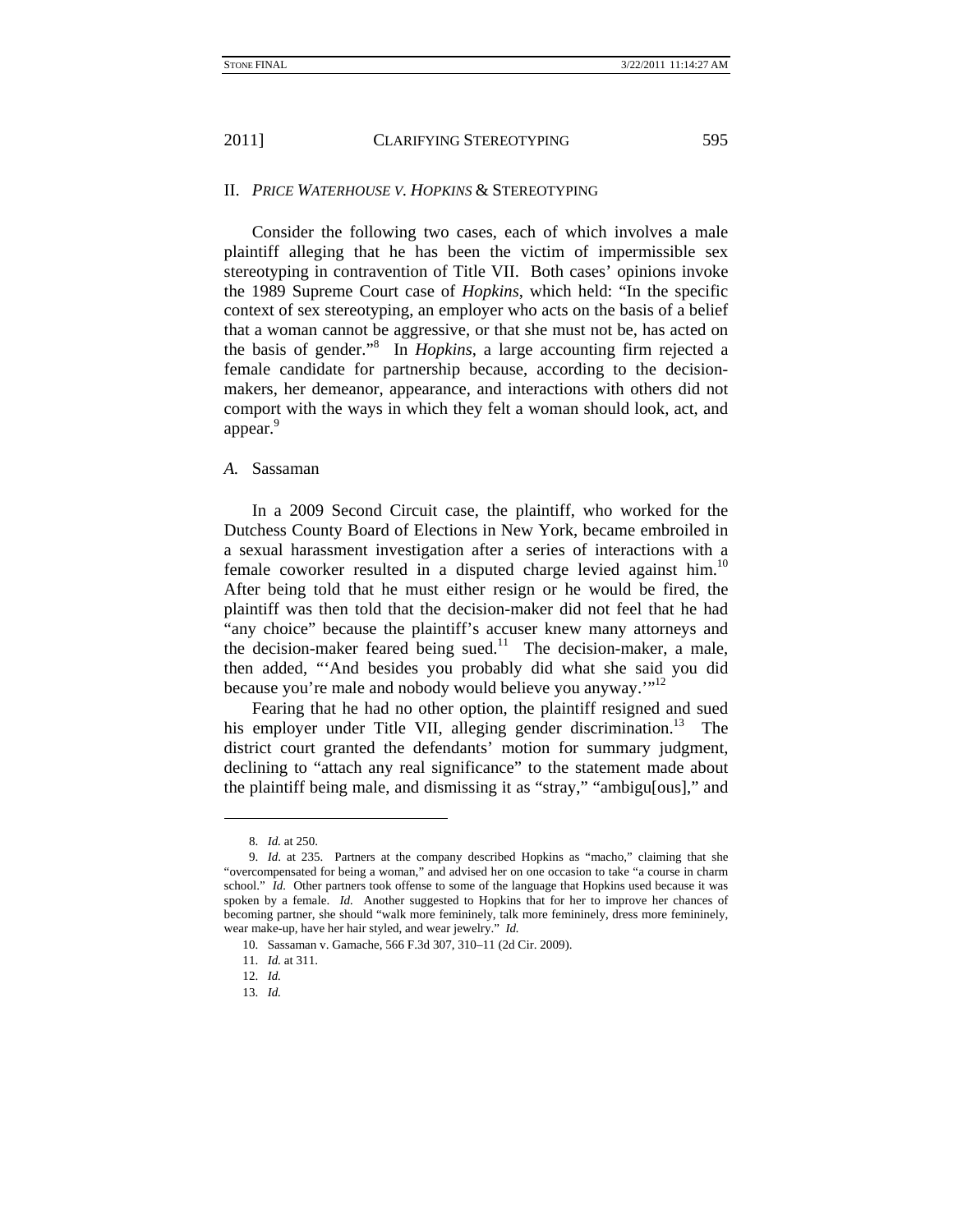"incapable of 'demonstrat[ing] actionable gender stereotyping'" so as to establish that the plaintiff was acted against under circumstances engendering an inference of discriminatory intent, an element of his prima facie case.<sup>14</sup> The court held that "such a viewpoint, even if held, would [not] necessarily taint an employment decision to respond to a harassment complaint."<sup>15</sup>

The Court of Appeals for the Second Circuit, however, found that a reasonable trier might "construe this statement as an invidious sex stereotype" and called the sex stereotyping in the statement "more overt" than that which occurred in *Hopkins*. 16 According to the court, because the decision-maker justified his termination decision "by pointing to the propensity of men, as a group, to sexually harass women"—thus impermissibly relying upon a gender-based stereotype—he created a reasonable inference that the decision to terminate the plaintiff was motivated by a discriminatory intent.<sup>17</sup> Despite the defendants' attempt to characterize the remark as stray, an aside, or even as having been made after the fact and only in reference to "what others may think," the court maintained that in the context of a motion for summary judgment, the remark served to create a triable issue as to discriminatory intent.<sup>18</sup>

#### *B.* Lautermilch

The plaintiff in a 2003 Sixth Circuit case, an at-will substitute teacher named Lautermilch, was told that he would no longer receive calls to work in his school after the principal and assistant principal voiced concerns that he had been "acting inappropriately with young people, tutoring a female student at his home, telling inappropriate jokes in the classroom, and commenting on the size of a female teacher's breasts," as well as allegations that he made a lewd comment to a student.<sup>19</sup> The plaintiff claimed that the principal called him "too macho" and "spit the word macho out as if it was distasteful."<sup>20</sup>

 $\overline{\phantom{a}}$ 

<sup>14.</sup> *Id.*

<sup>15.</sup> *Id.* at 312.

<sup>16.</sup> *Id.* at 312–13.

<sup>17.</sup> *Id.* at 313 ("[C]omments made about a woman's inability to combine work and motherhood constitutes sex stereotyping that provides evidence of discriminatory intent." (citing Back v. Hastings on Hudson Union Free Sch. Dist., 365 F.3d 107, 120 (2d Cir. 2004))).

<sup>18.</sup> *Id.*

 <sup>19.</sup> Lautermilch v. Findlay City Sch., 314 F.3d 271, 273 (6th Cir. 2003).

<sup>20.</sup> *Id.* at 274.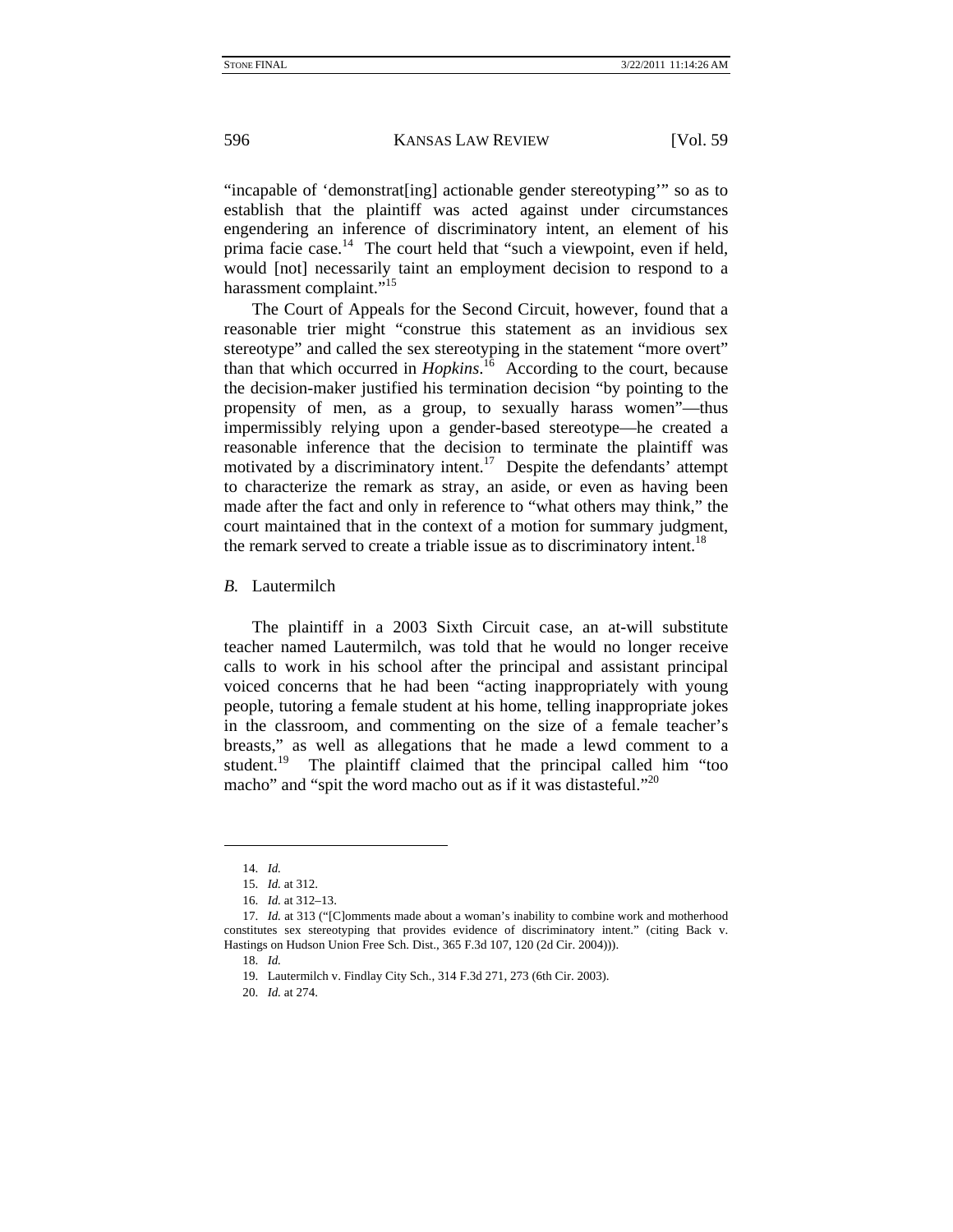The majority stated that the plaintiff was making a futile attempt to "hang his entire prima facie case on one offhand comment."<sup>21</sup> It concluded that the comment did not compel the conclusion that "unlawful discrimination was at least a motivating factor in the employer's actions" and subsequently granted summary judgment in the case due to the plaintiff's inability to state a prima facie claim.<sup>22</sup> The court concluded: "Specifically, when the comment is placed in the context of the termination hearing documenting specific allegations of misconduct, any reasonable trier of fact would conclude that the comment was critical of [the plaintiff's] behavior, not his sex or gender."23

The dissent, however, concluded that the "comment that Lautermilch was 'too macho,' made at the time she informed him of the decision to deny him future opportunities as a substitute teacher, constitutes direct evidence of sex discrimination sufficient to defeat the Schools' motion for summary judgment."<sup>24</sup> According to the dissent, the majority's mistake was "ignor[ing] the key fact that the 'too macho' comment was made by the decision-maker at the termination hearing."<sup>25</sup> The dissent went on to explain that "the commonplace usage of the word 'macho' refers exclusively to behaviors or qualities associated with the male gender."<sup>26</sup> Thus, a reasonable trier of fact could easily find that "[b]oth the nature of the comment and the manner in which it was delivered suggest that summary judgment was improper because a reasonable juror could find by a preponderance of the evidence that Lautermilch's gender was at least a motivating factor in the employer's actions."<sup>27</sup> The dissent went to the definition of *macho*, which means, among other things, exhibiting aggressive manliness and assertive virility.<sup>28</sup>

"Suppose," the dissent asked, the principal "had said to an African-American substitute teacher that the Schools were unable to utilize his services because he was 'too black,' or that [the principal] had failed to employ a particular female teacher because she was 'too feminine.'"<sup>29</sup> Pursuant to *Hopkins*, it contended, "[u]nder these circumstances it is

1

23. *Id.*

29. *Id.*

 <sup>21.</sup> *Id.* at 276.

<sup>22.</sup> *Id.*

<sup>24.</sup> *Id.* (Moore, J., dissenting).

<sup>25.</sup> *Id.*

<sup>26.</sup> *Id.* at 277.

<sup>27.</sup> *Id.*

<sup>28.</sup> *Id.*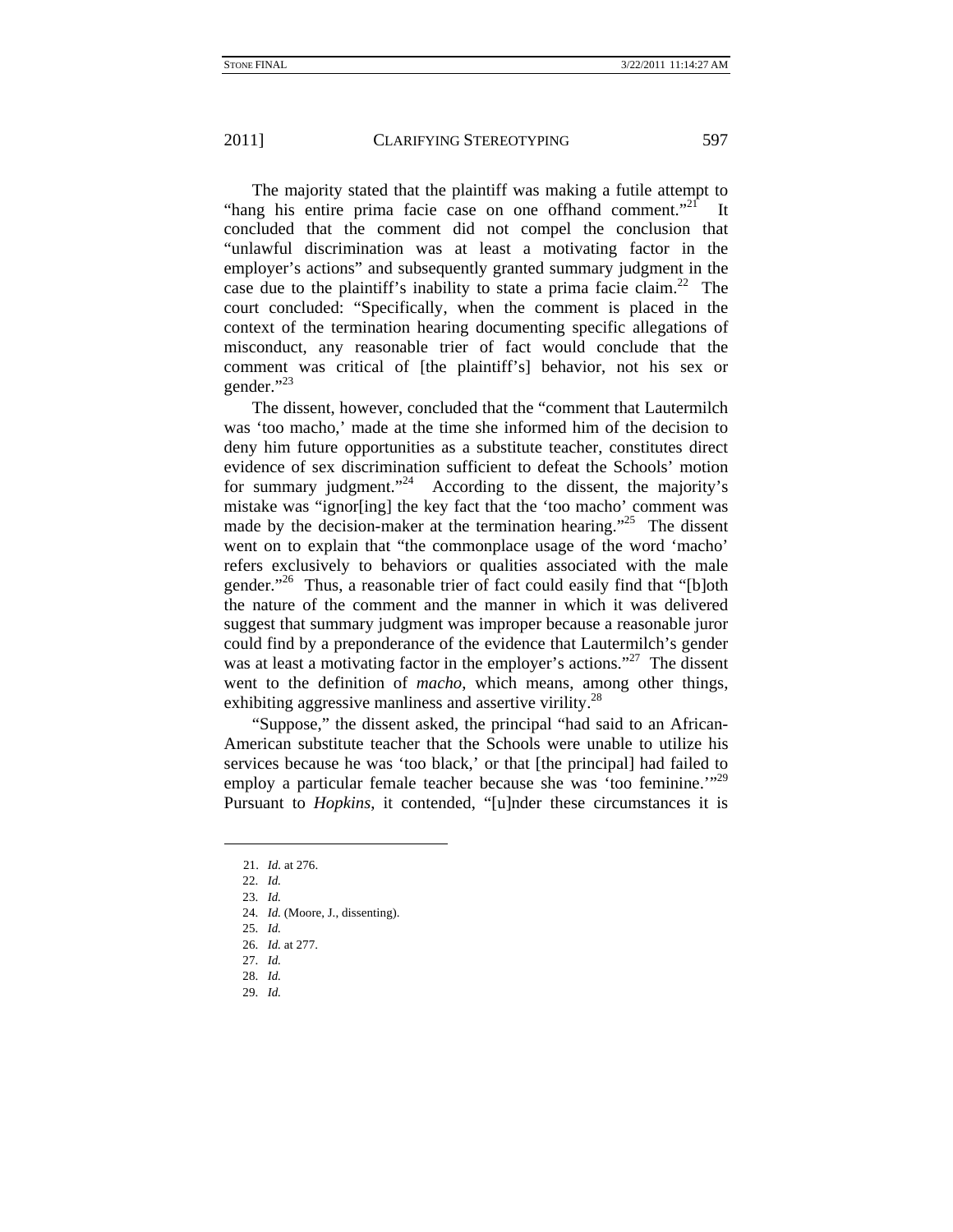relatively clear that the majority would have reached a different result."<sup>30</sup> Moreover, "[t]he Principal's word choice, telling [the plaintiff] that he would not be rehired as a substitute teacher because he was 'too macho,' as opposed to telling him he was 'too male,' should not be the basis for a different finding."<sup>31</sup>

The dissent pointed out that both the plaintiff and Ann Hopkins were characterized as acting too much like men, rendering the situation "directly analogous" to one in which a man and a woman are accused of behaving too effeminately.<sup>32</sup> The distinction, according to the dissent, was that Ann Hopkins was accused of not acting enough like a member of her sex, and the plaintiff was accused of acting too much like a member of his.<sup>33</sup> The dissent concluded: "Because  $\dots$  it is inconsistent to protect a woman from discrimination on the basis that she is not acting 'like a woman' or conversely acts 'too much like a woman,' while failing to protect a man accused of acting 'too manly,'" summary judgment was improvidently granted, and "[u]nder either scenario the plaintiff is suffering sex discrimination by the application of harmful gender stereotypes."<sup>34</sup>

Aside from their invocations of *Hopkins*, these two cases, *Sassaman* and *Lautermilch*, have several things in common. Both involve male plaintiffs alleging impermissible sex stereotyping in violation of Title VII. In each case, at least one opinion supporting each side's stance on summary judgment was published. In each case, the argument could be made that the employer took the plaintiff's gender into account in the course of an adverse employment decision. Similarly, in each case, the argument could be made that but for the inartful wording of an offhanded comment, gender was not a factor in the adverse action at all.

These cases differ in several key respects as well. The most notable difference between them is that the plaintiff in *Sassaman* ultimately succeeded in defeating the defendant's motion for summary judgment, while the plaintiff in *Lautermilch* did not. They also differ in that the plaintiff in *Sassaman* was stereotyped in such a way as to indict his entire gender; as a man embroiled in a sexual harassment investigation, he was doomed to be viewed negatively, precisely because of his sex, and for no other reason, according to the comment. The plaintiff in *Lautermilch*, however, was not stereotyped by virtue of the fact that he

<sup>30.</sup> *Id.* at 278.

<sup>31.</sup> *Id.*

<sup>32.</sup> *Id.*

<sup>33.</sup> *Id.*

<sup>34.</sup> *Id.*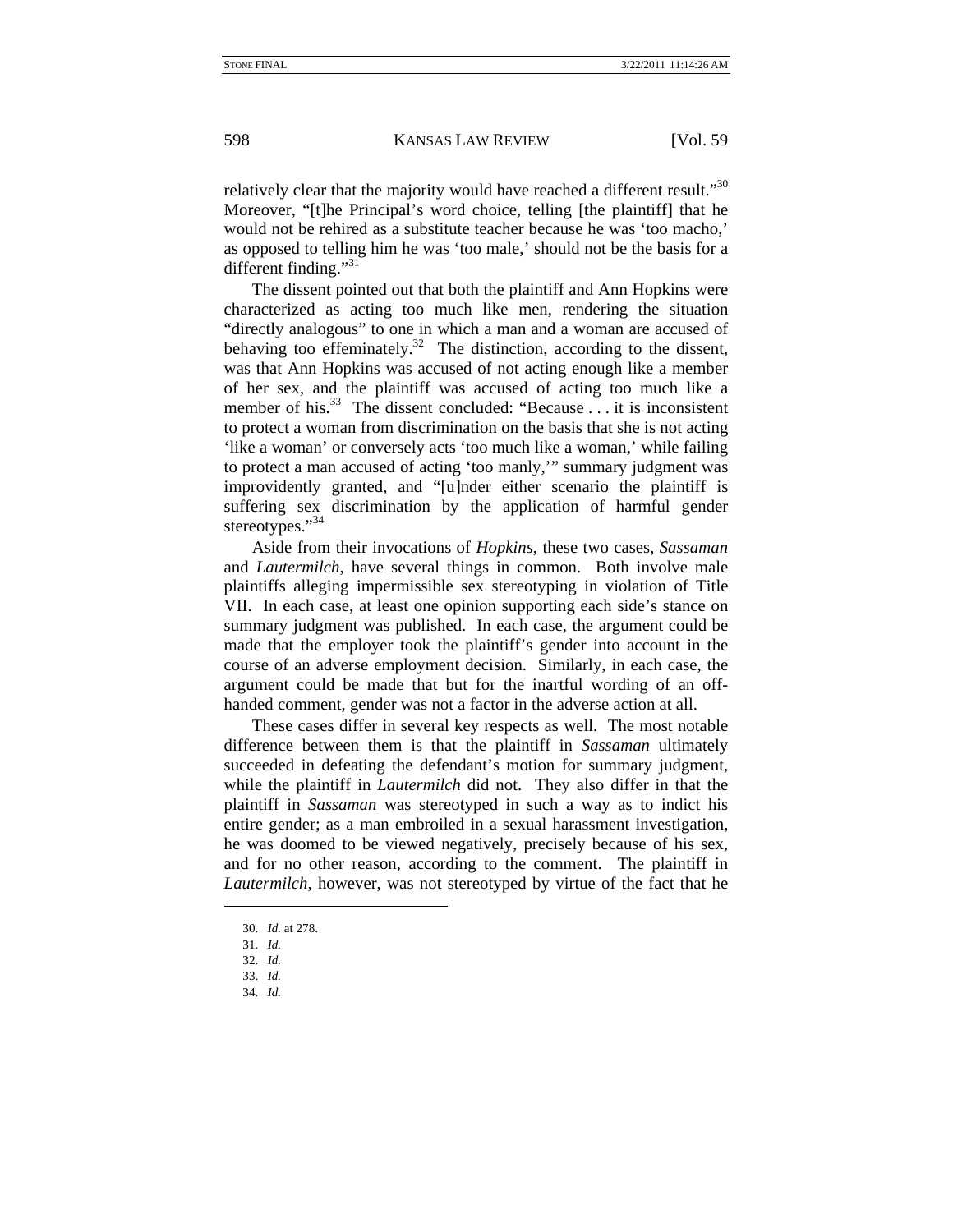1

## 2011] CLARIFYING STEREOTYPING 599

was a man but rather for being the *wrong kind* of man—too "manly" in his behavior. Do these differences matter? Should they?

An examination of these cases reveals the murkiness of the *Hopkins* opinion and the reach of its guidance. Indeed, *Hopkins* has been cited in a one-size-fits-all manner in virtually every case brought under Title VII in which stereotyping of any kind or in any context has been alleged.<sup>35</sup> The actual diversity of "stereotyping" claims, as well as their pathologies and anatomies, has not been fully explored or correlated with their proper relationship to *Hopkins* or outcomes. A close analysis of the various opinions in these two cases, however, reveals several things.

In the first place, it reveals the many questions actually bound up in the singular question of *Hopkins*'s applicability and, ultimately, in whether it may be said, as a matter of law, that a plaintiff cannot make out a case of sex discrimination in whole or in part through sex stereotyping. In the second place, the Supreme Court gave poor guidance as to how to analyze stereotypes as evidence, leading to a legacy of inconsistency in lower courts' determinations as to when an allegation of discrimination supported by a claim of stereotyping should reach a trier of fact. Looking first at *Sassaman*, what did the district court mean when it dismissed the comment at issue as "stray" and ambiguous? Did the court believe that the speaker misspoke? Perhaps it believed that the speaker actually felt that, as the man in a he-said-shesaid situation, the plaintiff would not be believed. Maybe, however, the court thought the plaintiff's lack of credibility alone provided an ample basis upon which to act without veering into a Title VII problem. Did the court think that the speaker actually believed that the plaintiff was guilty of sexual harassment and that this belief, irrespective of the basis of the belief, was a sufficient basis upon which to terminate the plaintiff without running afoul of Title VII? Or maybe the term *stray* referred to the court's belief that the whole comment was an afterthought, stupidly voiced after a legitimate decision that did not contemplate gender had been reached. While the district court denied that the comment could, as a matter of law, ever amount to actionable gender stereotyping, the court of appeals found that *Hopkins* not only applied but that its facts were less "overt" than the comment at issue. Many questions surround this

 <sup>35.</sup> Although *Hopkins* has been used where stereotyping claims are raised against the backdrops of the Americans with Disabilities Act, 42 U.S.C. § 12201 (2006), and the Age Discrimination in Employment Act, 29 U.S.C. § 623 (2006), this Article will only discuss *Hopkins*'s application in Title VII cases. *See, e.g.*, Gross v. FBL Fin. Servs., 129 S. Ct. 2343, 2349 (2009) (holding that the plaintiff's burden of persuasion in his ADEA claim should not be the standard that was set forth in *Hopkins*).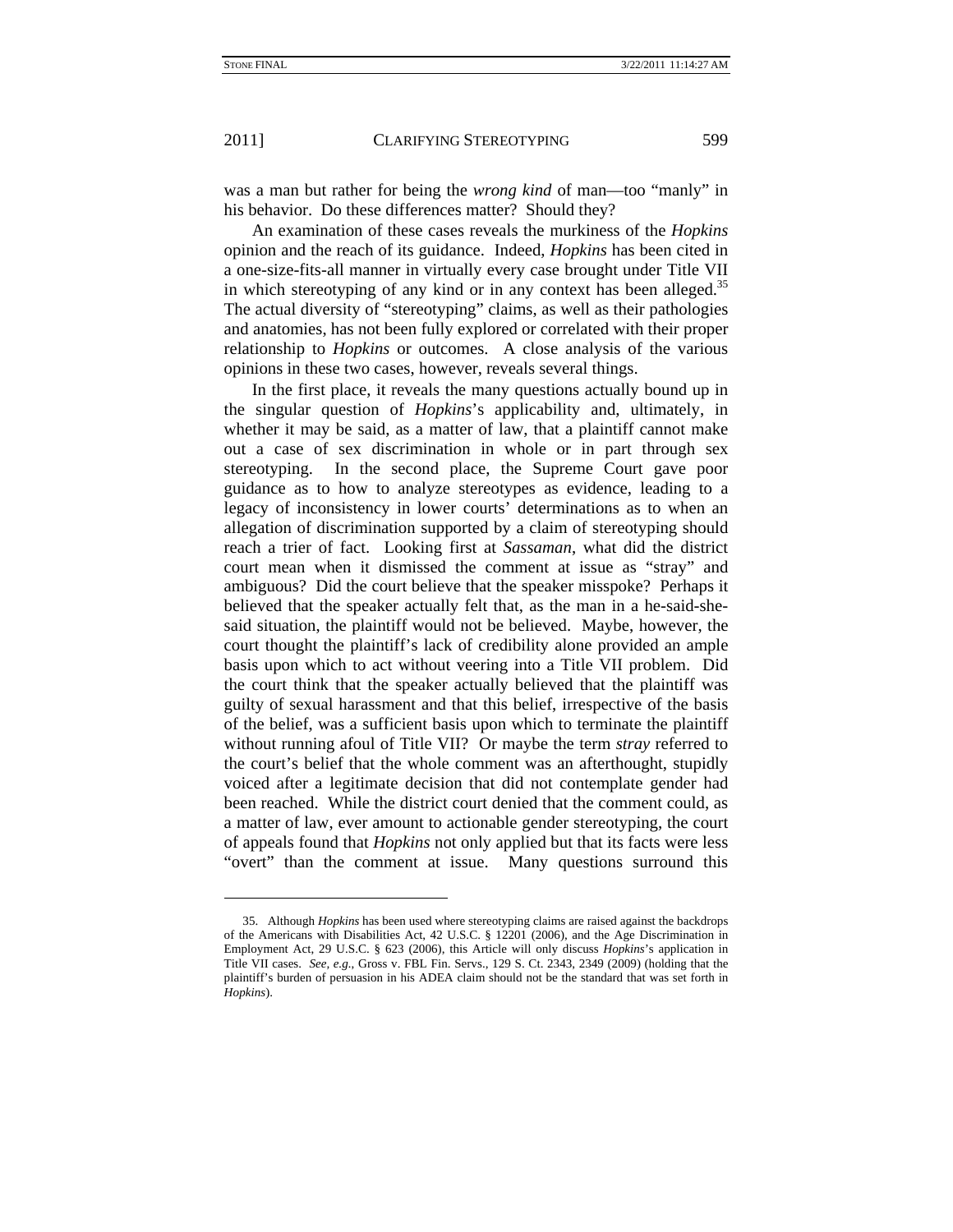disparity in viewpoints and the case in general as *Hopkins* applies to it and ought to predicate its outcome.

If the defendants were genuinely worried about a sexual harassment lawsuit, or more simply, if they did not believe the plaintiff's version of events, did they not have a right to fire the plaintiff?<sup>36</sup> Would not such a firing, just or not, still be permissible so long as it was not, in fact, because of the plaintiff's  $sex?^{37}$  To the extent that the remark was made in jest, frustration, or otherwise absent any intent other than to avoid a lawsuit, should it be read in context, as the district court read it, or was *Hopkins* properly implicated? The court of appeals noted that although the defendants could not be seen as having condoned or overlooked an instance of harassment, the "fear of a lawsuit does not justify an employer's reliance on sex stereotypes to resolve allegations of sexual harassment, discriminating against the accused employee in the process."<sup>38</sup>

Turning to *Lautermilch*, one could similarly ask whether what may be termed a simple misspeak, or poor word choice, was poised to buttress a claim of sex-based discrimination when such discrimination simply was not present.<sup>39</sup> Again, two sets of judges disputed the issue of whether the case could be disposed of as a matter of law without resort to a trier of fact.40 As in *Sassaman*, was there an ample basis for the employment action without reverting to the unfortunate characterization of the plaintiff, and if so, should that operate to dispose of the matter? Once again, how ought *Hopkins* and its mandate have been applied to the case? The majority found that the "offhand[ed]," "macho" comment was, indeed, virtually irrelevant to the decision to fire the plaintiff, in light of the facts surrounding his termination.<sup>41</sup> On the other hand, the dissent found *Hopkins* directly on point, dictating a denial of summary judgment.<sup>42</sup>

Insofar as protected class stereotypes operate to influence the way in which a decision-maker views, treats, and ultimately disadvantages a plaintiff, evidence of such an occurrence should suffice as proof of

-

<sup>36.</sup> *See* Patrick S. Shin, *Vive la Différence? A Critical Analysis of the Justification of Sex-Dependent Workplace Restrictions on Dress and Grooming*, 14 DUKE J. GENDER L. & POL'Y 491, 491–92 (2007).

<sup>37.</sup> *See id.*

 <sup>38.</sup> Sassaman v. Gamache, 566 F.3d 307, 313 (2d Cir. 2009).

<sup>39.</sup> *See* Lautermilch v. Findlay City Sch., 314 F.3d 271, 276 (6th Cir. 2003).

<sup>40.</sup> *Id.* at 276–78.

<sup>41.</sup> *Id.* at 276.

<sup>42.</sup> *Id.* at 277–78.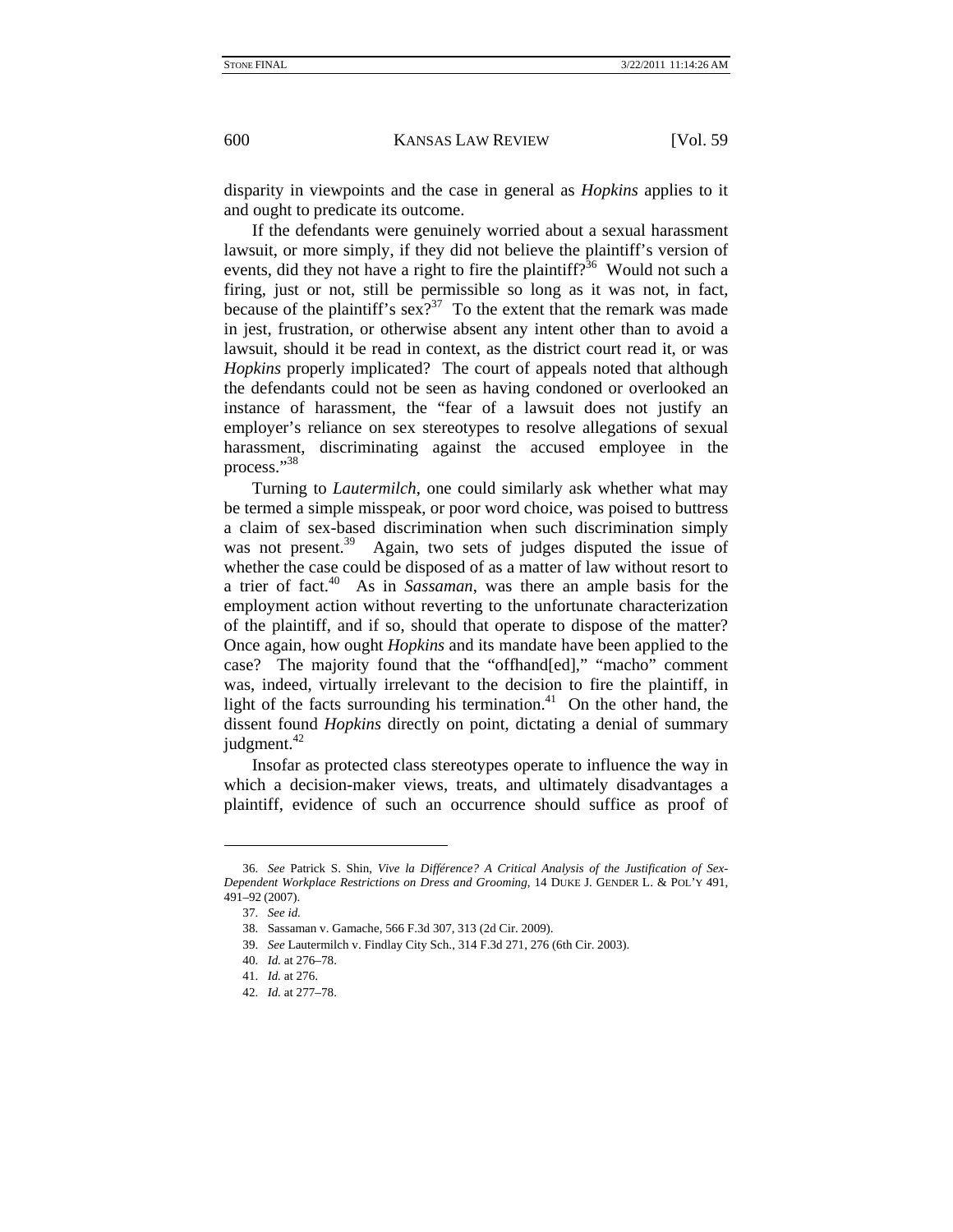invidious intent.<sup>43</sup> Similarly, when a trier of fact finds the utterance of an allegedly stereotyped remark to be wholly nonindicative of discriminatory intent, it must be disregarded.<sup>44</sup>

However, scholars in law and other disciplines have pointed to the existence of subconscious and unconscious biases, belied, perhaps, by seemingly "stray" comments.<sup>45</sup> Moreover, the "mixed motive" theory of a case, ironically unveiled in *Hopkins*, dictates that a court must also look beyond the existence of a legal reason for a decision-maker's action to see if invidious, class-based discrimination on any level underlies the decision.46 The case law, however, cites to *Hopkins* virtually each time a plaintiff alleges any kind of "stereotype" in a Title VII case. When examined, the resulting opinions are as divergent as those in *Sassaman* and *Lautermilch*. 47 Should courts have different tools, or at least a different gloss, based upon certain factors, including the type of stereotyping being alleged (inter or intragroup), how tacit or explicit the alleged stereotype is, or what legitimate reasons may exist for the adverse action at issue? Should it matter if the allegation is of harassment, rather than a tangible employment action? At the end of the day, was what happened in *Sassaman* all that different from what happened in *Lautermilch*? Was the scenario in that case all that different from *Hopkins*?

After twenty years of indiscriminate citation in virtually every Title VII "stereotyping" case brought, *Hopkins* is proving inadequate to grapple with the complex determinations necessitated by the nuanced and complex modern world of workplace discrimination. This world is replete with inartful word choices, biases that exist on multiple levels of consciousness, and intragroup discrimination that might permit one with class-based biases and prejudices to select those within a group that are least objectionable to him and still stay within the purview of the law. The one-size-fits-all approach to *Hopkins*'s application can no longer be sustained by a body of law overrun with divergent opinions and inconsistent, often-unarticulated rationales as to why certain behavior

<sup>43.</sup> *See* Catherine Albiston et al., *Ten Lessons for Practitioners About Family Responsibilities Discrimination and Stereotyping Evidence*, 59 HASTINGS L.J. 1285, 1293 (2008).

<sup>44.</sup> *See Lautermilch*, 314 F.3d at 276.

<sup>45.</sup> *See* Albiston et al., *supra* note 43, at 1293–96.

 <sup>46.</sup> Price Waterhouse v. Hopkins, 490 U.S. 228, 239–42 (1989).

<sup>47.</sup> *See, e.g.*, Lanahan v. S. Nev. Health Dist., No. 2:06CV-01176-LRH-LRL, 2009 WL 395794, at \*1–2, 7 (D. Nev. Feb. 17, 2009) (holding that defendant's comments that "[w]omen are good for only one thing and that is sex" and that old employees were "too old to do their jobs well anymore" were sufficient for the plaintiff's claims to survive summary judgment on the basis of gender and age discrimination).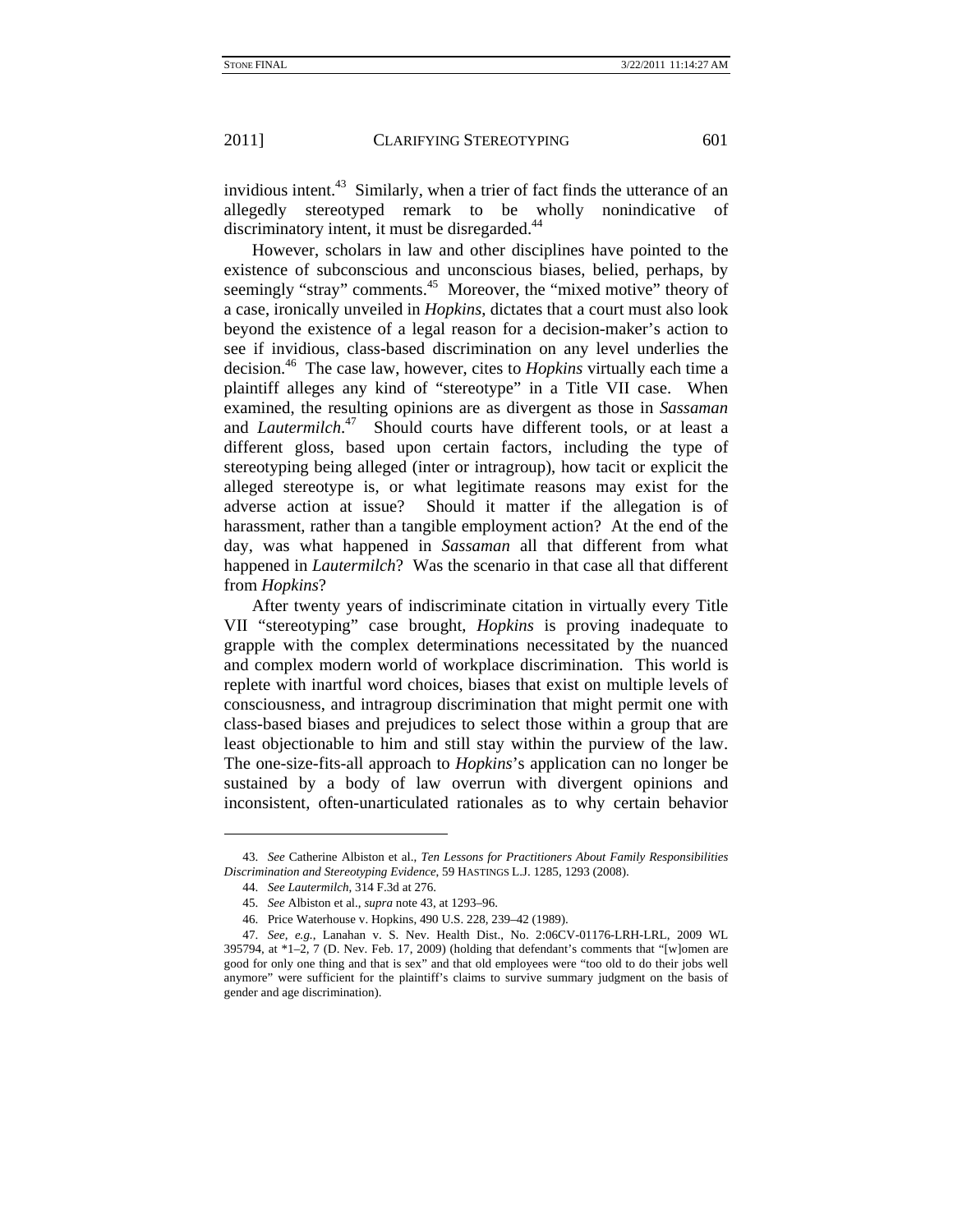will allow some, but not others, to elude liability. A reexamination of *Hopkins* is necessary.

#### *C. What exactly did* Hopkins *say?*

Title VII of the Civil Rights Act of 1964 makes it an "unlawful employment practice for an employer . . . to discriminate against any individual . . . because of . . . sex."<sup>48</sup> In *Price Waterhouse v. Hopkins*, the Supreme Court addressed itself to the issue of an employer having multiple motives, some legal and some illegal, for taking an employment action against an employee.49 *Hopkins* also addressed the issue of stereotyping as a means through which a decision-maker may exhibit or manifest his disparate treatment of an employee "because of . . . sex."<sup>50</sup>

A court can decide Title VII claims under the *McDonnell Douglas* burden-shifting framework.<sup>51</sup> Under this framework, the plaintiff sets forth a prima facie case of discrimination, the burden then shifts to the defendant to proffer a legitimate, nondiscriminatory reason for its action, and then the burden ultimately returns to the plaintiff to persuade the trier of fact that the defendant's reason was pretextual and that discrimination motivated the employer.52 In *Hopkins*, however, the Supreme Court announced that an employee may show that an employment decision was made for both legitimate and illegitimate reasons, and Congress largely codified this mixed-motives theory in the Civil Rights Act of 1991.<sup>33</sup>

A reexamination of the facts and language of *Hopkins* seems useful. Ann Hopkins was a candidate for partnership at Price Waterhouse in 1982.<sup>54</sup> Her success in this pursuit was dependent on the results of written comments submitted by partners in the firm.<sup>55</sup> Of the eightyeight individuals proposed for partner, forty-seven were made partners, twenty-one were rejected, and twenty were placed on "hold" for reconsideration to be made the following year.<sup>56</sup> Hopkins was among

 <sup>48. 42</sup> U.S.C. § 2000e-2(a)(1) (2006).

 <sup>49.</sup> *Hopkins*, 490 U.S. at 239–42.

<sup>50.</sup> *Id.* at 250–52.

<sup>51.</sup> *Id.* at 261 (O'Connor, J., concurring).

 <sup>52.</sup> McDonnell Douglas Corp. v. Green, 411 U.S. 792, 802–04 (1973).

<sup>53.</sup> *See* 42 U.S.C. § 2000e-2(m) (2006) ("Except as otherwise provided in this subchapter, an unlawful employment practice is established when the complaining party demonstrates that race, color, religion, sex, or national origin was a motivating factor for any employment practice, even though other factors also motivated the practice.").

<sup>54.</sup> *Hopkins*, 490 U.S. at 231.

<sup>55.</sup> *Id.* at 232.

<sup>56.</sup> *Id.* at 233.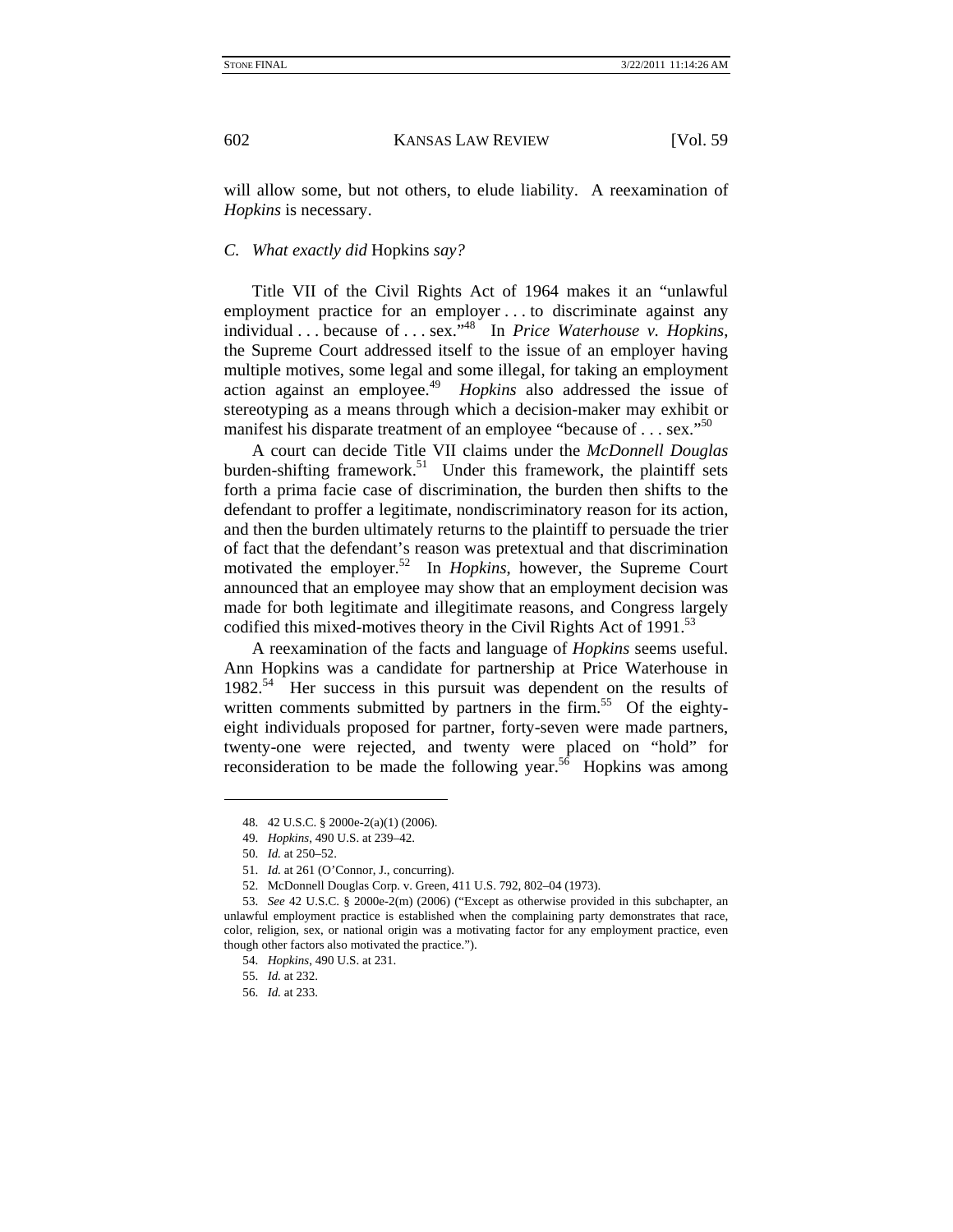those "held."57 In Hopkins's particular case, thirteen of the thirty-two partners who made written comments on her candidacy wrote in support of it, eight recommended that she be rejected, another eight wrote that they did not have an informed opinion on the matter, and three recommended that she be placed on hold.<sup>58</sup> Before any reconsideration of her candidacy, two partners withdrew their support of her candidacy, and the partnership informed her the reconsideration would not occur.<sup>5</sup> She subsequently resigned. $60$ 

At first blush, the reason for Hopkins's failed candidacy was clear.<sup>61</sup> By all accounts, her interpersonal skills were found wanting by the partnership.<sup>62</sup> As the Supreme Court stated:

On too many occasions . . . Hopkins' aggressiveness . . . spilled over into abrasiveness. Staff members seem to have borne the brunt of [her] brusqueness. Long before her bid for partnership, partners evaluating her work had counseled her to improve her relations with staff members. Although later evaluations indicate an improvement, [her] perceived shortcomings in this important area eventually doomed her bid for partnership. Virtually all of the partners' negative remarks about Hopkins—even those of partners supporting her—had to do with her "interpersonal skills." Both "[s]upporters and opponents of her candidacy ... indicated that she was sometimes overly aggressive, unduly harsh, difficult to work with and impatient with staff."

There was, however, more to this case than met the eye, and it appears as though the compelling factual circumstances surrounding Hopkins's candidacy and evaluation impelled the Supreme Court to discern that Price Waterhouse had run afoul of Title VII.<sup>64</sup> In the first place, at the time of Hopkins's candidacy, Price Waterhouse had 662 partners nationwide, seven of whom were women.<sup>65</sup> Moreover, although eighty-eight individuals were proposed for partnership that year, Hopkins was the only female among them.<sup>66</sup>

57. *Id.*

l

59. *Id.* at 233 n.1. 60. *Id.*

- 61. *Id.* at 234–35.
- 62. *Id.*
- 63. *Id.*

64. *See id.* at 258.

65. *Id.* at 233.

66. *Id.*

<sup>58.</sup> *Id.*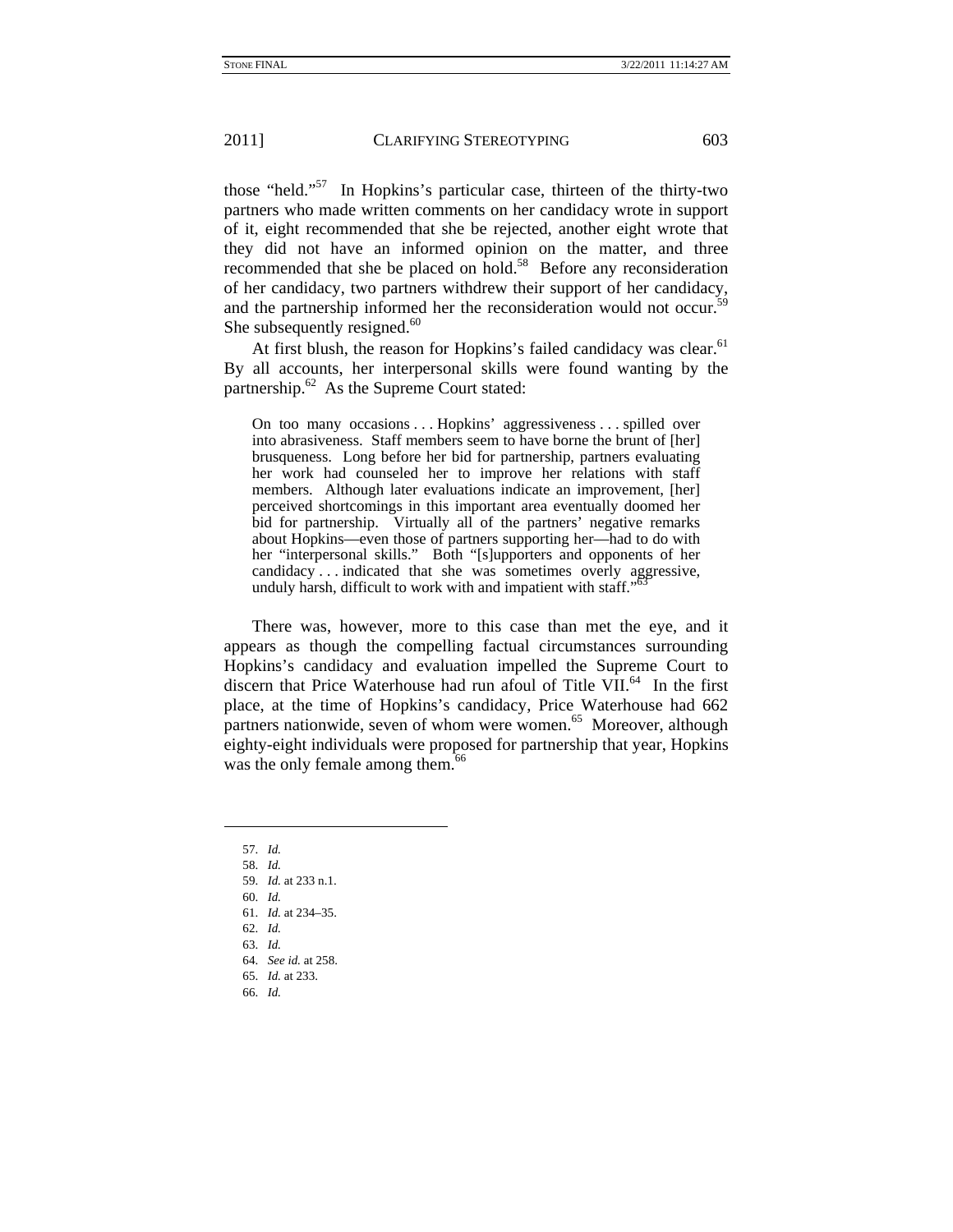In the second place, by most accounts and objective measurements of success, Hopkins appeared to be the ideal partner.<sup>67</sup> In fact, the Supreme Court recited that partners from her office, "[i]n a jointly prepared statement supporting her candidacy, . . . showcased her successful 2-year effort to secure a \$25 million contract with the Department of State, labeling it 'an outstanding performance' and one that Hopkins carried out 'virtually at the partner level.'"68 This joint statement described Hopkins as "'an outstanding professional'" with a "deft touch, strong character, independence and integrity."69 Indeed, as the Court pointed out, even the district judge assigned to Hopkins's case found that she had "'played a key role in Price Waterhouse's successful effort to win a multi-million dollar contract with the Department of State'" and that "'[n]one of the other partnership candidates at Price Waterhouse that year had a comparable record in terms of successfully securing major contracts for the partnership.'"70 The judge also found that Hopkins "'had no difficulty dealing with clients and her clients appear to have been very pleased with her work' and that she 'was generally viewed as a highly competent project leader who worked long hours, pushed vigorously to meet deadlines and demanded much from the multidisciplinary staffs with which she worked."<sup>71</sup> The Supreme Court also cited the testimony of a State Department official who had been a client of Hopkins, stating that she was "extremely competent, intelligent, strong and forthright, very productive, energetic and creative."<sup>72</sup> "Another high-ranking official praised Hopkins's decisiveness, broadmindedness, and 'intellectual clarity."<sup>73</sup>

Finally, and perhaps most fatal to Price Waterhouse, the Supreme Court found that "[t]here were clear signs . . . that some of the partners reacted negatively to Hopkins' personality because she was a woman."<sup>74</sup> For example,

[o]ne partner described her as "macho"; another suggested that she "overcompensated for being a woman"; a third advised her to take "a course at charm school." Several partners criticized her use of profanity; in response, one partner suggested that those partners

69. *Id.* at 234 (internal quotation marks omitted).

 $\overline{\phantom{a}}$ 

<sup>67.</sup> *Id.* at 233–34.

<sup>68.</sup> *Id.* at 233.

<sup>70.</sup> *Id.*

<sup>71.</sup> *Id.*

<sup>72.</sup> *Id.* (internal quotation marks omitted).

<sup>73.</sup> *Id.*

<sup>74.</sup> *Id.* at 235.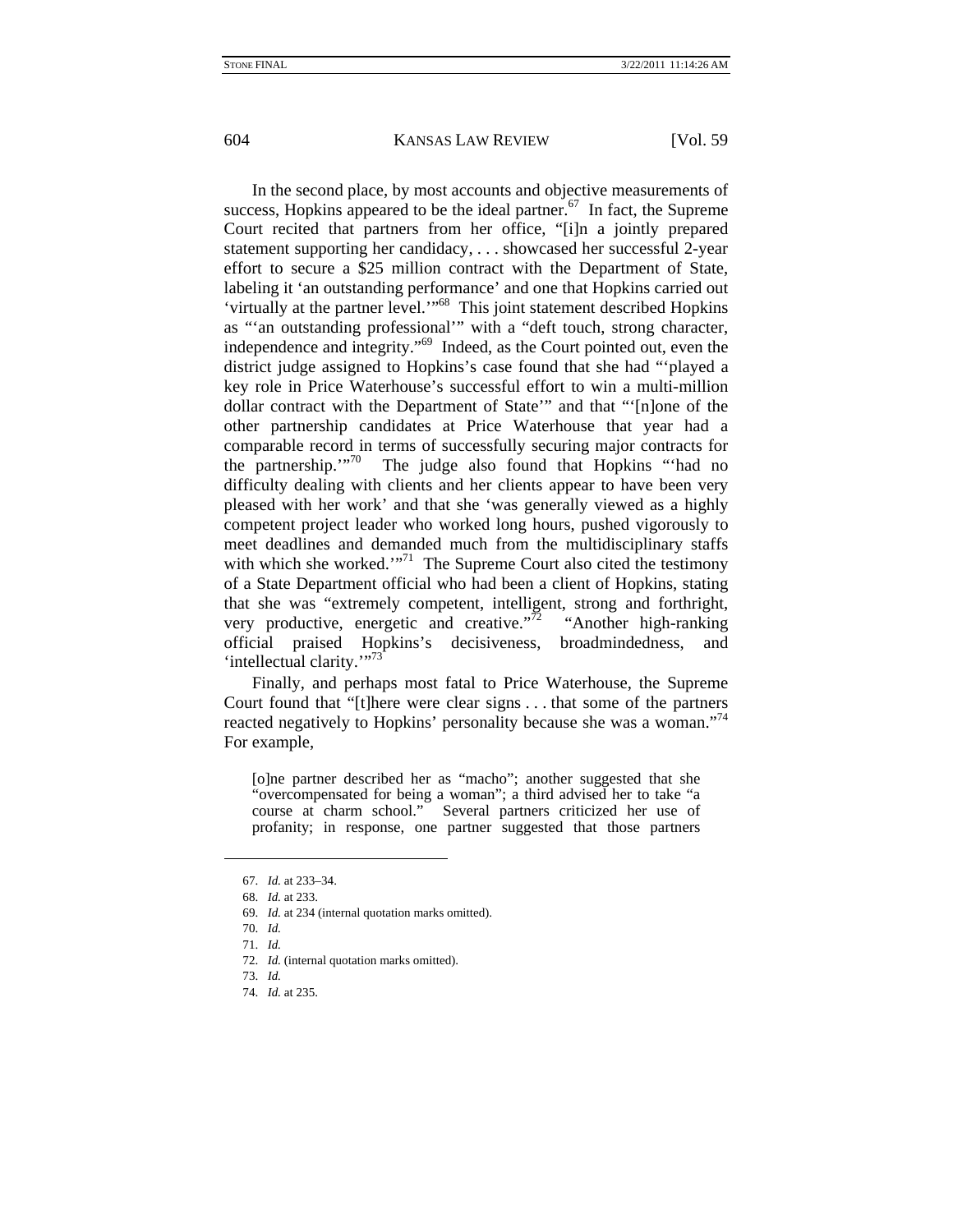objected to her swearing only "because it's a lady using foul language." . . . Another supporter explained that Hopkins "ha[d] matured from a tough-talking somewhat masculine hard-nosed mgr [sic] to an authoritative, formidable, but much more appealing lady ptr [sic] candidate." . . . But it was the man who . . . bore responsibility for explaining to Hopkins the reasons for the Policy Board's decision to place her candidacy on hold who delivered the *coup de grace*: in order to improve her chances for partnership, [he] advised, Hopkins should "walk more femininely, talk more femininely, dress more femininely, wear make-up, have her hair styled, and wear jewelry."<sup>75</sup>

Moreover, the district court found past female partner candidates had "been evaluated in sex-based terms."<sup>76</sup> The confluence of the above factors was simply too much for the Supreme Court to ignore. However, it almost painted itself into a proverbial corner when it conceded that "Price Waterhouse legitimately emphasized interpersonal skills in its partnership decisions $\sqrt[3]{7}$  and that, indeed, "Hopkins' conduct justified complaints about her behavior as a senior manager."<sup>78</sup>

Expert testimony provided the court a way out of the proverbial corner. The testimony of a renowned social psychologist "that the partnership selection process at Price Waterhouse was likely influenced by sex stereotyping buttressed the plaintiff's theory."<sup>79</sup> According to the expert, the confluence of factors discussed above led to the inexorable conclusion that sex stereotyping had infiltrated the decision-making process: "Hopkins' uniqueness (as the only woman in the pool of candidates) and the subjectivity of the evaluations made it likely that sharply critical remarks such as these were the product of sex stereotyping  $\ldots$ ."<sup>80</sup>

It is important to review the precise derivation and wording of the Court's theory promulgated about sex stereotyping and Title VII liability. Specifically, the Court explained that, "[i]n the specific context of sex stereotyping, an employer who acts on the basis of a belief that a woman

<sup>75.</sup> *Id.*

<sup>76.</sup> *Id.* at 236.

<sup>77.</sup> *Id.*

<sup>78.</sup> *Id.* at 258.

<sup>79.</sup> *Id.* at 235 (noting the defendant's objections to the expert and her testimony—namely that her testimony amounted to "'gossamer evidence' based only on 'intuitive hunches'" and that "her detection of sex stereotyping [w]as 'intuitively divined'"—came too late and declining to discount her testimony or take issue with her expertise); *cf.* Melissa Hart & Paul M. Secunda, *A Matter of Context: Social Framework Evidence in Employment Discrimination Class Actions*, 78 FORDHAM L. REV. 37, 40–41 (2009) (explaining expert testimony and its role in employment discrimination litigation, focusing on expert testimony in class-action suits).

<sup>80.</sup> *Hopkins*, 490 U.S. at 236.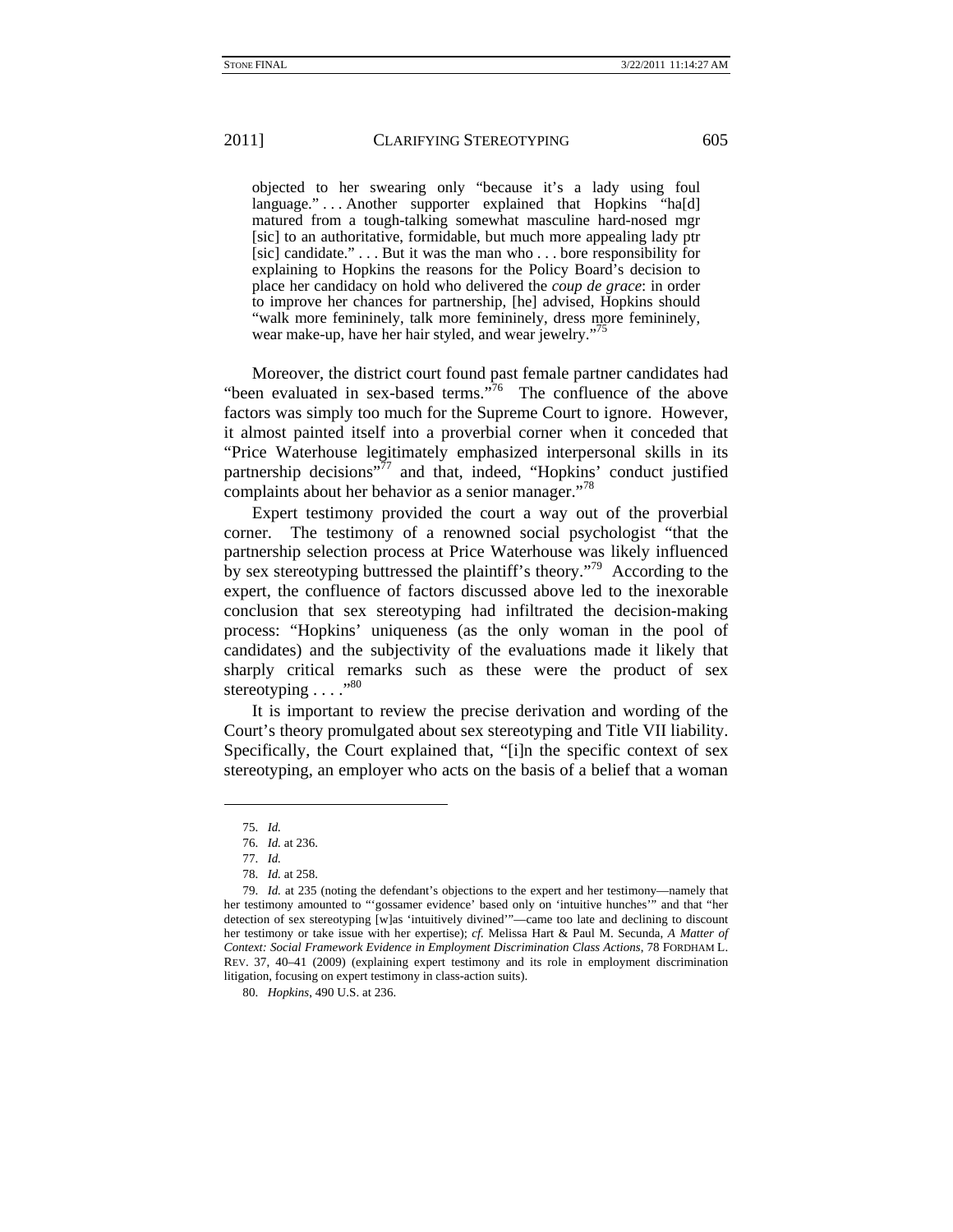cannot be aggressive, or that she must not be, has acted on the basis of gender."<sup>81</sup> The Court also explicitly rejected both the suggestion that sex stereotyping did not occur in Hopkins's case—because the partners' comments evinced it—and the suggestion that sex stereotyping "lacks legal relevance."<sup>82</sup> Noting that "we are beyond the day when an employer could evaluate employees by assuming or insisting that they matched the stereotype associated with their group," the Court emphasized that Congress's intent in enacting Title VII was to "strike at the entire spectrum of disparate treatment of men and women resulting from sex stereotypes."<sup>83</sup> Thus, the Court observed: "An employer who objects to aggressiveness in women but whose positions require this trait places women in an intolerable and impermissible catch 22: out of a job if they behave aggressively and out of a job if they do not. Title VII lifts women out of this bind."<sup>84</sup>

The Court, however, noted workplace comments predicated on sex stereotyping "do not inevitably prove that gender played a part in a particular employment decision." $\frac{85}{100}$  Rather, the Court found the plaintiff bore the burden of demonstrating that her employer "actually relied on her gender in making its decision."<sup>86</sup> While stereotyped remarks could evince that gender played a role in the decision, the Court believed the case involved more than stray remarks. Rather,

Hopkins proved that Price Waterhouse invited partners to submit comments; that some of the comments stemmed from sex stereotypes; that an important part of the Policy Board's decision on Hopkins was an assessment of the submitted comments; and that Price Waterhouse in no way disclaimed reliance on the sex-linked evaluations.

The Court thus expressly countered Price Waterhouse's assertion that all Hopkins could demonstrate, at best, was "discrimination in the air."<sup>88</sup> Instead, the Court deemed it "'discrimination brought to ground and visited upon an employee."<sup>89</sup>

<sup>81.</sup> *Id.* at 250.

<sup>82.</sup> *Id.*

<sup>83.</sup> *Id.* at 251.

<sup>84.</sup> *Id.*

<sup>85.</sup> *Id.*

<sup>86.</sup> *Id.*; *see also* Barbano v. Madison Cnty., 922 F.2d 139, 142 (2d Cir. 1990) (declaring that plaintiff bears the burden of showing that gender played a role in an employment decision).

<sup>87.</sup> *Hopkins*, 490 U.S. at 251.

<sup>88.</sup> *Id.*

<sup>89.</sup> *Id.*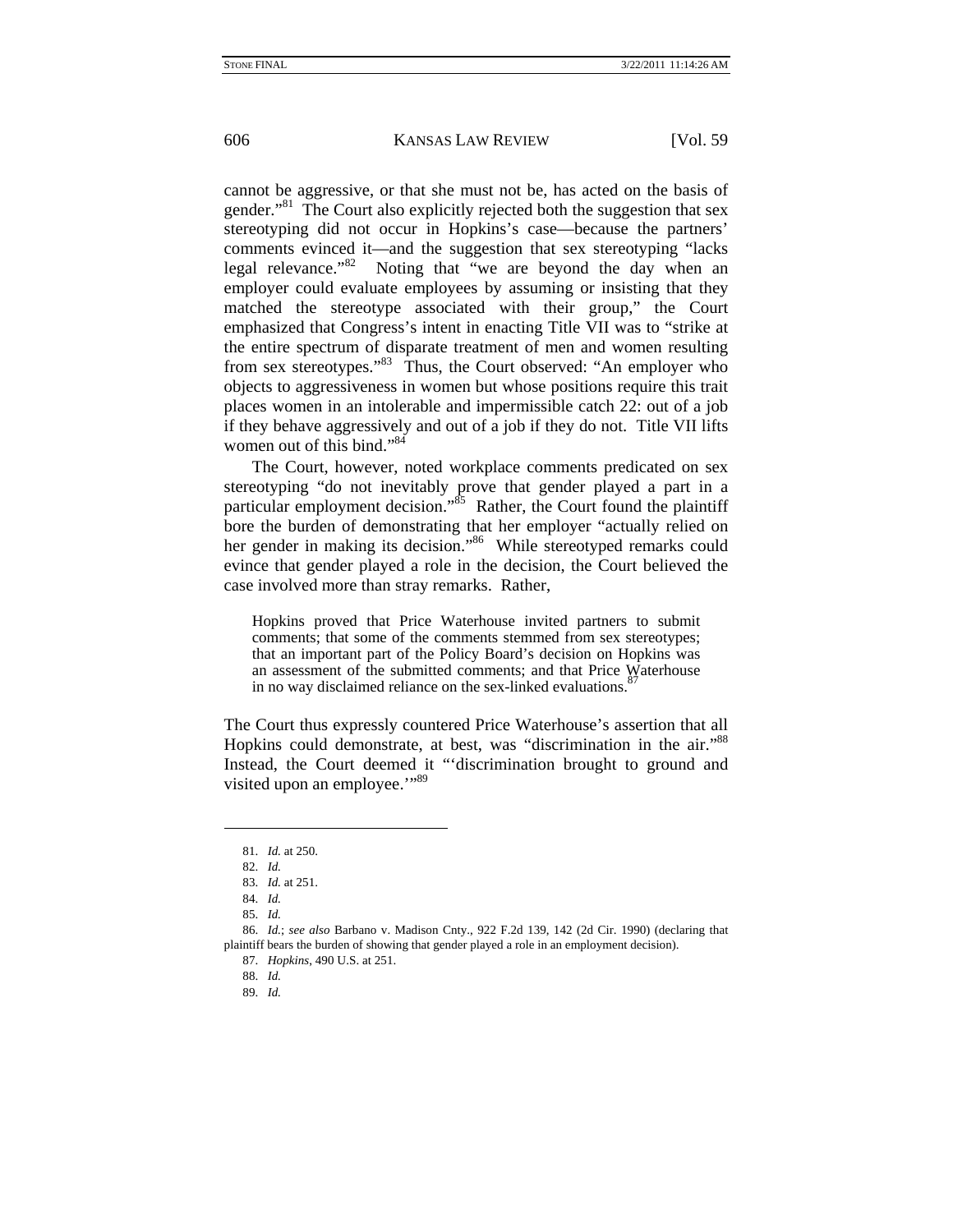The Court, however, was not as clear as might be imagined as to the legal doctrine of stereotyping and its contours generally. On one hand, it said that the fact that the case before it was strong did not induce it to place limits on the "possible ways of proving that stereotyping played a motivating role in an employment decision" and expressly declined to "decid[e] here which specific facts, 'standing alone,' would or would not establish a plaintiff's case."<sup>90</sup> Moreover, the Court was careful to note: "We have not in the past required women whose gender has proved relevant to an employment decision to establish the negative proposition that they would not have been subject to that decision had they been men, and we do not do so today."<sup>91</sup>

The Court gave even less clear guidance as to how courts should go about discerning illicit stereotyping that could make employers run afoul of the law. Noting that in the case before it, the expert testimony on stereotyping was "merely icing on Hopkins' cake, $^{92}$  the Court took a we'll-know-it-when-we-see-it approach to sex stereotyping:

It takes no special training to discern sex stereotyping in a description of an aggressive female employee as requiring "a course at charm school." Nor, turning to Thomas Beyer's memorable advice to Hopkins, does it require expertise in psychology to know that, if an employee's flawed "interpersonal skills" can be corrected by a softhued suit or a new shade of lipstick, perhaps it is the employee's sex and not her interpersonal skills that has drawn the criticism.<sup>5</sup>

As to Price Waterhouse's contention that Hopkins could not demonstrate that "sex stereotyping played a role in the decision to place her candidacy on hold," the Court reiterated that Hopkins had demonstrated what she needed to demonstrate:

[The] partnership solicited evaluations from all of the firm's partners; that it generally relied very heavily on such evaluations in making its decision; that some of the partners' comments were the product of stereotyping; and that the firm in no way disclaimed reliance on those particular comments, either in Hopkins' case or in the past.<sup>94</sup>

- 90. *Id.* at 251–52.
- 91. *Id.* at 248.

93. *Id.*

l

94. *Id.*

<sup>92.</sup> *Id.* at 256.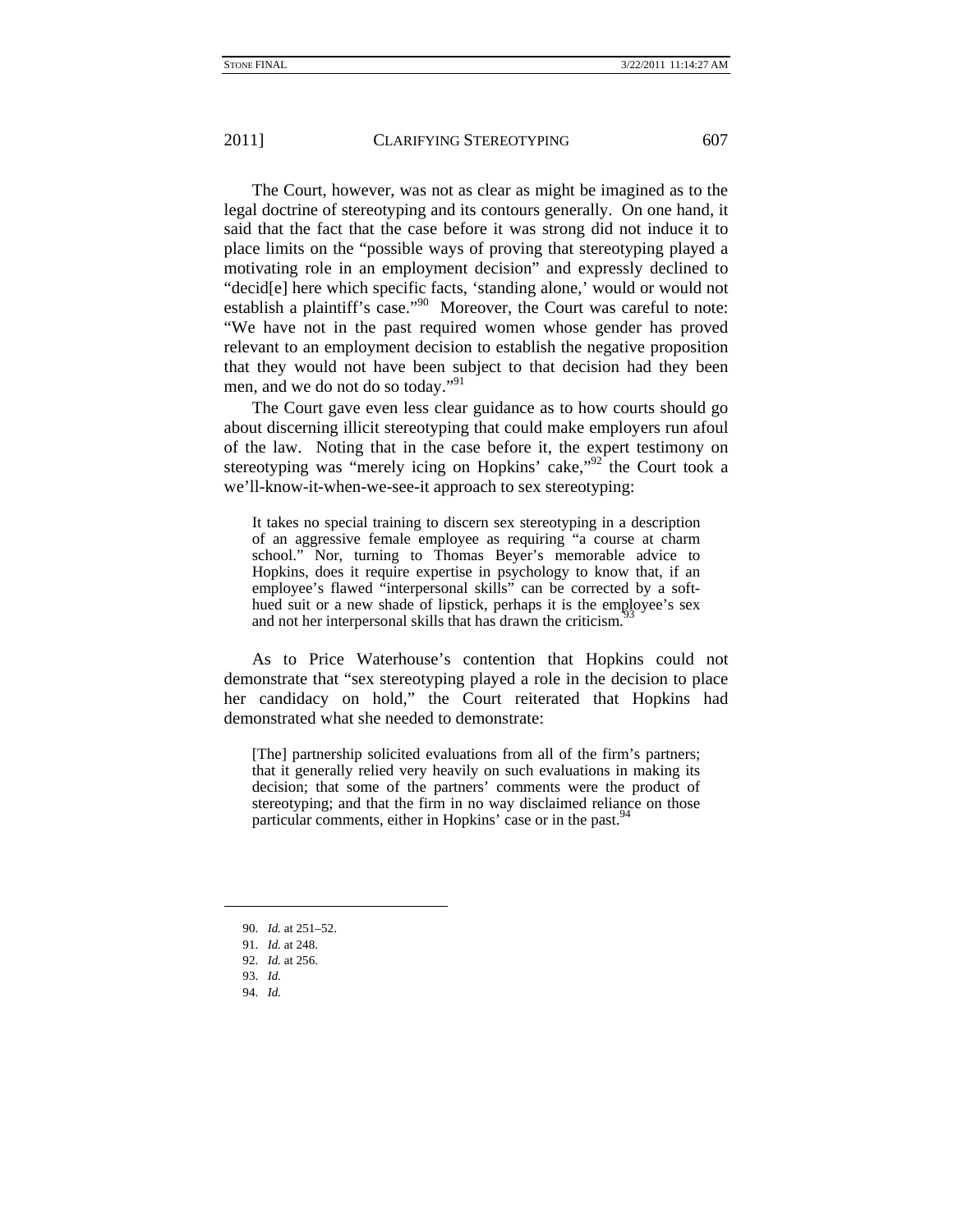Thus, the Court deduced that the decision-making board took the comments "motivated by stereotypical notions about women's proper deportment" into account as it arrived at its decision.<sup>95</sup>

Generally, then, the Court concluded:

[E]ven if we knew that Hopkins had "personality problems," this would not tell us that the partners who cast their evaluations of Hopkins in sex-based terms would have criticized her as sharply (or criticized her at all) if she had been a man. . . . We sit not to determine whether Ms. Hopkins is nice, but to decide whether the partners reacted negatively to her personality because she is a woman.<sup>9</sup>

This was the extent of the *Hopkins* Court's guidance on the issue of stereotyping. The Court left the lower courts the task of infusing its words with additional meaning.<sup>97</sup>

#### *D. Strictures Put on the Stereotyping Doctrine in the Wake of* Hopkins

Two years after *Hopkins*, in *McCarthy v. Kemper Life Insurance Cos.*, the plaintiff sued his employer for racial discrimination in violation of Title VII.<sup>98</sup> As evidence, he proffered what the Seventh Circuit called "stereotyped anti-black remarks" made by his coworkers.<sup>99</sup> The Seventh Circuit, however, found that because the plaintiff could not show that the comments at issue bore any relation to the adverse employment action at issue—the plaintiff's discharge—they could not serve as evidence of discriminatory discharge.<sup>100</sup> "While racial slurs are always deplorable," the court observed, these comments were not made by decision-makers and thus could not be used as evidence.<sup>101</sup>

Courts initially distinguished between cases in which plaintiffs proffered "direct evidence" of discriminatory intent and ones in which they did not. In cases in which the plaintiffs adduced direct evidence, courts held that the *McDonnell Douglas* burden-shifting analysis would not be necessary.<sup>102</sup> In such cases, courts have held that the mixedmotive test, derived from *Hopkins*, whereby the plaintiff need only

 $\overline{\phantom{a}}$ 

<sup>95.</sup> *Id.*

<sup>96.</sup> *Id.* at 258.

 <sup>97.</sup> Charles Stephen Ralston, *Employment Discrimination*, 6 TOURO L. REV. 55, 93 (1989).

 <sup>98. 924</sup> F.2d 683, 686–87 (7th Cir. 1991).

<sup>99.</sup> *Id.* at 686.

<sup>100.</sup> *Id.*

<sup>101.</sup> *Id.* at 687.

<sup>102.</sup> *See* Roberts v. Oklahoma, No. 95-6235, 1997 WL 163524, at \*3 (10th Cir. Apr. 8, 1997).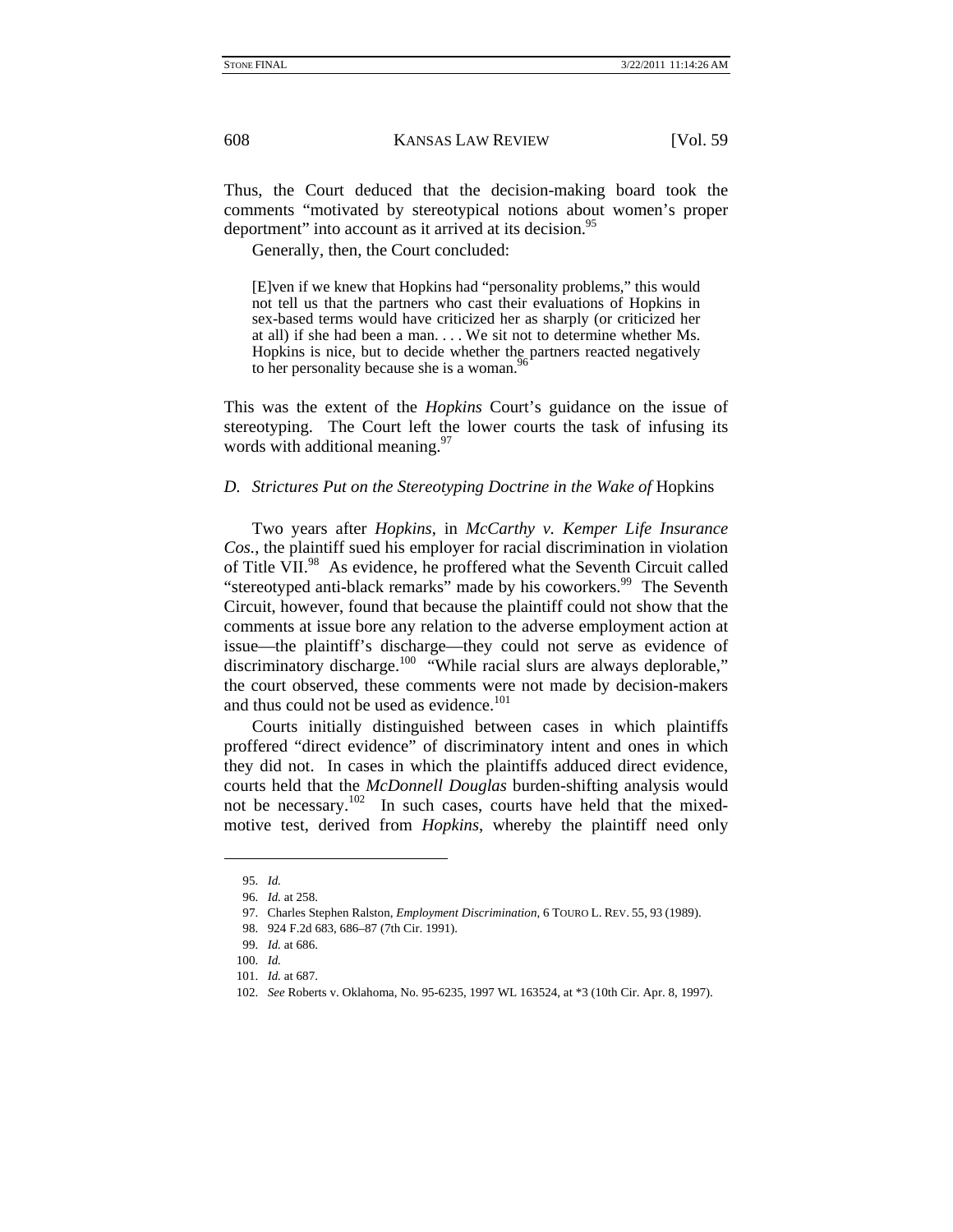demonstrate that a protected characteristic played a motivating part in the employment decision, and the employer may try to show that the same action would have been taken even in the absence of the illegitimate motive, would apply.<sup>103</sup> In cases in which the plaintiffs did not have direct evidence, the courts forced them to use the *McDonnell Douglas* analysis.104 It quickly became apparent that courts were poised to find that although a decision-maker had uttered a stereotyped, often revealing discriminatory remark, little or no weight might be attached to that remark.<sup>105</sup>

In one early case, the plaintiff successfully adduced evidence that her division director "was known to believe that certain jobs were more suitable for women than others" and that he "was widely known to have ideas about women's place in the workforce."<sup>106</sup> The plaintiff attempted to bypass the *McDonnell Douglas* analysis by arguing that because she had "direct evidence," the need for the analysis was obviated.<sup>107</sup> The court, however, clarified that she needed to show "direct evidence of discrimination" in order to take issue with the application of the burdenshifting framework and not merely "direct evidence of personal bias."<sup>108</sup> Instead, all that the plaintiff had, the court held, was "circumstantial or indirect evidence, and not direct evidence of discrimination" because she referenced only "statements" that were "on their face expressions of

 <sup>103.</sup> In *Price Waterhouse v. Hopkins*, 490 U.S. 228, 258 (1989), the Supreme Court held that in a mixed-motives case an employer could avoid liability by prevailing on the same-decision defense. However, in 1991, Congress amended the statute to state that "an unlawful employment practice is established when the complaining party demonstrates that race, color, religion, sex or national origin was a motivating factor for any employment practice, even though other factors also motivated the practice." 42 U.S.C. § 2000e-2(m) (2006)*.* The employer may still raise the same-decision defense to limit the plaintiff's remedies. *See id.* § 2000e-5(g)(2)(B); *see also* Hill v. Lockheed Martin Logistics Mgmt., Inc., 354 F.3d 277, 284 (4th Cir. 2004) ("The effect of the amendment was to eliminate the employer's ability to escape liability in Title VII mixed-motive cases by proving that it would have made the same decision in the absence of the discriminatory motivation. Rather, through such proof, the employer can now only limit the remedies available to the employee for the violation.").

<sup>104.</sup> *See* White v. Baxter Healthcare Corp., 533 F.3d 381, 391–92 (6th Cir. 2008) ("Absent direct evidence of discrimination, claims brought pursuant to Title VII's antidiscrimination provision . . . are subject to the tripartite burden-shifting framework first announced by the Supreme Court in *McDonnell Douglas . . .* ." (internal citations omitted)).

<sup>105.</sup> *See* Knox v. First Nat'l Bank of Chi., 909 F. Supp. 569, 572–73 (N.D. Ill. 1995) ("Evidence of a decision maker's occasional or sporadic use of stereotyped remarks or derogatory comments about an employee's age or race is generally insufficient, without more, to establish a violation of Title VII  $\ldots$ .").

 <sup>106.</sup> Ramsey v. City of Denver, 907 F.2d 1004, 1008 (10th Cir. 1990).

<sup>107.</sup> *See id.*

<sup>108.</sup> *Id.* ("Abhorrent as Brown's private opinions might be, they do not constitute direct evidence of discriminatory *conduct*.").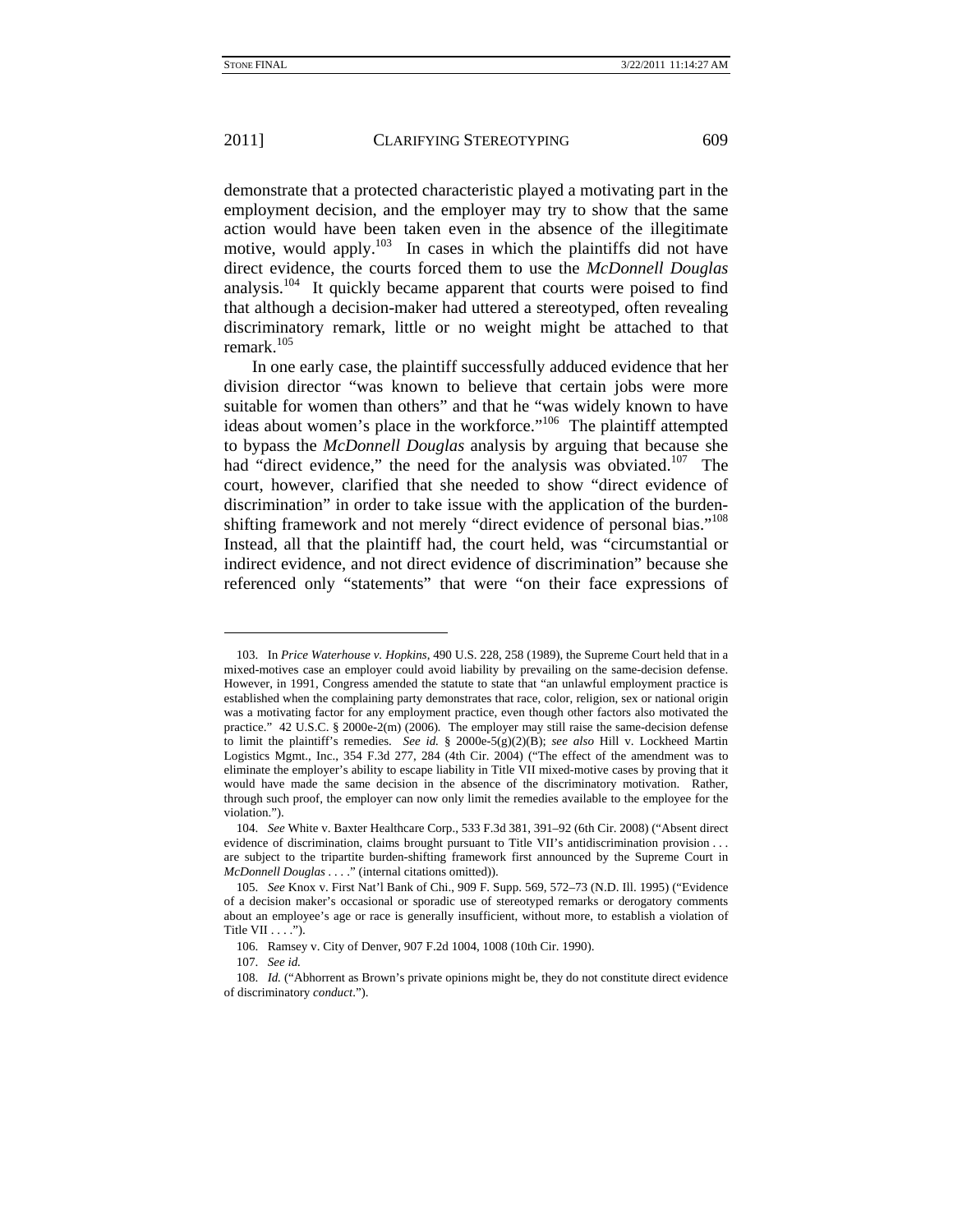Brown's personal opinion, and not an existing policy which itself constitutes discrimination."109

Subsequent courts dealing with stereotyped comments alleged to be indicative of class-based disparate treatment persisted in bifurcating the paths to a plaintiff's proof into roads of direct evidence and indirect evidence. Courts struggled, however, with the lack of clear guidance as to what constituted direct evidence, some noting with some amusement that "[t]he Supreme Court has defined direct evidence in the negative by stating that it excludes 'stray remarks in the workplace,' 'statements by nondecisionmakers,' and 'statements by decisionmakers unrelated to the decisional process itself."<sup>110</sup>

Courts often found that unless a plaintiff could demonstrate that a defendant "actually relied on racial stereotypes in making its decision, [a] plaintiff's reference to derogatory comments or racial slurs ... [would be] insufficient to support a claim of discrimination under Title VII."<sup>111</sup> Even as these courts "recognize[d] that summary judgment is often inappropriate in cases involving issues of discriminatory intent and motive, which are often difficult to establish," they stressed that "a plaintiff bringing a Title VII action bears the burden of persuasion at all times" and that more than simply unfair treatment needs to be established; all of the relevant dots need to be connected.<sup>112</sup>

In 2003, the Supreme Court held in *Desert Palace, Inc. v. Costa* that to establish a jury question as to a section 703(m) mixed-motive violation, "a plaintiff need only present sufficient evidence for a reasonable jury to conclude, by a preponderance of the evidence, that 'race, color, religion, sex, or national origin was a motivating factor for any employment practice.'"<sup>113</sup> In holding that direct evidence was not required for a plaintiff to bring a so-called mixed-motive claim, the Court essentially did away with the distinction between circumstantial and direct evidence in the context of determining the proper analytical framework to apply.<sup>114</sup> In the wake of this case, however, lower courts

<sup>109.</sup> *Id.*

 <sup>110.</sup> EEOC v. Liberal R-II Sch. Dist., 314 F.3d 920, 923 (8th Cir. 2002) (quoting Price Waterhouse v. Hopkins, 490 U.S. 228, 277 (1989)); *see also* Michael J. Zimmer, *The New Discrimination Law:* Price Waterhouse *is Dead, Whither* McDonnell Douglas*?*, 53 EMORY L.J. 1887, 1913 (2004) (noting that "lower courts could not begin to agree on what constituted 'direct' evidence").

<sup>111</sup>*. See* Williams v. United Parcel Serv., Inc., No. 90 C 1823, 1994 WL 517244, at \*6 (N.D. Ill. Sept. 20, 1994).

<sup>112.</sup> *See id.*

 <sup>113. 539</sup> U.S. 90, 101 (2003).

<sup>114.</sup> *See id.* at 98–99; *see also* Michael J. Zimmer, *A Chain of Inferences Proving*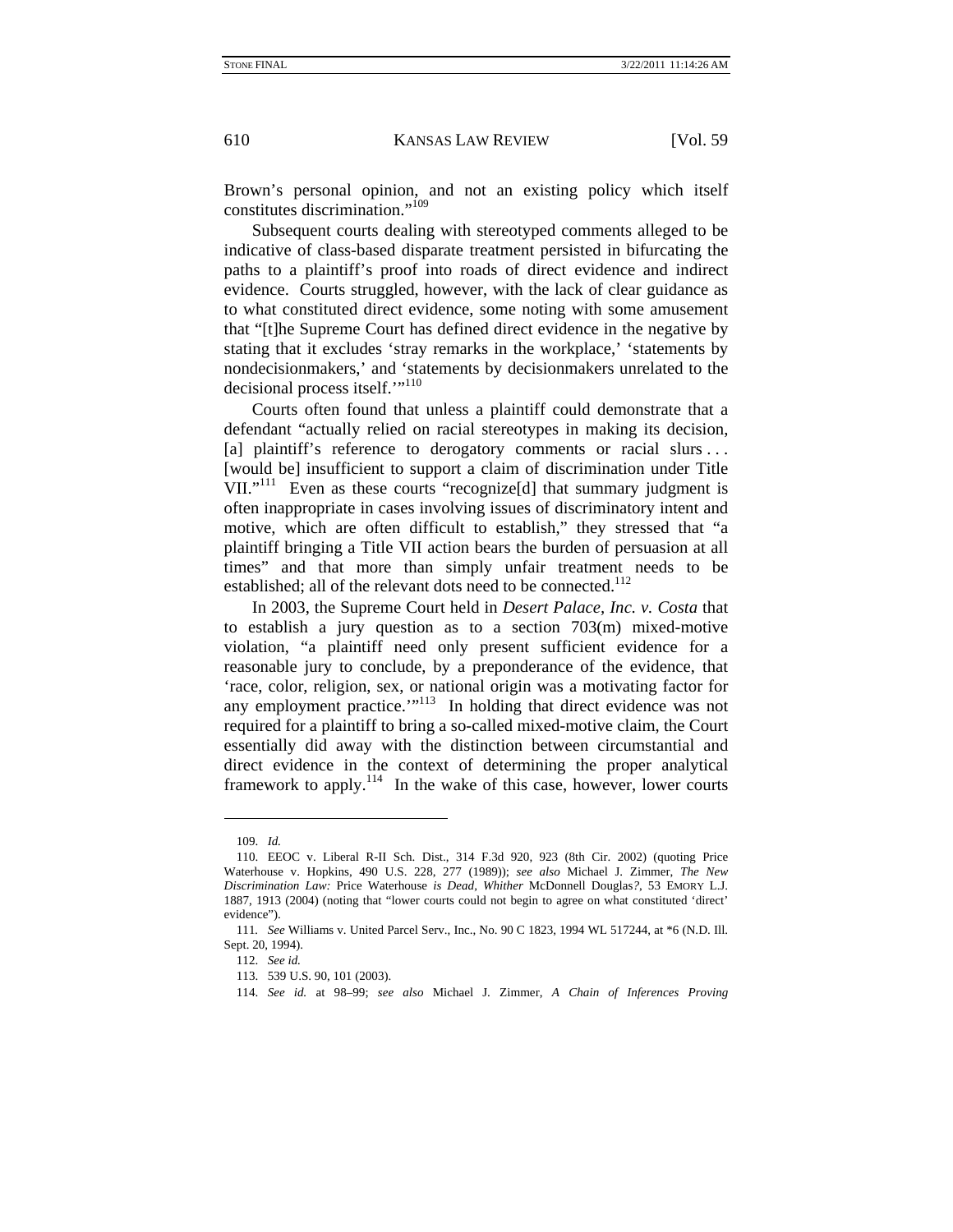remained confused about what type and strength of evidence could buttress a Title VII claim.<sup>115</sup>

By way of illustration, the Sixth Circuit panel in *Lautermilch*, the case discussed earlier in which the terminated male teacher was called "too macho," decided several months after *Desert Palace*, divided bitterly over more than just the case's similarity or lack thereof to *Hopkins*. 116 Whereas the majority employed the *McDonnell Douglas* framework in its disposition of the plaintiff's claim, the dissent observed:

The majority appears to hold that the "too macho" comment by the decision-maker at the termination hearing does not constitute direct evidence, and even if it were direct evidence the majority concludes that Lautermilch has failed to show pretext. The Supreme Court, however, has made it abundantly clear that the *McDonnell Douglas* test does not apply where the plaintiff presents direct evidence of discrimination.<sup>1</sup>

The proper synthesis of *McDonnell Douglas*, *Hopkins*, and *Desert*  Palace has been hotly debated and is outside the scope of this Article,<sup>118</sup> but it should be noted that widespread confusion has persisted in the courts.119 Most courts, however, agree that after *Desert Palace*, a plaintiff trying to establish intentional discrimination may proceed "either (1) directly by persuading the court that a discriminatory reason more likely motivated the employer or (2) indirectly by showing that the employer's proffered explanation is unworthy of credence."<sup>120</sup> With respect to the so-called direct method, the plaintiff "may present either direct or circumstantial evidence of discrimination, so long as it is sufficient to satisfy his ultimate burden." $121$  That said, courts have accused one another of confusing the direct and indirect methods of proof with a distinction between direct and indirect or circumstantial

-

*Discrimination*, 79 U. COLO. L. REV. 1243, 1252–53 (2008) (noting that "the Court set the stage for the eventual destruction of the view that there are only two categories of individual disparate treatment cases").

<sup>115.</sup> *See* Jespersen v. Harrah's Operating Co., 444 F.3d 1104, 1115 (9th Cir. 2006) ("It is not entirely clear exactly what this evidence must be, but nothing in *Price Waterhouse* suggests that a certain type or quantity of evidence is required to prove a prima facie case of discrimination.").

 <sup>116.</sup> Lautermilch v. Findlay City Sch., 314 F.3d 271, 276 (6th Cir. 2003).

<sup>117.</sup> *Id.* at 277.

 <sup>118.</sup> For more discussion see Zimmer, *supra* note 114, at 1249–52.

<sup>119.</sup> *See* Charles A. Sullivan, *The Phoenix from the* Ash*: Proving Discrimination by Comparators*, 60 ALA. L. REV. 191, 210 n.81 (2009).

 <sup>120.</sup> McGinest v. GTE Serv. Corp., 360 F.3d 1103, 1137 (9th Cir. 2004) (quoting Tex. Dep't of Cmty. Affairs v. Burdine, 450 U.S. 248, 256 (1981)) (internal quotations and brackets omitted).

<sup>121.</sup> *Id.* (citing Desert Palace, Inc. v. Costa, 539 U.S. 90 (2003)).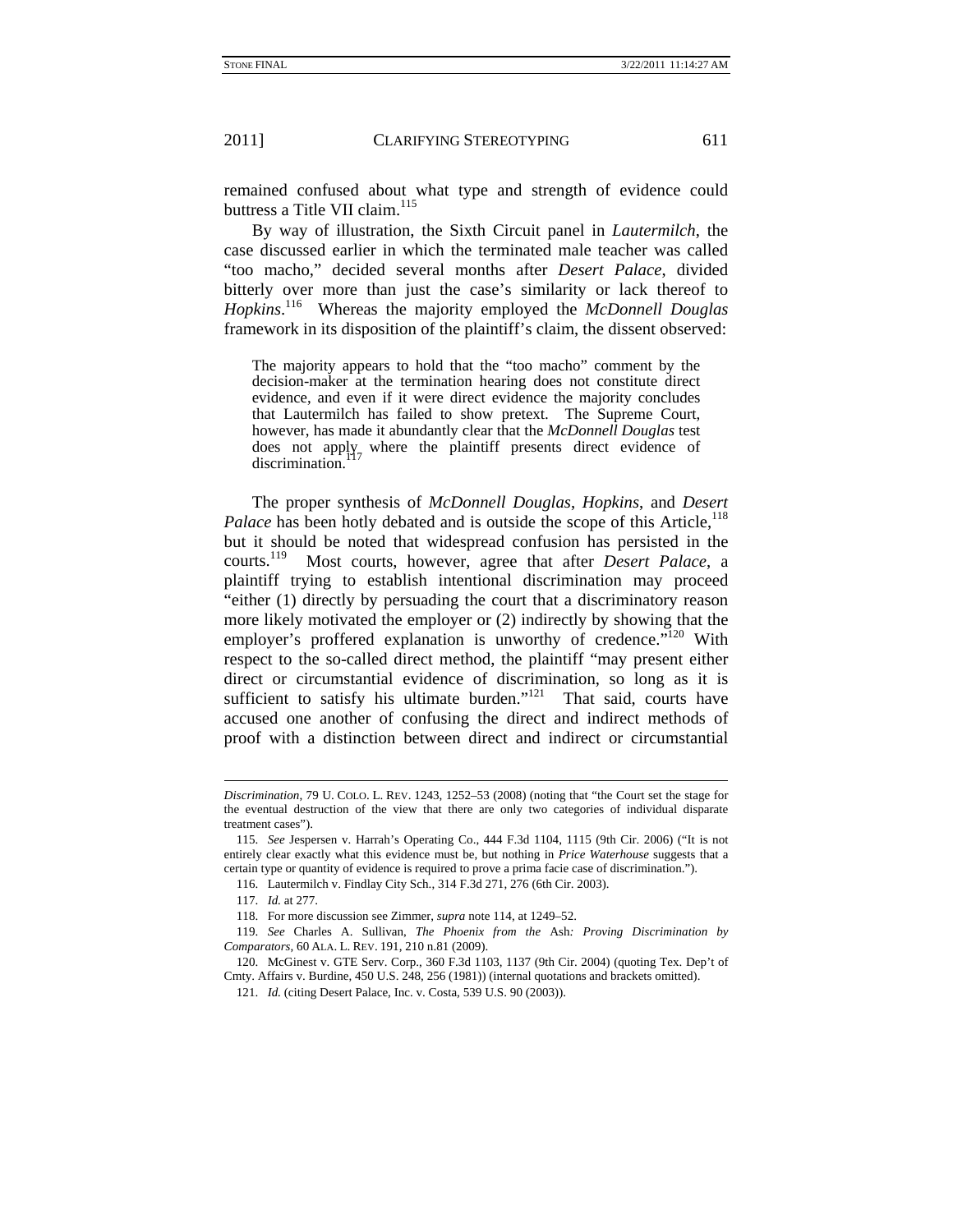1

612 KANSAS LAW REVIEW [Vol. 59

evidence.<sup>122</sup> Some courts persist in identifying evidence as direct or indirect.<sup>123</sup> allowing this identification to predicate an appropriate analytical framework for adjudicating a summary judgment motion, while others do not.<sup>124</sup> Some courts have recognized that to require a smoking gun comment in order to sustain a discrimination case would run counter to *Desert Palace*'s proclamation that even in the context of a mixed-motive case, circumstantial evidence is no less compelling than so-called direct evidence.<sup>125</sup>

Still, with so much up in the air about how these cases should proceed, what may be said about each analysis is that, essentially, each court "need only inquire whether [the plaintiff] presents 'enough evidence to permit a finding that there was differential treatment in an employment action and that the adverse employment decision was caused at least in part by a forbidden type of bias.<sup> $\cdot$ "126</sup> With this in mind,

126. Casella v. MBNA Mktg. Sys. Inc., No. 8-176-B-W, 2009 WL 1621411, at \*22 (D. Me. June

<sup>122.</sup> *See, e.g.*, Kogucki v. Metro. Water Reclamation Dist., 698 F. Supp. 2d 1026, 1028 (N.D. Ill. 2010) ("The Seventh Circuit has said on more [th]an one occasion that its formulae for resolving Title VII summary judgment motions is confusing. . . . Indeed, several of its own cases 'arguably conflate the direct method with direct evidence.' And while circumstantial evidence is not *direct*, the court has said it 'must point *directly* to a discriminatory reason for the employer's action.'" (quoting Petts v. Rockledge Furniture LLC, 534 F.3d 715, 720 (7th Cir. 2008))); *cf.* White v. Baxter Healthcare Corp., 533 F.3d 381, 398 (6th Cir. 2008) ("Since *Desert Palace*, the federal courts of appeals have, without much, if any, consideration of the issue, developed widely differing approaches to the question of how to analyze summary judgment challenges in Title VII mixedmotive cases.").

<sup>123.</sup> *See, e.g.*, Elnashar v. Speedway SuperAmerica, LLC, 484 F.3d 1046, 1055 (8th Cir. 2007) ("*Desert Palace* is entirely consistent with our precedent under which a plaintiff survives summary judgment either by providing direct evidence of discrimination or by creating an inference of discrimination through the *McDonnell Douglas* framework."); Debose v. Fla. Dep't of Children & Families, No. 1:05-cv-00167-MP-AK, 2008 WL 3926858, at \*4 (N.D. Fla. Aug. 20, 2008) ("[The plaintiff] may satisfy [her] burden in one of two ways. First, under the traditional framework, she may proffer direct evidence of discrimination. . . . If direct evidence is unavailable, [she] may establish a prima facie case of discrimination under the framework of *McDonnell Douglas*." (internal citation omitted)).

<sup>124.</sup> *See, e.g.*, Burton v. Town of Littleton, 426 F.3d 9, 19–20 (1st Cir. 2005) ("This court, however, following the Supreme Court's command in *Desert Palace*, . . . has rejected the requirement that there be direct evidence in mixed-motive cases; any evidence, whether direct or circumstantial, may be amassed to show, by preponderance, discriminatory motive."); *McGinest*, 360 F.3d at 1122 (allowing a mixed-motive plaintiff to "proceed . . . using the *McDonnell Douglas* framework, or alternatively, . . . simply produce direct or circumstantial evidence demonstrating that a discriminatory reason more likely than not motivated" the employment decision); *cf. White*, 533 F.3d at 398–99 (discussing the various ways in which federal courts have approached the summary judgment analysis for mixed-motive Title VII cases since *Desert Palace*).

<sup>125.</sup> *See* Chadwick v. WellPoint, Inc., 561 F.3d 38, 46 (1st Cir. 2009) ("We reject the district court's requirement that Miller's words explicitly indicate that Chadwick's sex was the basis for Miller's assumption about Chadwick's inability to balance work and home. To require such an explicit reference (presumably use of the phrase 'because you are a woman,' or something similar) to survive summary judgment would undermine the concept of proof by circumstantial evidence, and would make it exceedingly difficult to prove most sex discrimination cases today.").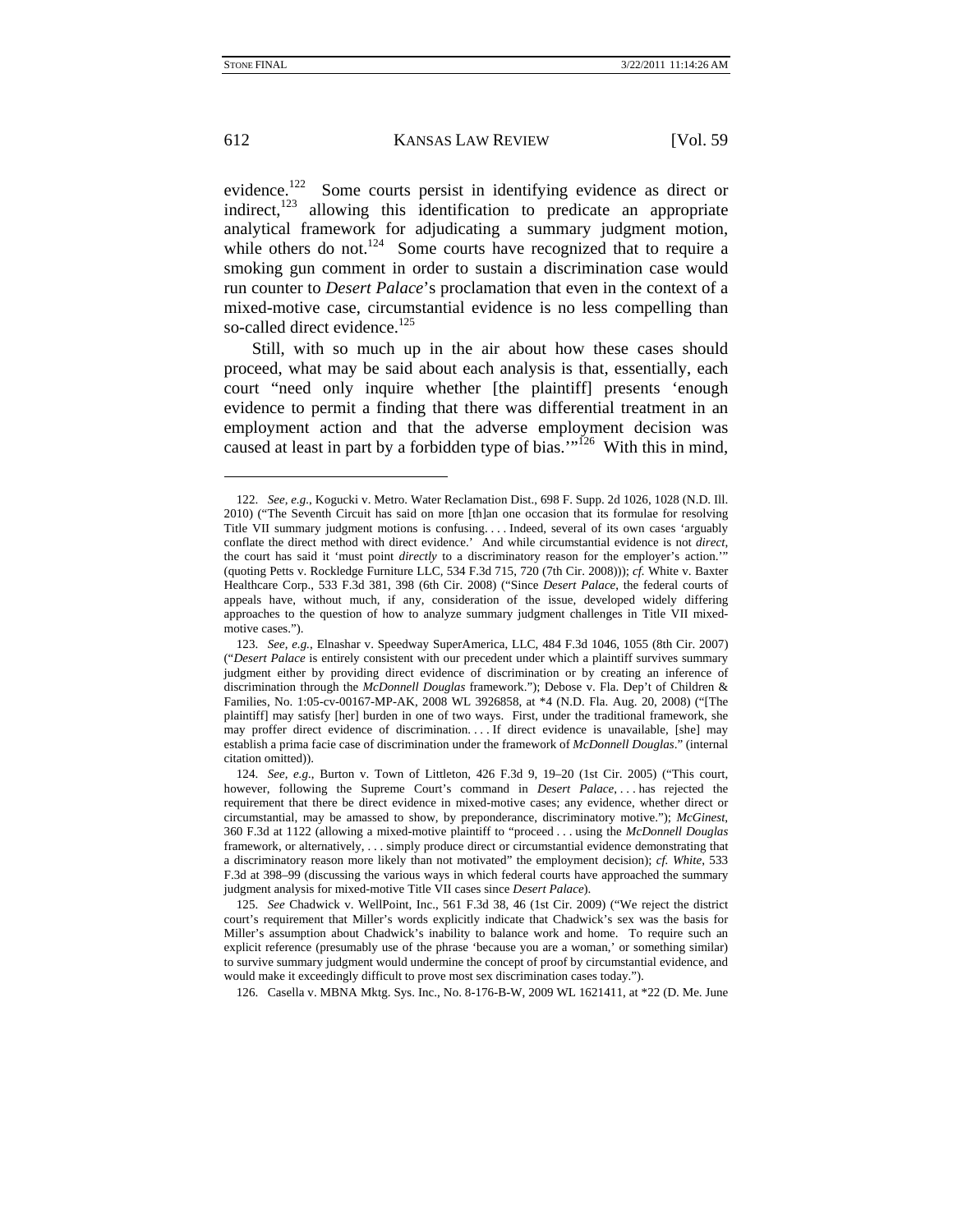$\overline{\phantom{a}}$ 

2011] **CLARIFYING STEREOTYPING** 613

the question of evidence's sufficiency, and not its classification, will be the focus of the rest of this Article.

Jurists' lack of consensus as to when the *McDonnell Douglas* framework applies to stereotyping cases and as to when a "stray remark" should operate to preclude summary judgment highlights their underlying lack of understanding of precisely why, when, and how stereotypes are pernicious in the context of Title VII cases. While some scholars are bothered by some courts' quick resort to dubbing a comment "stray" in order to dispose of questions of intent to discriminate and thus the entire case, $127$  other judges and scholars fear a scenario in which a comment, from its context probative of nothing, serves to prop up and sustain an otherwise meritless allegation of discrimination. But what exactly is a stereotype—this word so frequently used by courts and litigants with no further clarification? And when does the use of a stereotype in the formulation of a comment or a standard by an employer's agent evince the requisite intent to discriminate?

#### III. WHAT IS STEREOTYPING?

#### *A. The Psychology of Stereotyping*

Psychologist John Bargh says that "'stereotypes are categories that have gone too far."<sup>128</sup> They are "schemas—preexisting theories and frameworks that help us understand our raw experiences."<sup>129</sup> A stereotype may also be conceptualized as "a cognitive structure that contains sweeping concepts of the behaviors, traits and attitudes associated with the members of a social category."130 Most people intuitively recognize stereotypes, and most grasp the threat that

<sup>9, 2009);</sup> *accord White*, 533 F.3d at 402 ("The ultimate question for the court in making a summary judgment determination in such a case is not whether the plaintiff has produced sufficient evidence to survive the *McDonnell Douglas*/*Burdine* shifting burdens, but rather whether there are any genuine issues of material fact concerning the defendant's motivation for its adverse employment decision, and, if none are present, whether the law—42 U.S.C. § 2000e-2(m)—supports a judgment in favor of the moving party on the basis of the undisputed facts.").

<sup>127.</sup> *See, e.g.*, Miriam A. Cherry, *How to Succeed in Business Without Really Trying (Cases): Gender Stereotypes and Sexual Harassment Since the Passage of Title VII*, 22 HOFSTRA LAB. & EMP. L.J. 533, 539 (2005) ("Even though a complaint may include a statement clearly indicative of gender bias, the court, by labeling the statement as a 'stray remark,' categorically excludes it from evidence.").

 <sup>128.</sup> Annie Murphy Paul, *Where Bias Begins: The Truth About Stereotypes*, PSYCHOL. TODAY, May–June 1998, at 53.

 <sup>129.</sup> DAVID J. SCHNEIDER, THE PSYCHOLOGY OF STEREOTYPING 170 (2004).

 <sup>130.</sup> Antony Page, Batson*'s Blind Spot: Unconscious Stereotyping and the Peremptory Challenge*, 85 B.U. L. REV. 155, 187 (2005).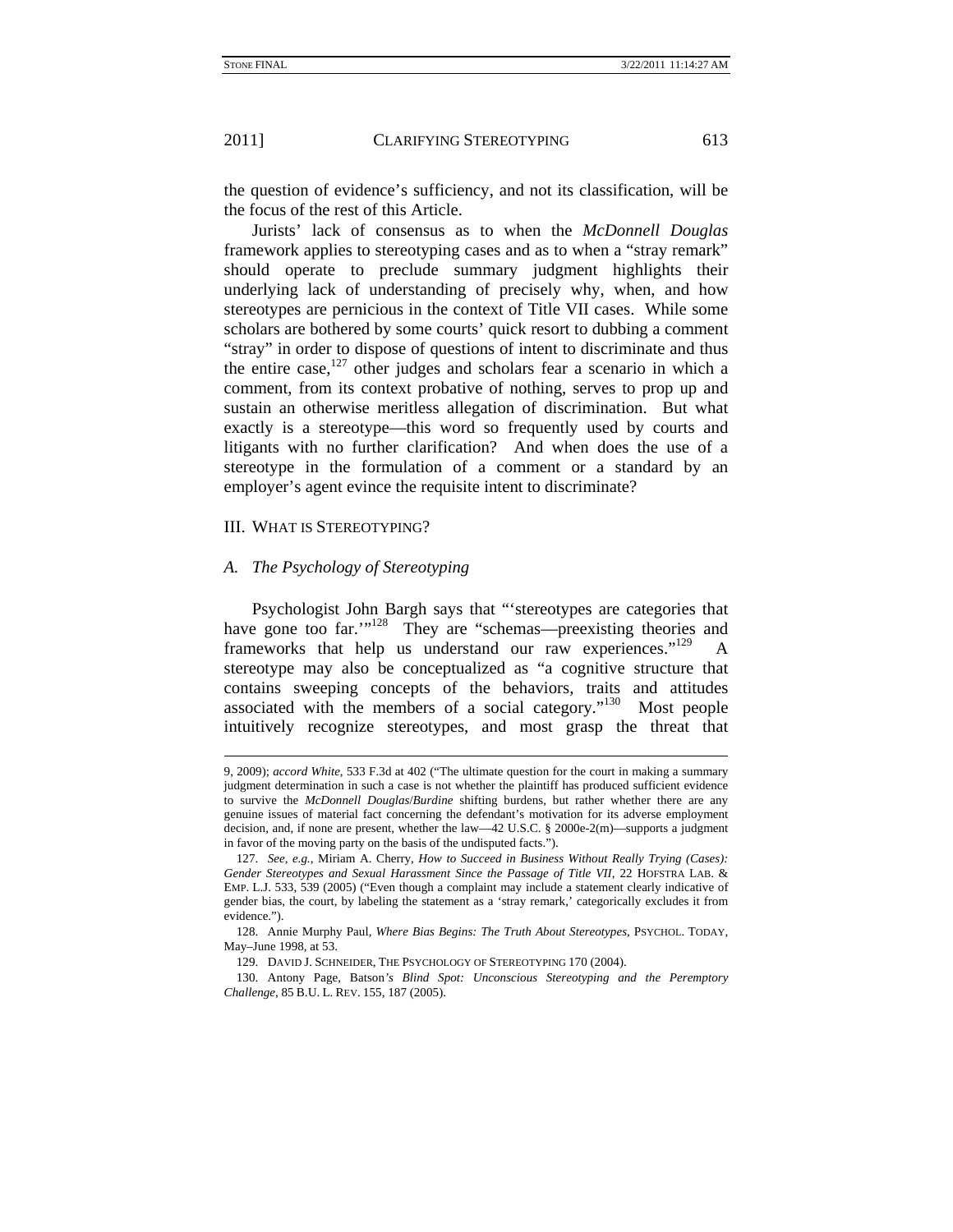stereotyped beliefs—like "Latinos have bad tempers" or "Jewish people are cheap"—pose to the goals of civil rights and antidiscrimination law. Such stereotypes' geneses typically lie in invidious bias or ignorance and have been perpetuated in both private life—such as in the home<sup>131</sup>—and public life—such as in the workplace<sup>132</sup>—and by the media and other outlets of cultural consciousness.<sup>133</sup> Individuals subscribe to stereotypical beliefs on conscious and subconscious or unconscious levels. $^{13}$ 

People tend to depend more on group-based impressions when forming judgments or opinions than they do on individuating attributes, leading them to socially categorize others as group members rather than individuals and to take note of whether others are members of their own groups or not.<sup>135</sup> This resultant classification of others into so-called ingroup and outgroup members leads people to form evaluative biases, whereby they become inclined to regard members of their own groups more positively than those who are not members of these groups.<sup>136</sup> As a result, attributes of outgroup members become magnified as stereotypes take form because they furnish "stable explanations for the group's behavior, which enhance feelings of predictability," but often engender  $content<sup>137</sup>$  Thus, inasmuch as substantive stereotypes shape evaluations of individual group members and contour societal standards and models of behavior and appearance, stereotypes compel individual and societal responses to and often avoidance of group members.<sup>138</sup>

It is the tendency of human beings to process and evaluate individuals who belong to their same group more positively and in a more trenchant manner and to accord ingroup members more trust. Correspondingly, "[m]embers of other groups are viewed with suspicion

<sup>131.</sup> *See* Mary C. Gentile, *How We Learn Who We Are*, *in* GENDER NONCONFORMITY, RACE, AND SEXUALITY: CHARTING THE CONNECTIONS 180, 181–83 (Toni Lester ed., 2002).

<sup>132.</sup> *See* JACQUELINE DELAAT, GENDER IN THE WORKPLACE: A CASE STUDY APPROACH 4–7 (1999).

<sup>133.</sup> *See, e.g.*, LU-IN WANG, DISCRIMINATION BY DEFAULT: HOW RACISM BECOMES ROUTINE 11 (2006) ("Our individual biases dovetail with a set of social practices, patterns, and norms that produce and reproduce unintentional discrimination and have become so familiar that they define our sense of what is 'normal,' and, in turn, what is 'real' . . . ."); SCHNEIDER, *supra* note 129, at 351– 53.

<sup>134.</sup> *See* Mahzarin R. Banaji & Anthony G. Greenwald, *Implicit Stereotyping and Prejudice*, *in* 7 THE PSYCHOLOGY OF PREJUDICE 55, 67–68 (Mark P. Zanna & James M. Olson eds., 1994).

 <sup>135.</sup> John F. Dovidio & Michelle R. Hebl, *Discrimination at the Level of the Individual: Cognitive and Affective Factors*, *in* DISCRIMINATION AT WORK: THE PSYCHOLOGICAL AND ORGANIZATIONAL BASES 11, 14–15 (Robert L. Dipboye & Adrienne Colella eds., 2005).

<sup>136.</sup> *Id*.

<sup>137.</sup> *Id.* at 16.

<sup>138.</sup> *Id.* at 16–17; *see also* SCHNEIDER, *supra* note 129, at 226–27.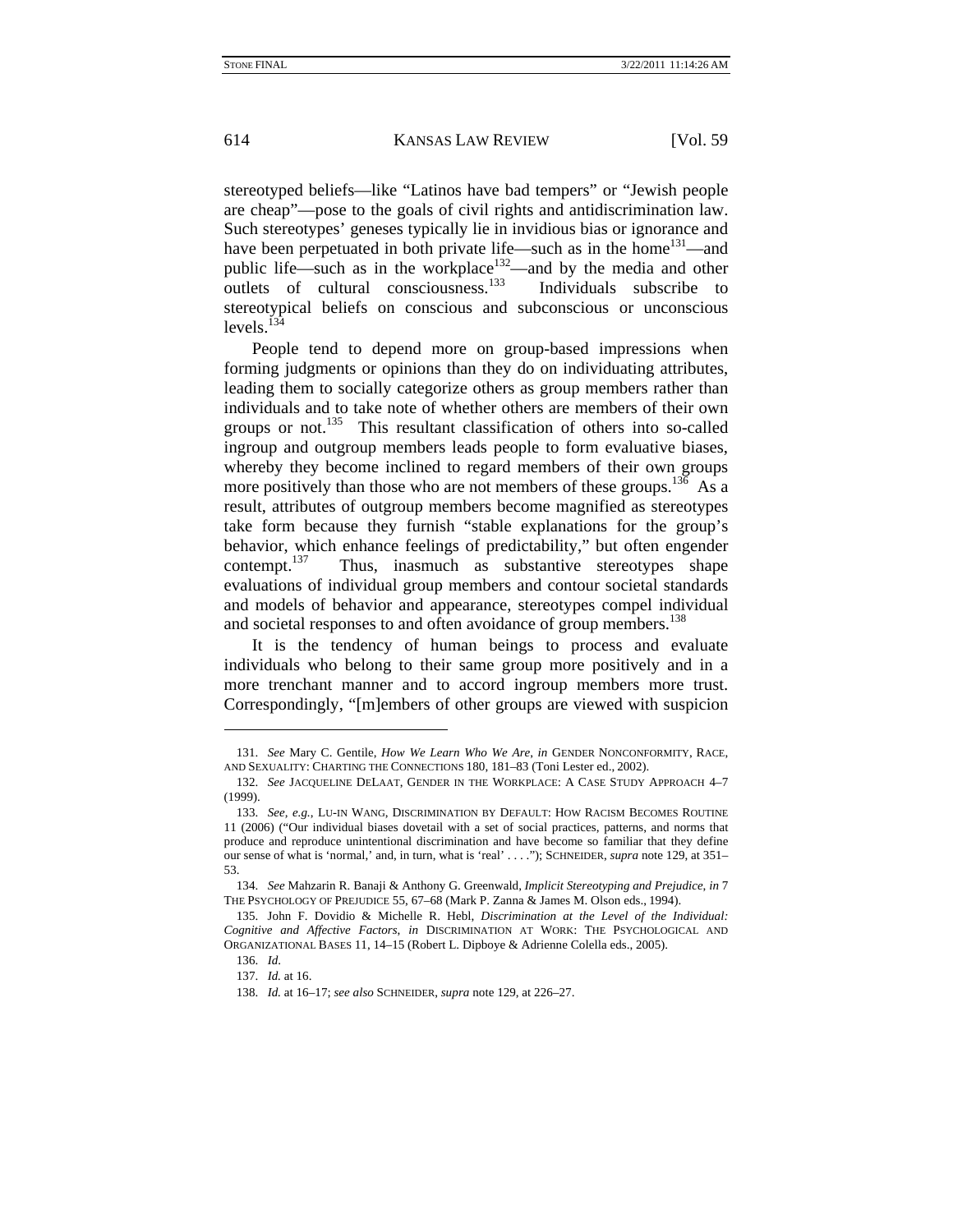l

2011] CLARIFYING STEREOTYPING 615

and competitively."<sup>139</sup> So-called outgroup members are regarded with enhanced suspicion, negativity, and animosity.<sup>140</sup> People tend to accentuate intergroup differences and to minimize differences discernible within a group.<sup> $141$ </sup> Therefore, scholars have posited that, with respect to race in particular, "[i]n the United States, people automatically activate mental representations of racial group memberships when they see a person of another race. They become spontaneously aware of the person's racial group membership, which makes them also think more about their own group membership."<sup>142</sup>

Stereotyping in the context of employment discrimination is a category-based cognitive response to another person that attempts to structure one's experience with that person. $143$  Social cognition demonstrates that much of stereotyping occurs at the sub or unconscious levels; repeated activation causes stereotypes to inhere in the minds and processes of those who might not even believe that they subscribe to or harbor stereotyped beliefs.<sup>144</sup> Stereotypes function as "social schemas,"

 <sup>139.</sup> John F. Dovidio, *Racial Bias, Unspoken But Heard*, 326 SCI. 1641, 1642 (2009); *see also*  Dovidio & Hebl, *supra* note 135, at 15 (finding that people retain more detailed and more positive information about ingroup than outgroup members, reminding themselves why outgroup members are dissimilar to the self).

 <sup>140.</sup> Maria-Paoloa Paladino & Luigi Castelli, *On the Immediate Consequences of Intergroup Categorization: Activation of Approach and Avoidance Motor Behavior Toward Ingroup and Outgroup Members*, 34 PERSONALITY & SOC. PSYCHOL. BULL. 755, 755 (2008) (finding that automatic attitudes and perceptions toward outgroup members tend to be more negative than toward ingroup members).

<sup>141.</sup> *See* Dovidio, *supra* note 139, at 1642; Paladino & Castelli, *supra* note 140, at 755; Barbara F. Reskin, *The Proximate Causes of Employment Discrimination*, 29 CONTEMP. SOC. 319, 321 (2000).

 <sup>142.</sup> Dovidio, *supra* note 139, at 1642.

 <sup>143.</sup> Susan T. Fiske, *Controlling Other People: The Impact of Power on Stereotyping*, 48 AM. PSYCHOLOGIST 621, 623 (1993); *see also* Linda Hamilton Krieger, *The Content of Our Categories: A Cognitive Bias Approach to Discrimination and Equal Employment Opportunity*, 47 STAN. L. REV. 1161, 1188 (1995) ("[P]erhaps most significant for present purposes, [stereotypes] bias a decisionmaker's judgment long before the 'moment of decision,' as a decisionmaker attends to relevant data and interprets, encodes, stores, and retrieves it from memory."); Elizabeth E. Theran, *"Free to Be Arbitrary and . . . Capricious": Weight-Based Discrimination and the Logic of American Antidiscrimination Law*, 11 CORNELL J.L. & PUB. POL'Y 113, 117 (2001) ("Stereotyping is generally understood as the cognitive component of these category-based reactions: the part arising from and relating to the thought process, by which we process information and assign meaning to experience.").

 <sup>144.</sup> Melissa Hart, *Subjective Decisionmaking and Unconscious Discrimination*, 56 ALA. L. REV. 741, 745–49 (2005) (discussing how unconscious discrimination can lead to an employer's decision); Linda Hamilton Krieger & Susan T. Fiske, *Behavioral Realism in Employment Discrimination Law: Implicit Bias and Disparate Treatment*, 94 CALIF. L. REV. 997, 1031 (2006) ("[A]ctors often do not realize that they have formed biased judgments of others."); *see also* Ramona L. Paetzold, *Using Law and Psychology to Inform Our Knowledge of Discrimination*, *in*  DISCRIMINATION AT WORK: THE PSYCHOLOGICAL AND ORGANIZATIONAL BASES, *supra* note 135, at 329, 336 (finding that studies suggest that discriminatory behavior may be automatic and a person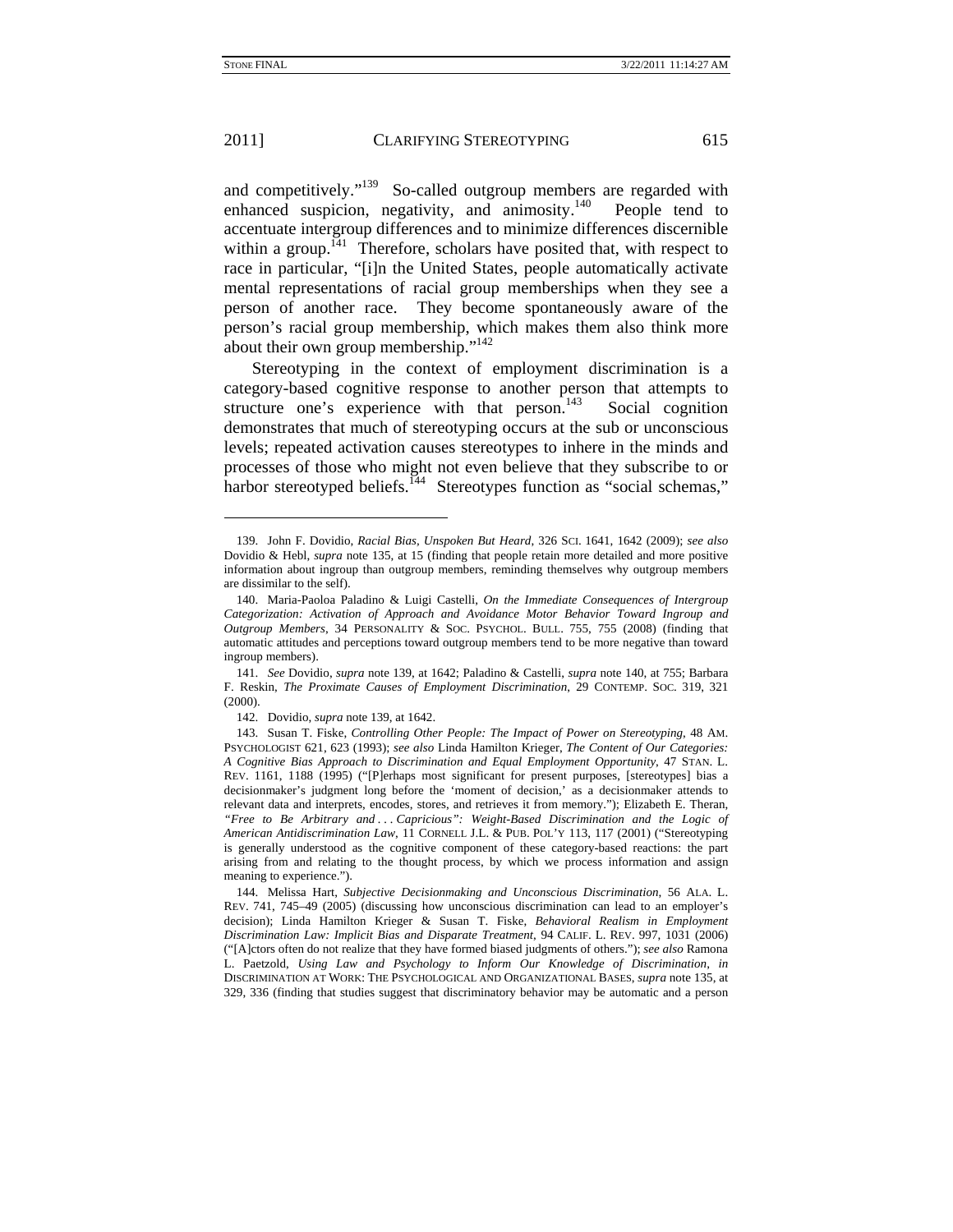or categorical structures that engender implicit theories that predictably bias individuals' interpretation, encoding, retention, and memories when it comes to others to whom they have been exposed.<sup>145</sup> Stereotyping permits differentiation and organization of groups and group members via cognitive shortcuts. $146$  It is distinct from prejudice, which goes to one's affect, and from discrimination, which goes to one's behavior, in that stereotyping underlies one's beliefs about another based upon the other's group membership.<sup>147</sup>

To the extent that stereotypes and stereotypical images seep into cultural consciousness, they have been particularly nefarious to members of historically disadvantaged minority groups. For example, onedimensional, distorted, and offensive depictions of African American women as, among other things, lazy, oversexualized, or overbearing have become part of "America's cultural pattern" via their appearances in American literature, film, and popular culture.<sup>148</sup> These pernicious portrayals became entrenched and have led to discriminatory and often abhorrent societal and legal treatment of African American women. "[A]s long as . . . these stereotypes remain unchallenged, even if . . . dismissed by most scholars, they hinder progress."<sup>149</sup>

Two types of stereotypes have been recognized: descriptive stereotypes, which purport to narrate the way in which group members tend to behave or appear, and prescriptive stereotypes, which purport to describe how group members ought to behave.<sup>150</sup> Stereotypes thus create expectations that serve as baseline starting points for the construction of one's impression of a group member, while simultaneously constraining perceptions of group members, operating as a form of social limitation or control.<sup>151</sup> The information that buttresses and reinforces stereotypes is unconsciously absorbed, pursued, preferred, and remembered by people more readily and more rapidly than other information, becoming quickly

may act absent awareness of the intention to engage in that behavior).

 <sup>145.</sup> Krieger, *supra* note 143, at 1188.

<sup>146.</sup> *See* Reskin, *supra* note 141, at 321 ("These processes, sometimes characterized as cognitive 'shortcuts,' occur regardless of people's feelings toward other groups or their desires to protect or improve their own status.").

<sup>147.</sup> *See* Dovidio & Hebl, *supra* note 135, at 13 (defining "prejudice" as an "unfair negative attitude toward a social group or a person perceived to be a member of that group").

<sup>148.</sup> *See* Jacklyn Huey & Michael J. Lynch, *The Image of Black Women in Criminology: Historical Stereotypes as Theoretical Foundation*, *in* JUSTICE WITH PREJUDICE: RACE AND CRIMINAL JUSTICE IN AMERICA 72, 78–88 (Michael J. Lynch & E. Britt Patterson eds., 1996).

<sup>149.</sup> *Id.* at 86; *see also* Irene Browne & Ivy Kennelly, *Stereotypes and Realities: Images of Black Women in the Labor Market*, *in* RACE, WORK, AND FAMILY IN THE LIVES OF AFRICAN AMERICANS 185, 185–88 (Marlese Durr & Shirley A. Hill eds., 2006).

 <sup>150.</sup> Fiske, *supra* note 143, at 623–24.

<sup>151.</sup> *See id.*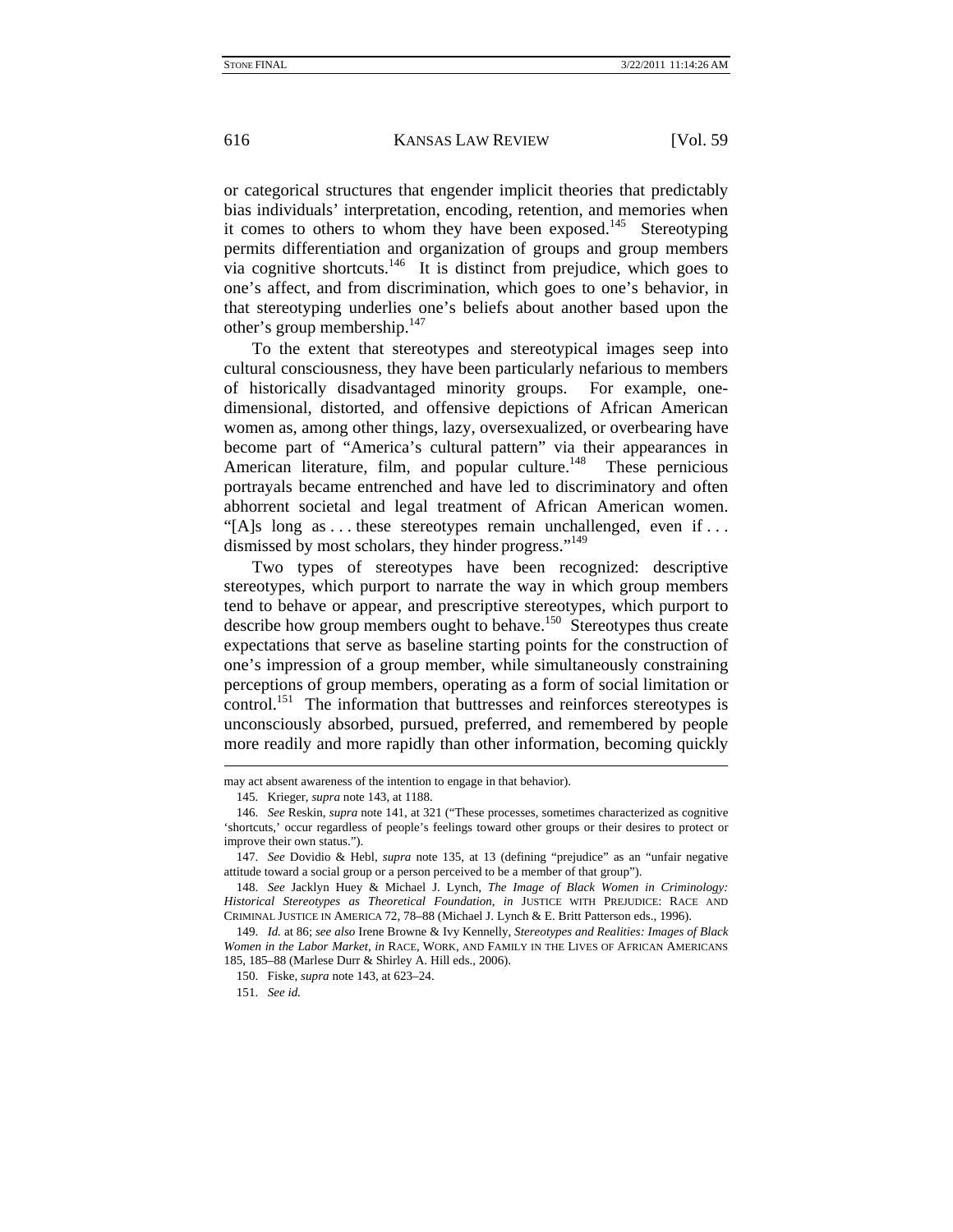assimilated and integrated into individuals' world pictures.<sup>152</sup> Stereotypes are thus tenacious and infectious as they seep into and spread across cultural consciousness.<sup>153</sup>

A stereotype, however, need not be negative, nor untrue; it must merely create a nexus between a group of people and a characteristic.<sup>154</sup> What stereotyping does is simplify and routinize one's experience of the world, causing one to rely on the crudest, most "cartoonish" constructs of others.<sup>155</sup>

Stereotypes constructed by the preconceived or assumed traits, predilections, or characteristics that one assigns to a group have long been held up by those who study class-based discrimination as both indicators and generators of discrimination.<sup>156</sup> Indeed, "negative stereotypes evolve from negative aspects of the inter-group relations (inequality, competition, relative deprivation)" and may be "strongly reinforced by the attribution of harmful goals to outgroups."157 Negative class-based stereotypes not only operate to cement and reinforce negative and baseless images of class members in the eyes of outsiders,<sup>158</sup> but they also operate to engender bad self images, and worse, bad self-fulfilling prophecies for the group members who themselves are indoctrinated with  $\text{them.}^{159}$ 

 <sup>152.</sup> Reskin, *supra* note 141, at 322; *see also* Paetzold, *supra* note 144, at 335 (discussing how stereotypes can be activated automatically by exposure to relevant features of a stereotyped individual and how stereotypes can also be activated by constructs that are part of the stereotype); Paladino & Castelli, *supra* note 140, at 755 ("Research has extensively studied the affective and cognitive processes that are automatically triggered when individuals are faced with ingroup and outgroup members. Spontaneous affective responses toward outgroup members tend to be more negative in comparison to ingroup members and automatic stereotyping arises." (citation omitted)).

<sup>153.</sup> *See* Reskin, *supra* note 141, at 322 ("The cognitive processes involved in stereotyping make stereotypes tenacious. People unconsciously pursue, prefer, and remember 'information' that supports their stereotypes (including remembering events that did not occur), and ignore, discount, and forget information that challenges them.").

 <sup>154.</sup> Page, *supra* note 130, at 187–88.

<sup>155.</sup> *See id.* at 188.

<sup>156.</sup> *See* Louk Hagendoorn & Hub Linssen, *Group Goal Attributions and Stereotypes in Five Former Soviet States*, *in* COMPARATIVE PERSPECTIVES ON RACISM 171, 172–73 (Jessika ter Wal & Maykel Verkuyten eds., 2000).

<sup>157.</sup> *Id.* at 175.

<sup>158.</sup> *See* Charles Stangor & Mark Schaller, *Stereotypes as Individual and Collective Representations*, *in* STEREOTYPES AND STEREOTYPING 3, 13 (C. Neil Macrae et al. eds., 1996) ("Once group stereotypes exist in a culture, expected patterns of behavior for those group members follow, and these expectations determine both responses to group members and the behavior of the group members themselves.").

<sup>159.</sup> *See* Lu-in Wang, *Race as Proxy: Situational Racism and Self-Fulfilling Stereotyping*, 53 DEPAUL L. REV. 1013, 1052 (2004). The author cites several studies, one of which was conducted by a team of social psychologists that documented a phenomenon they referred to as "stereotype threat." *Id.* The related experiment demonstrated how members of stereotyped groups were less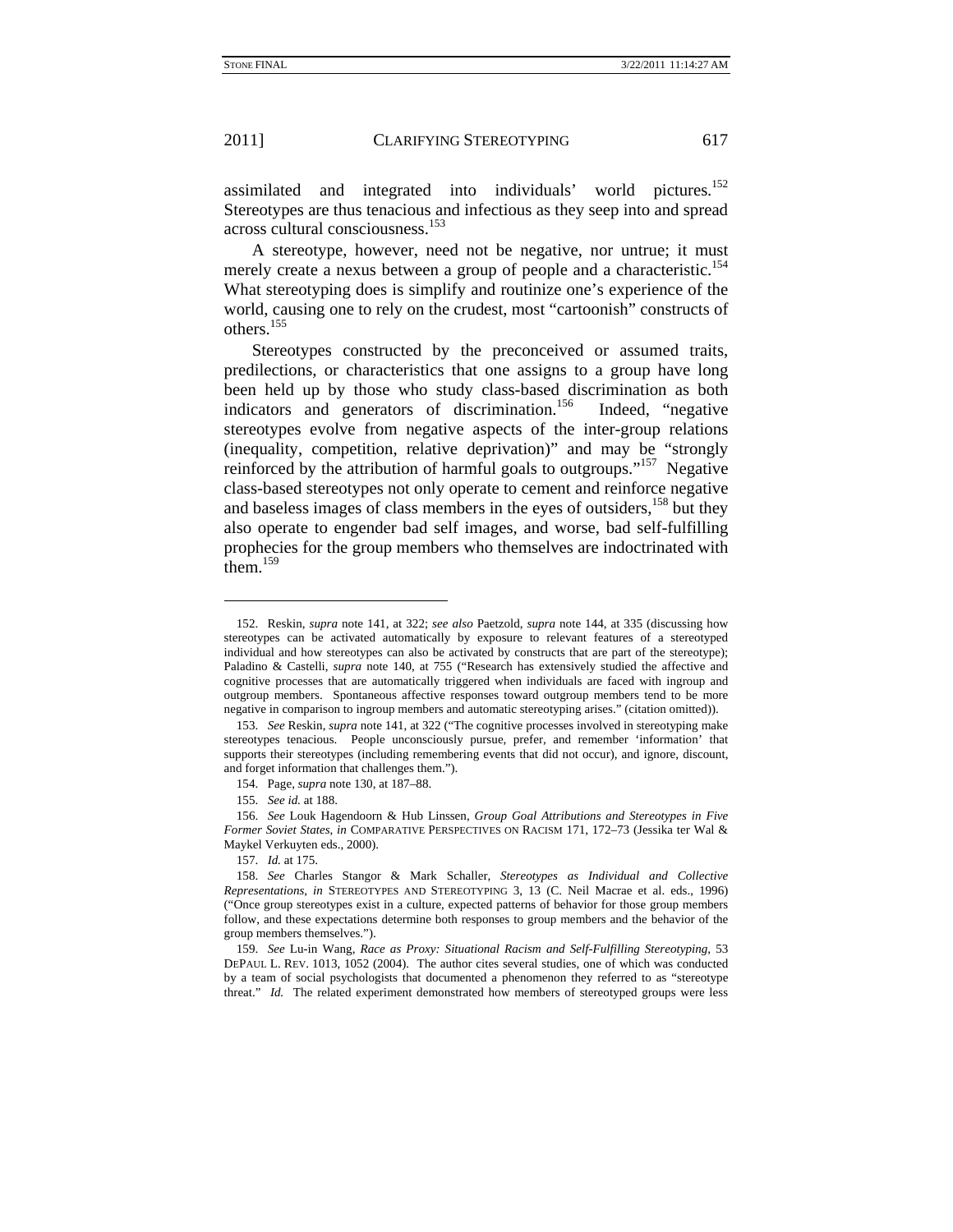Thus, stereotypes in American law have assigned people a trait or property on the basis that a group to which they might belong—gender, race, religion—has a high statistical correlation with that attribute, even where the correlation does not hold up on an individual basis.<sup>160</sup> They also serve to engender and perpetuate false beliefs about a group, cause employment decision-makers to impose normative beliefs about what attributes a member of a group should possess, and cause those decisionmakers to impose standards and requirements on individuals accordingly.<sup>161</sup> For this reason, recent scholarship in this area has observed that the very word *stereotype*, as it is used in antidiscrimination law, "is being asked to do too much work," which generates needless confusion.<sup>162</sup>

#### *B. Examples of Stereotyping in the Workplace*

A recent article on the ABA Journal website demonstrated the use of stereotypes in the employment context. It reported that three quarters of female lawyers of color leave their respective law firms within five years of starting due to the challenges they encounter in the workplace, like "unwanted or unfair critical attention" and institutional discrimination.<sup>163</sup> Interestingly, this discrimination is typically expressed in the form of gender and racial stereotypes present in the beliefs and attitudes of decision-makers and other superiors at the firms.<sup>164</sup> According to the study,

Women of color have a greater sense of "outsider status" than other groups, according to the Sun-Times summary of the report. They

able (intellectually) to perform well on standardized tests after they would be reminded that they were stereotyped against. *Id.* When the researchers did not invoke (remind) the stereotype against the members of the group, they performed just as well as the nonminority white males. *Id.*; *see also*  WANG, *supra* note 133, at 64–66; Joan C. Williams, *The Social Psychology of Stereotyping: Using Social Science to Litigate Gender Discrimination Cases and Defang the "Cluelessness" Defense*, 7 EMP. RTS. & EMP. POL'Y J. 401, 409 (2003) ("People and jobs both are gendered, which gives stereotypes a profound effect on everyday interactions in the workplace. In addition to shaping expectations, stereotypes also can influence behavior, given that 'people tend to engage in behaviors they believe are approved by significant others.'").

<sup>160.</sup> *See* K. Anthony Appiah, *Stereotype and the Shaping of Identity*, *in* PREJUDICIAL APPEARANCES: THE LOGIC OF AMERICAN ANTIDISCRIMINATION LAW 55, 63 (Robert C. Post ed., 2001).

<sup>161.</sup> *See id.* at 64–65.

<sup>162.</sup> *Id.* at 63.

 <sup>163.</sup> Debra Cassens Weiss, *Why More Than 75% of Minority Female Lawyers Leave Law Firms Within 5 Years*, A.B.A. J.—L. NEWS NOW (July 22, 2009, 9:41 AM), http://www.abajournal.com/ news/why\_more\_than\_75\_of\_minority\_female\_lawyers\_leave\_law\_firms\_within\_5\_years/. 164. *Id.*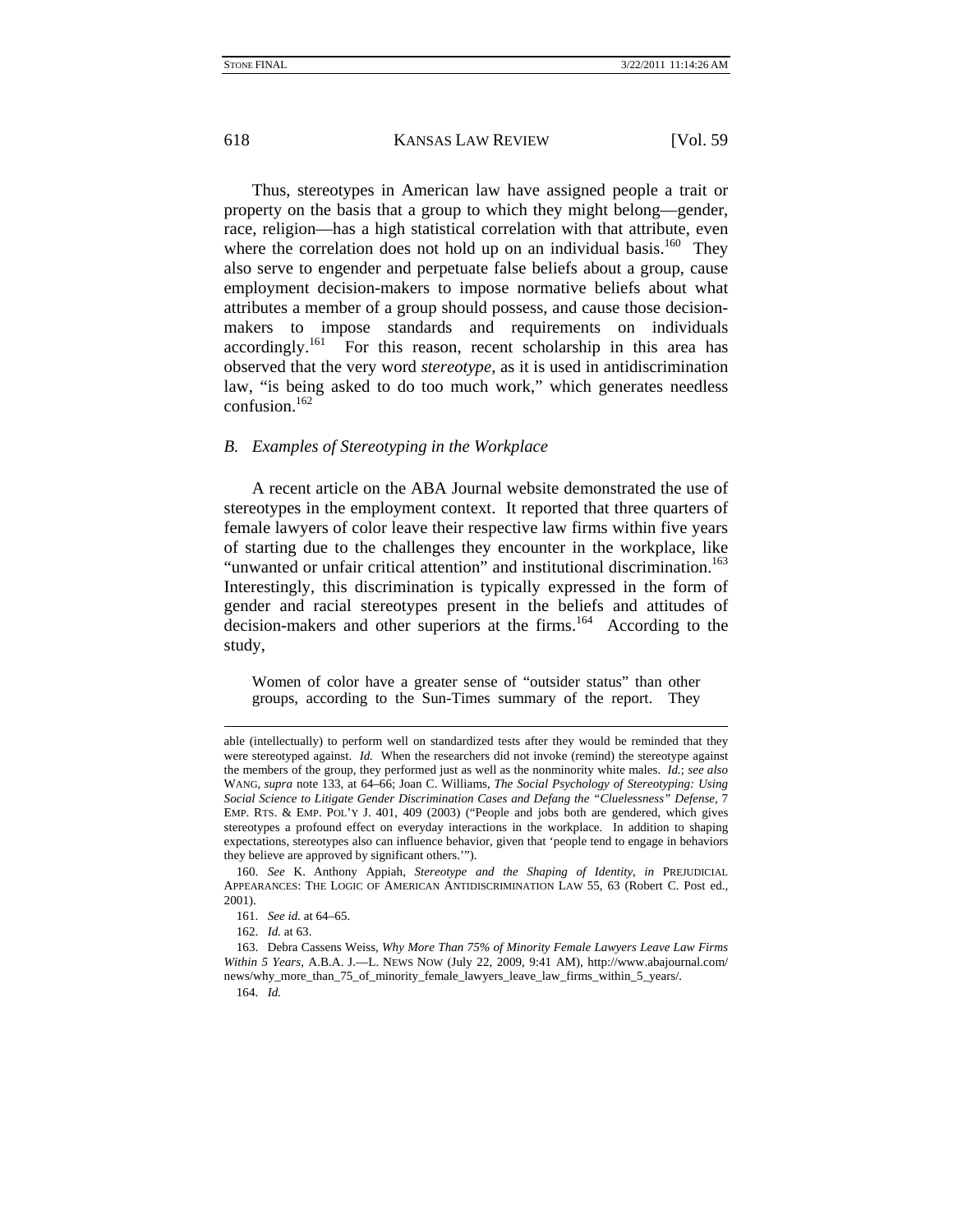reported more racial and gender stereotyping, and more feelings of sexism than white women. They also said they missed out on highprofile assignments and important client engagements, and had limited growth opportunities.<sup>165</sup>

Moreover, these results resonated with a study done by the ABA's Commission on Women in the Profession and reported in an August 2006 article.<sup>166</sup> The ABA study revealed that female lawyers of color reported being addressed by the same name as other lawyers of the same ethnicity, having it assumed that if they were Latinas, they would know how to speak Spanish and enjoy spicy food, that if they were Asian-American, they were subjected to stereotypes about their being "subservient or willing to work nonstop," and that if they were African American, they confronted "stereotypes about affirmative action or having quick-to-flash personalities."<sup>167</sup>

As upsetting as these reports and findings are, the true nature of the problems confronted by these women in the workplace is seemingly revealed in the anonymous comments posted on the ABA's website after the article. Ranging from the wholly unsympathetic and detached— "Why did they become lawyers if they just pick up and leave[?]"<sup>168</sup>—to the skeptical—"In order to verify something as a 'stereotype' we're going to need stats"169—to the outright bitter and belligerent—"Dear female minority lawyers: Start your own firms then! Frankly, female minority lawyers have Biglaw employment opportunities that most law grads can only dream of <sup>170</sup>—the comments reveal a depth of indifference, ignorance, and animus toward these women among at least some of the online readers of the ABA Journal.

They reveal something more than that, though. They reveal a lack of understanding about how and why stereotypes harbored and acted upon in the workplace are so nefarious. One poster on the site asked, "what percentage of Latina attorneys can, in fact, speak Spanish?," reasoning that "[i]f the number is greater than 50%, people are not stereotyping they're basing their conclusions on statistics. Now if the percentage of Latina attorneys who speak Spanish is less than 10%, then perhaps their

<sup>165.</sup> *Id.*

<sup>166.</sup> *Id.*

<sup>167.</sup> *Id.*

 <sup>168.</sup> Alexander, Comment to Weiss, *supra* note 163 (July 22, 2009, 10:03 AM).

 <sup>169.</sup> J.D., Comment to Weiss, *supra* note 163 (July 22, 2009, 10:18 AM).

 <sup>170.</sup> ded@gmail.com, Comment to Weiss, *supra* note 163 (July 22, 2009, 10:19 AM).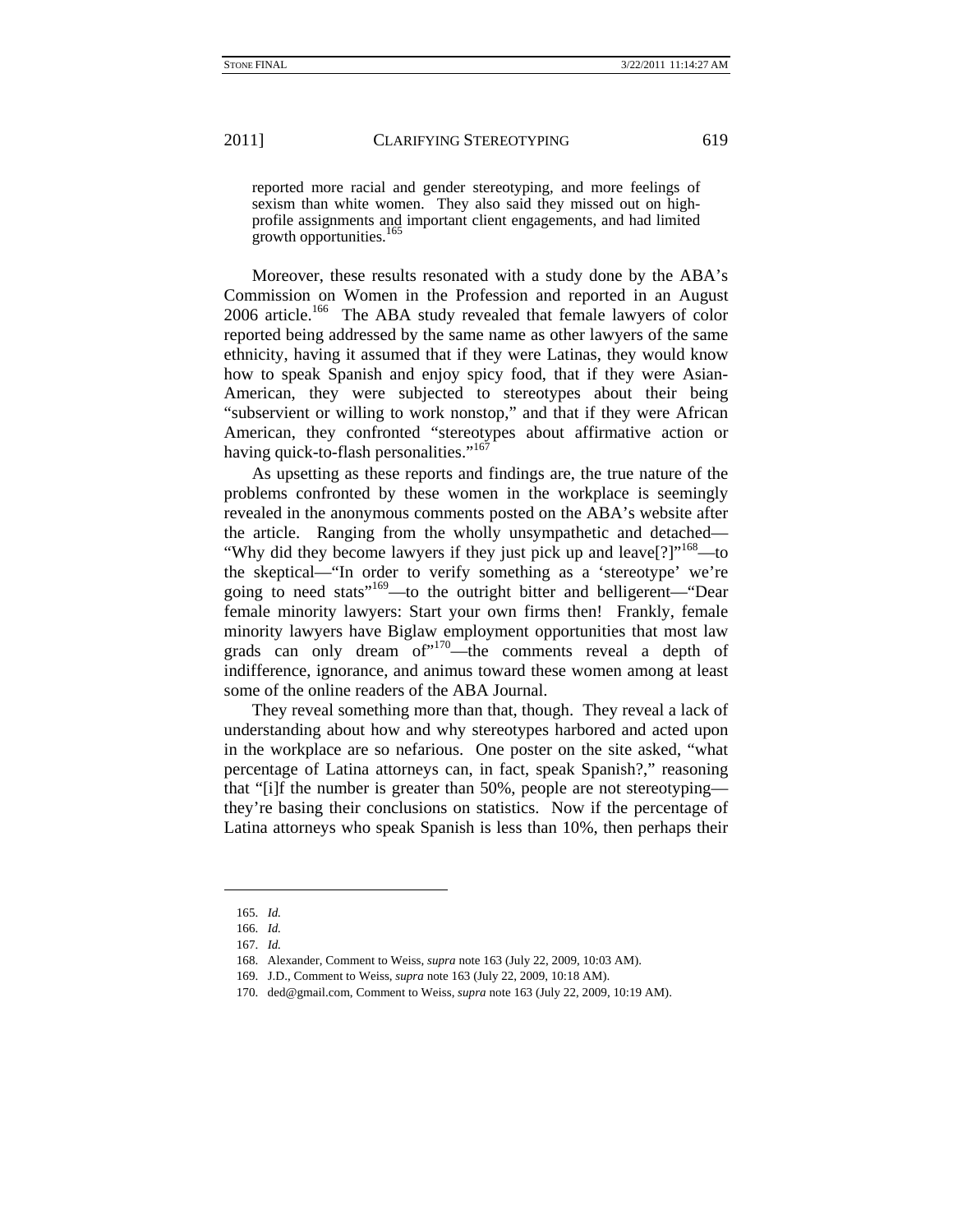coworkers are not basing their assumptions on reality."<sup>171</sup> This raises more than one interesting point.

#### *C. Is Stereotyping "Bad"?*

In the first place, not all stereotyping is "bad."172 Indeed, many of the stereotypes reported by the ABA study participants—such as speaking Spanish, liking spicy foods, or being willing to work nonstop $173$ —are either innocuous or positive characterizations in the abstract. But this is the key. The characterizations *are* neutral or positive in the abstract—when they are divorced from a forced presumption that stems directly from the individual's protected class status, potentially obscuring other attributes and an objective, integrated view of the individual. They are innocuous or positive when they are actually true or at least truly discernible when the individual is not viewed through the lens of her protected class status.

In the second place, where statistics tend to bear out a fact, the law and rational human beings indeed often permit inferences of an underlying truth in conformity with those statistics. However, in the employment arena, one's tendency to regard someone through the lens of their protected class status and not as an individual for whom individual facts and attributes can be discerned based upon experience often belies one's vulnerability to prejudicial thinking. Unlike in the law of evidence, where the goal is to ascertain the truth with few means and sometimes little information at one's disposal, the law of employment discrimination is crafted to compel the evaluation and treatment of employees in the workplace in a manner that is individualized and free of animus, prejudgment, or bias.

In the third place, while taking issue with the notion that, for example, Latinas are often presumed to know Spanish, may be to some,

 <sup>171.</sup> J.D., Comment to Weiss, *supra* note 163 (July 22, 2009, 10:18 AM).

<sup>172.</sup> *See* Craig McGarty et al., *Social, Cultural and Cognitive Factors in Stereotype Formation*, *in* STEREOTYPES AS EXPLANATIONS: THE FORMATION OF MEANINGFUL BELIEFS ABOUT SOCIAL GROUPS 1, 2 (Craig McGarty et al. eds., 2002) (explaining that stereotypes assist in making sense of one's environment through the following: "(a) stereotypes are aids to explanation, (b) stereotypes are energy-saving devices, and (c) stereotypes are shared group beliefs. The first of these implies that stereotypes should form so as to help the perceiver make sense of a situation, the second implies that stereotypes should form to reduce effort on the part of the perceiver, and the third implies that stereotypes should be formed in line with the accepted views or norms of social groups that the perceiver belongs to").

<sup>173.</sup> *See* Weiss, *supra* note 163.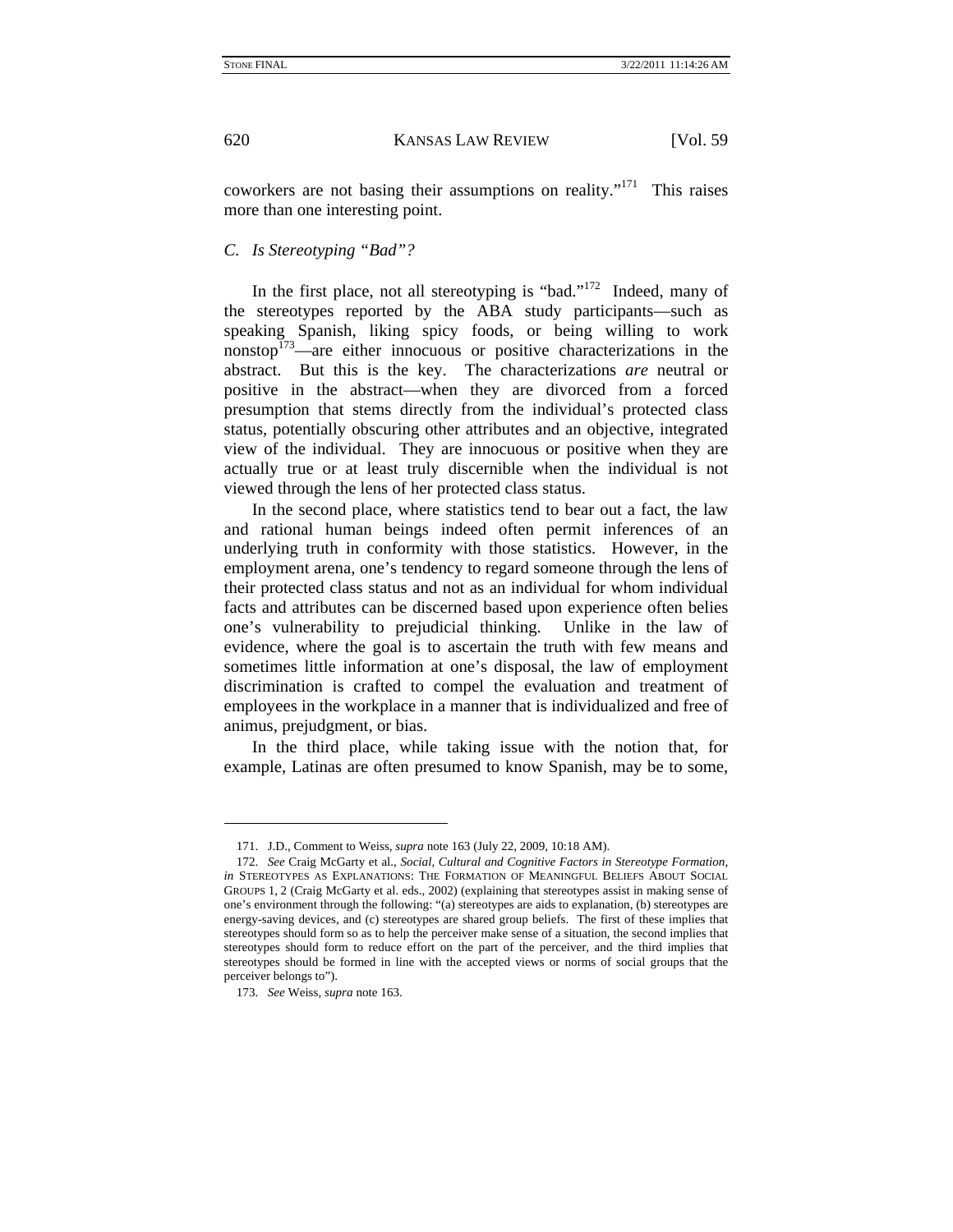as another poster put it, "anecdotal and non-serious,"<sup>174</sup> it is important to recognize that subconscious and even unconscious discriminatory beliefs operate to render stereotypes much more nefarious when fully unpacked. So, for example, is there anything per se illegal about the fact that an employer views a Latina employee as likely able to speak Spanish? The answer to this is clearly no. However, what if she cannot speak Spanish and the employer is subsequently disappointed in a way in which he would not be if she were another ethnicity? What if, either on a conscious or subconscious level, he believes further that non-native English speakers, or even that those who are fluent in a language other than English, speak English that is in some way compromised? While clearly government cannot outlaw stereotypical beliefs, cognizance of those beliefs and recognizing how deep-rooted or far-reaching they may be is the only way in which to accurately ferret out certain instances of disparate treatment on the basis of protected class status. And that *is* the end game in employment discrimination jurisprudence.

*Hopkins* recognized the unique role of stereotyping in class-based discrimination but failed to define the contours of when and how its rule should apply to subsequent cases that allege stereotyped comments as evidence of or a basis for a valid Title VII claim. There are many problems with courts' ubiquitous resort to *Hopkins* and the wildly disparate results they reach without amply fleshing out the precise queries that they undertake.

## *D. Classes of Stereotyping*

1

Although the case law invoking *Hopkins* does not distinguish among the various kinds of stereotypes used by decision-makers in the employment context, it may be observed that there are, essentially, two major classes of stereotypes. The first kind of stereotype, "intergroup bias," castigates the entire protected class, prejudging a member on the basis of her membership. With intergroup bias, the discriminator harbors a wholesale bias toward one or more entire protected classes. So the stereotype "all women tend to be hysterical; you are a woman, and therefore, I believe that you're probably hysterical, and I am more inclined to see you as hysterical" would fall within this category.

The second kind of stereotype evinces what may be called an "intraclass preference." With the evolution of antidiscrimination jurisprudence has come an awareness on the part of those who harbor

 <sup>174.</sup> Monkey C, Comment to Weiss, *supra* note 163 (July 22, 2009, 10:56 AM).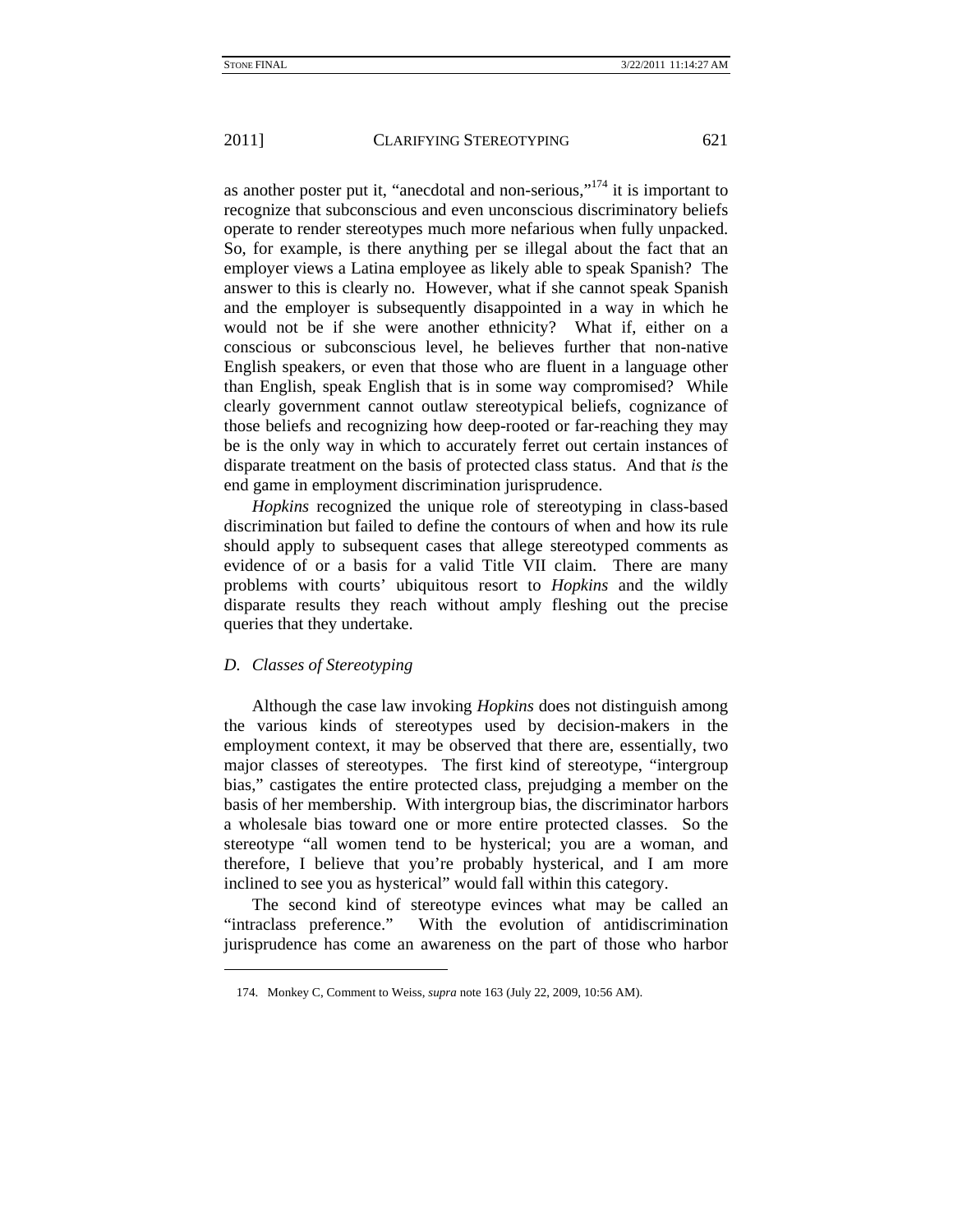$\overline{\phantom{a}}$ 

622 KANSAS LAW REVIEW [Vol. 59

class-based animus on any level that explicit discriminatory statements and practices—like categorically refusing to hire African Americans or even making statements that fit into the first stereotype category described above—will quickly cause them to run afoul of the law and be susceptible to public scrutiny. The manifestations of prejudice, then, have evolved, whereas the core prejudices harbored may not have. Thus, intraclass preferences may inhere, whereby a decision-maker may realize on some level that he needs to hire members of a protected class but nonetheless engages in discrimination within the class, preferring those who do not conform to the stereotype of the class to which he adheres. So, for example, a bigoted decision-maker may hire an African American whom he does not consider to be "too African American," or he may promote a woman who he thinks possesses more masculine qualities. He may engage in an evaluation of candidates that searches for one who is considered "exceptional" for transcending the expected limitations of his class or embodying unusual traits and assets considering her class.

In this category of stereotyping, then, unlike the former, there is likely to be less accompanying evidence of class-based animus or attitudes of any sort. Where an employer subscribes to garden variety intergroup bias and makes stereotyped comments indicative of such a bias, his employment records and statistics should bear out this bias if he acts upon it. Even without the stereotyped comment, a statistically based case of the systemic disparate treatment of the group will likely emerge. To the extent that this does not happen, it is likely that where a decisionmaker acts upon his bias with respect to even one employee or one open position, that employee likely will be able to make out a prima facie case of employment discrimination because the employer will typically replace the employee with someone outside her protected class.<sup>175</sup>

This is not the case with intraclass preferences evinced by stereotyping. First, because the discrimination and the preferences exist within a protected class, the plaintiff, absent ample additional evidence, will not even make out a prima facie case of discrimination.<sup>176</sup> Second, the evidence that stereotyping even occurred will likely be scant, if it exists at all, because employers are less likely to voice intragroup

<sup>175.</sup> *See* Connecticut v. Teal, 457 U.S. 440, 446–47 (1982) ("To establish a prima facie case of discrimination, a plaintiff must show that the facially neutral employment practice had a significantly discriminatory impact. If that showing is made, the employer must then demonstrate that 'any given requirement [has] a manifest relationship to the employment in question,' in order to avoid a finding of discrimination.").

<sup>176.</sup> *But see* Buggs v. Elgin, Joliet & E. Ry., 824 F. Supp. 842, 846 (N.D. Ind. 1993) (finding that a plaintiff was not barred from establishing a prima facie racial discrimination case simply because he was replaced by a person of his race).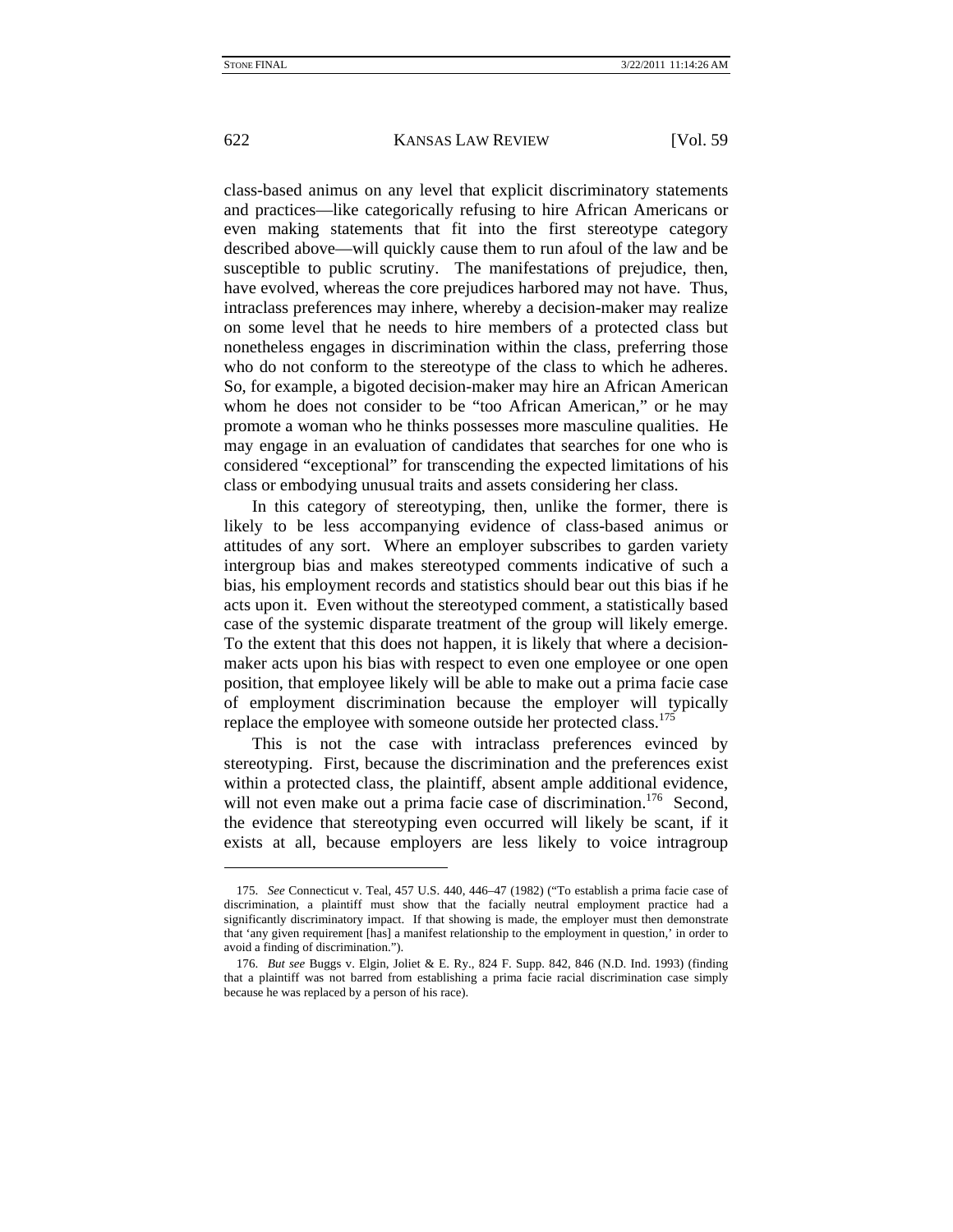1

2011] CLARIFYING STEREOTYPING 623

preferences aloud than interclass bias, and the employer is more likely to code the preference—"Candidate A is more professional than Candidate B" instead of "Candidate A acts less female, Asian, or so forth, than Candidate B." The reason for this is obvious: decisions manifesting intragroup preferences are less likely to come under scrutiny and require an explanation or justification because the employer's statistics regarding the protected class do not skew. Additionally, if the fired, demoted, or non-selected employee's replacement is a member of the same class, the employee is much less likely to make out so much as a prima facie case of discrimination. Thus, an explanation or comment, even a coded one, for a decision motivated by an intraclass preference is less likely to be forthcoming. To the extent that a plaintiff in an intraclass preference scenario somehow captures a stereotyped comment or attitude, it is truly fortuitous and somewhat of a rare smoking gun not often attainable.

Courts are often too quick to dismiss stereotyped comments of all varieties as "stray"—an overly generic term insufficiently connected to the employment decision at issue. The fact that these comments are so hard to come by, however, indicates that where they are articulated, they likely do bear upon and reflect a mindset of discrimination or at least a mindset of "disparate perception."

So where does this leave us? Can it ever be the case that an Asian American is perceived as hardworking because she actually is? Or can it be that a female employee is deemed too "girlish" because her maturity and poise are not adequately developed or honed such that a male associate with her demeanor would also be criticized or counseled? Title VII was not designed to be a civility code; $^{177}$  Congress certainly did not design it to prevent employers from levying certain legitimate criticisms at certain individuals. But when a word that overtly references protected class status, like "girlish," or when a tautology, like "you're a man; you probably did it anyway," is used, need it necessarily come under such scrutiny that it creates a material issue of fact as to bias as a matter of law, so as to stave off a grant of summary judgment? This issue is complicated, but it becomes less so when the issue of stereotyping is broken down and the precise reasons why and when stereotyping in the workplace evinces illegal discrimination are explained.

<sup>177.</sup> *See* Burlington N. & Santa Fe Ry. v. White, 548 U.S. 53, 68 (2006); Oncale v. Sundowner Offshore Servs., Inc., 523 U.S. 75, 80–81 (1998); Faragher v. City of Boca Raton, 524 U.S. 775, 788 (1998).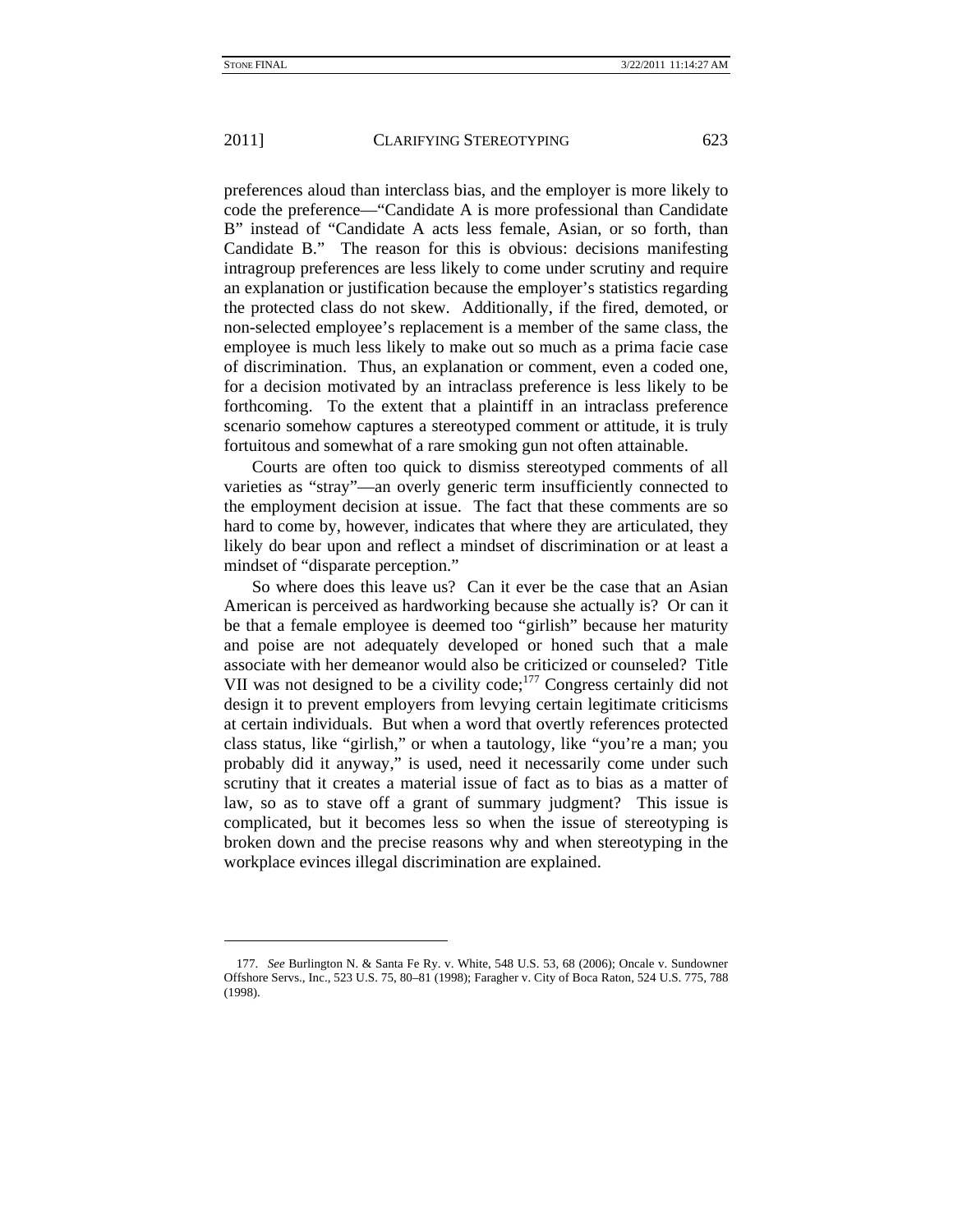### *E. Why Are Stereotypes Suspect?*

As stated, not all stereotypes are pernicious, nor are they all harbingers of discriminatory beliefs. Moreover, even stereotypes of people are not always per se wrong in an employment context. For example, upon hearing that someone went to a certain excellent law school and served as a local bar association president, a prospective employer might conjure up a stereotype of how intelligent or professional the person is before meeting him or her.

When and why, then, should people and the law be wary of stereotypes? There are two important reasons that stereotypes should be viewed as suspect in employment discrimination law. In the first place, they operate to impose different, often higher standards or expectations on members of a protected class. So, for example, when Ann Hopkins's evaluators found her to be the "wrong type of woman," or, in essence, too manly of a woman to comport with their expectations of what a "lady partner" should be like, they were imposing a standard upon her that would not have been imposed had she been a man.

In a different but equally important vein, however, stereotypes are typically substantively insidious, conjuring up monolithic, often cartoonishly simplistic or offensive images of people based on their protected class status.<sup>178</sup> If a decision-maker operates with a predefined spectrum in his head as to how he expects an African American person, for example, to speak, perform, or act, he evinces a mindset that shows his predisposition to view African Americans through the filter of a lens of negativity and limitation. He demonstrates that he encounters members of a group with certain preconceived notions of how they will likely act or appear and that he, himself, is likely predisposed to project qualities or weaknesses onto group members or to shape his conception or expectations of them in a disparate manner from that with which he approaches nonclass members. From a dignitarian perspective, thinking that incorporates stereotypes into the assimilation of one's world picture is insidious because it erodes the integrity of how people are perceived and often treated before they are even encountered. This erosion of the integrity of the individual's image and perception contributes to discrimination in the workplace by fueling prejudices and predispositions

<sup>178.</sup> *See* Charles Stangor, *The Study of Stereotyping, Prejudice, and Discrimination Within Social Psychology: A Quick History of Theory and Research*, *in* HANDBOOK OF PREJUDICE, STEREOTYPING, AND DISCRIMINATION 1, 2 (Todd Nelson ed., 2009).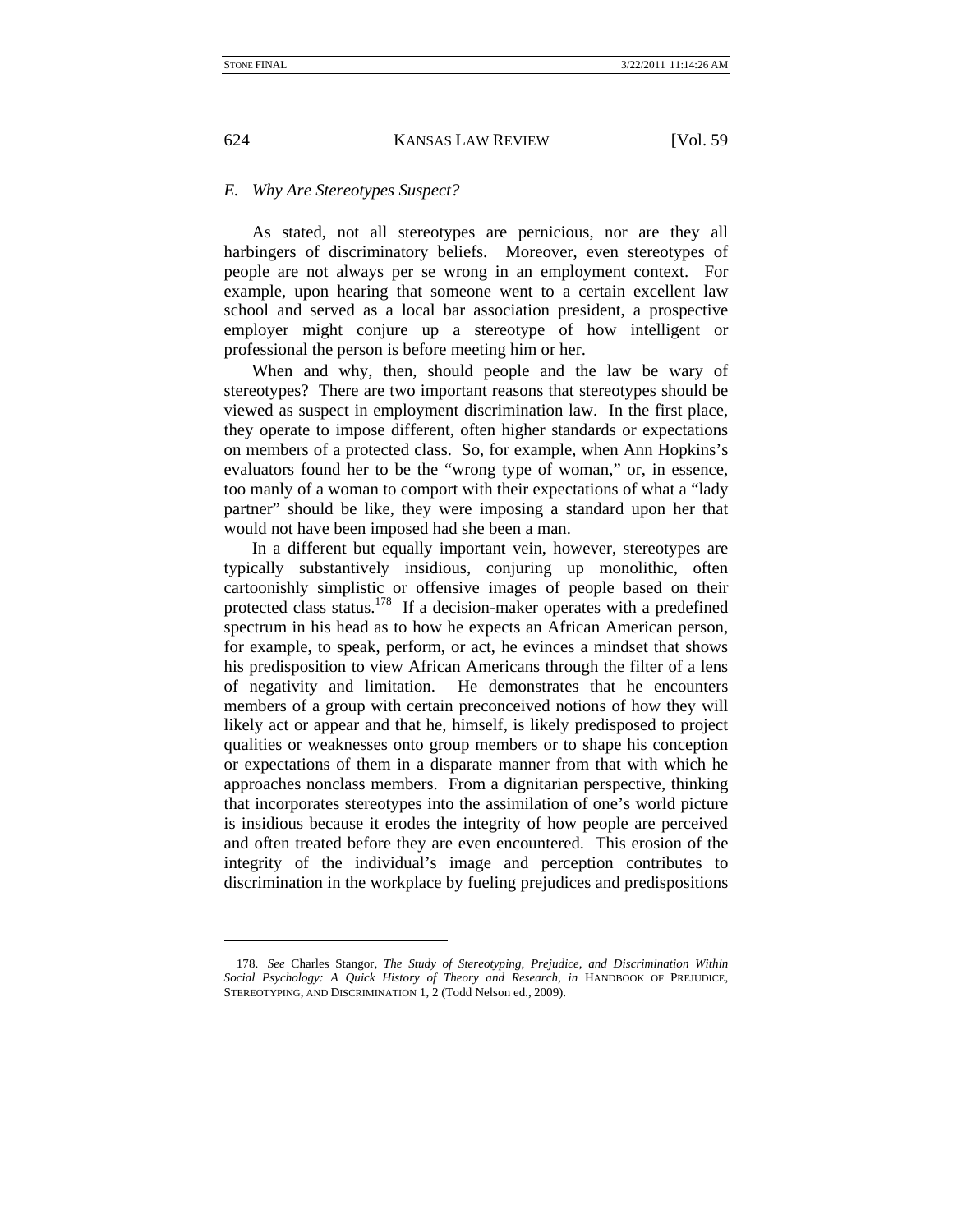to create different expectations for some because of their protected class status.

#### IV. WHY STEREOTYPING CAN PROVE DISCRIMINATION

Under section 703 of Title VII, an employer is prohibited from failing or refusing to hire, discharging, or otherwise discriminating against any individual because of his or her race, color, religion, sex, or national origin.<sup>179</sup> It is thus the case that, in the words of Professor Ann McGinley, "[i]ntent lies at the heart of employment discrimination law. For the vast majority of cases brought under Title VII of the Civil Rights Acts of 1964 and 1991, intent alone determines whether a violation has occurred."180 Indeed, a disparate treatment cause of action will turn upon the plaintiff's ability to demonstrate that she was treated differently with respect to the terms and conditions of her employment "because of . . . sex."<sup>181</sup> What, exactly, this means, however, is less than clear.<sup>182</sup>

The problem is that as the law has rendered overt and explicit bias taboo and socially unacceptable, $183$  invidious discrimination has had two things happen to it. First, it has become expressed in increasingly subtle, nuanced ways, with those harboring bigoted attitudes deploying coded speech, tacit understandings, and unspoken, but acted-on preferences.<sup>184</sup>

1

183. *See* Anne Lawton, *The Meritocracy Myth and the Illusion of Equal Employment Opportunity*, 85 MINN. L. REV. 587, 637 (2000) (stating that expressing certain racist or sexist views is now considered unacceptable, and, as a result, it is unlikely that an employer will make a blatant comment regarding race or sex).

184. *Id.* at 605–06 (examining studies and showing that discrimination is often subtle and difficult to identify); *see also* Krieger, *supra* note 143, at 1244 (arguing that ingroup preferences are often acted upon by employers); McGinley, *supra* note 180, at 445 ("Thus, to the degree that intentionality must be demonstrated to prove discrimination legally, subtle and unintentional forms of contemporary bias, such as aversive racism, may continue to exist and persist in disadvantaging

 <sup>179. 42</sup> U.S.C. § 2000e-2(a) (2006).

 <sup>180.</sup> Ann C. McGinley, *!Viva La Evolución!: Recognizing Unconscious Motive in Title VII*, 9 CORNELL J.L. & PUB. POL'Y 415, 416 (2000).

 <sup>181. 42</sup> U.S.C. § 2000e-2(a).

<sup>182.</sup> *See* Ivan E. Bodensteiner, *The Implications of Psychological Research Related to Unconscious Discrimination and Implicit Bias in Proving Intentional Discrimination*, 73 MO. L. REV. 83, 87 (2008) ("This language does not clearly require proof of purposeful or intentional discrimination."); Hart, *supra* note 144, at 753 (discussing how the plaintiff has to show that the decision was made "because of" his or her protected class); Ernest F. Lidge III, *The Meaning of Discrimination: Why Courts Have Erred in Requiring Employment Discrimination Plaintiffs to Prove that the Employer's Action Was Materially Adverse or Ultimate*, 47 U. KAN. L. REV. 333, 338–41 (1999) (showing the various interpretations that courts have made in regard to the statutory language); Rebecca Hanner White & Linda Hamilton Krieger, *Whose Motive Matters?: Discrimination in Multi-Actor Employment Decision Making*, 61 LA. L. REV. 495, 503 (2001) ("Discrimination is 'because of' race, sex, age, etc. when the protected characteristic caused, in whole or in part, the decision to occur.").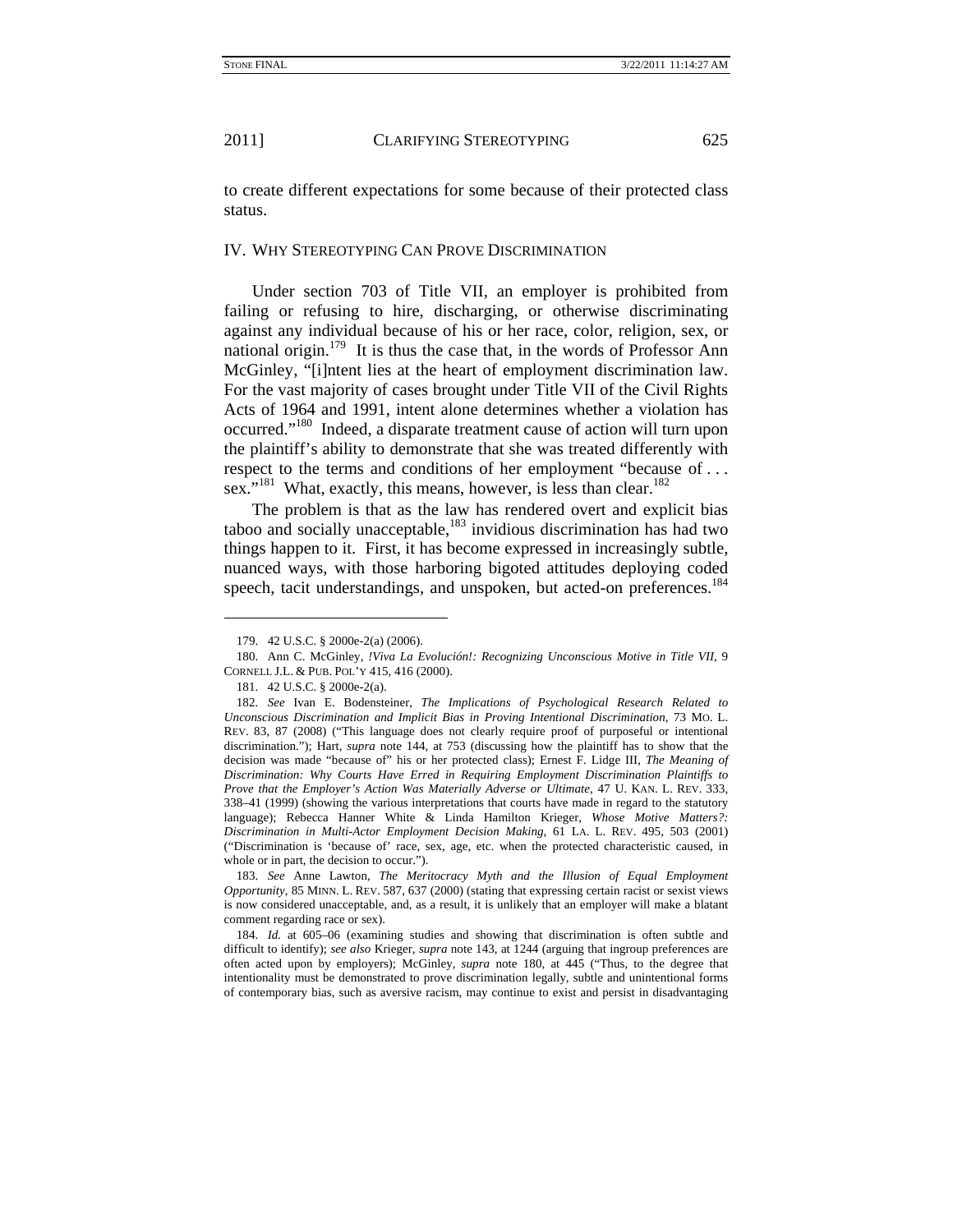1

626 KANSAS LAW REVIEW [Vol. 59

Second, bias has become so deeply entrenched and repressed in some who know that it is unacceptable, but nonetheless harbor, it that it has morphed into subconscious, or even unconscious, bias in some individuals.<sup>185</sup> This subconscious or unconscious bias, however, while not in the forefront of one's consciousness, may prove to be more invidious and pernicious than conscious or expressed bias because of its ability to elude detection, bypass scrutiny, and defy proof.<sup>186</sup> As recently as 2009, the Supreme Court appeared to take judicial notice of this, observing that "[e]mployers responded to [Title VII in the wake of its enactment] by eliminating rules and practices that explicitly barred racial minorities from 'white jobs.' But removing overtly race-based job classifications did not usher in genuinely equal opportunity. More subtle—and sometimes unconscious—forms of discrimination replaced once undisguised restrictions."187

Courts have attempted to grapple with the notion that bias may be less than conscious,188 and the law has evolved somewhat. This evolution, however, has been punctuated by inconsistency, inadequately justified and elucidated, and stymied by courts' inability to agree upon or to articulate precisely what they are trying to do. Thus, scholars have criticized the disparate treatment cause of action's intent requirement as actually subverting the goals of Title VII, rather than comporting with them, when more complex forms of discrimination, like stereotyping, are present.<sup>189</sup> Professor Ruth Okediji, for example, stated:

189. *See* Martha Chamallas, *Deepening the Legal Understanding of Bias: On Devaluation and Biased Prototypes*, 74 S. CAL. L. REV. 747, 752 (2001); Barbara J. Flagg, *Fashioning a Title VII* 

Blacks relative to Whites in significant ways."); Michael J. Zimmer, *The Emerging Uniform Structure of Disparate Treatment Discrimination Litigation*, 30 GA. L. REV. 563, 619 (1996).

<sup>185.</sup> *See* McGinley, *supra* note 180, at 425 ("The truth of the matter is that events and operations that completely evade conscious apprehension frequently trigger our evaluations, impressions and behavioral responses.").

<sup>186.</sup> *See* Hart, *supra* note 144, at 744 ("[P]roblems of proof will always present barriers to the ability of some individual plaintiffs to successfully demonstrate discriminatory motivation, whether conscious or unconscious."); *see also* White & Krieger, *supra* note 182, at 506–11.

 <sup>187.</sup> Ricci v. DeStefano, 129 S. Ct. 2658, 2696 (2009).

<sup>188.</sup> *See, e.g.*, Thomas v. Eastman Kodak Co., 183 F.3d 38, 58 (1st Cir. 1999) (finding that discrimination can occur "regardless of whether the employer consciously intended to base the evaluations on race, or simply did so because of unthinking stereotypes or bias"); EEOC v. Inland Marine Indus., 729 F.2d 1229, 1236 (9th Cir. 1984) (holding that disparate-treatment discrimination occurs where a decision-maker applies subjective employment criteria, even without a conscious intent to discriminate); Sweeny v. Bd. of Trs. of Keene State Coll., 604 F.2d 106, 113 n.12 (1st Cir. 1979) (affirming judgment for plaintiff because the district court could have found the decision not to promote plaintiff was based on "a subtle, if unexpressed, bias against women"); Thomas v. Troy City Bd. of Educ., 302 F. Supp. 2d 1303, 1309 (M.D. Ala. 2004) ("Such subjective decision-making processes are particularly susceptible to being influenced not by overt bigotry and hatred, but rather by unexamined assumptions about others that the decisionmaker may not even be aware of—hence the difficulty of ferreting out discrimination as a motivating factor.").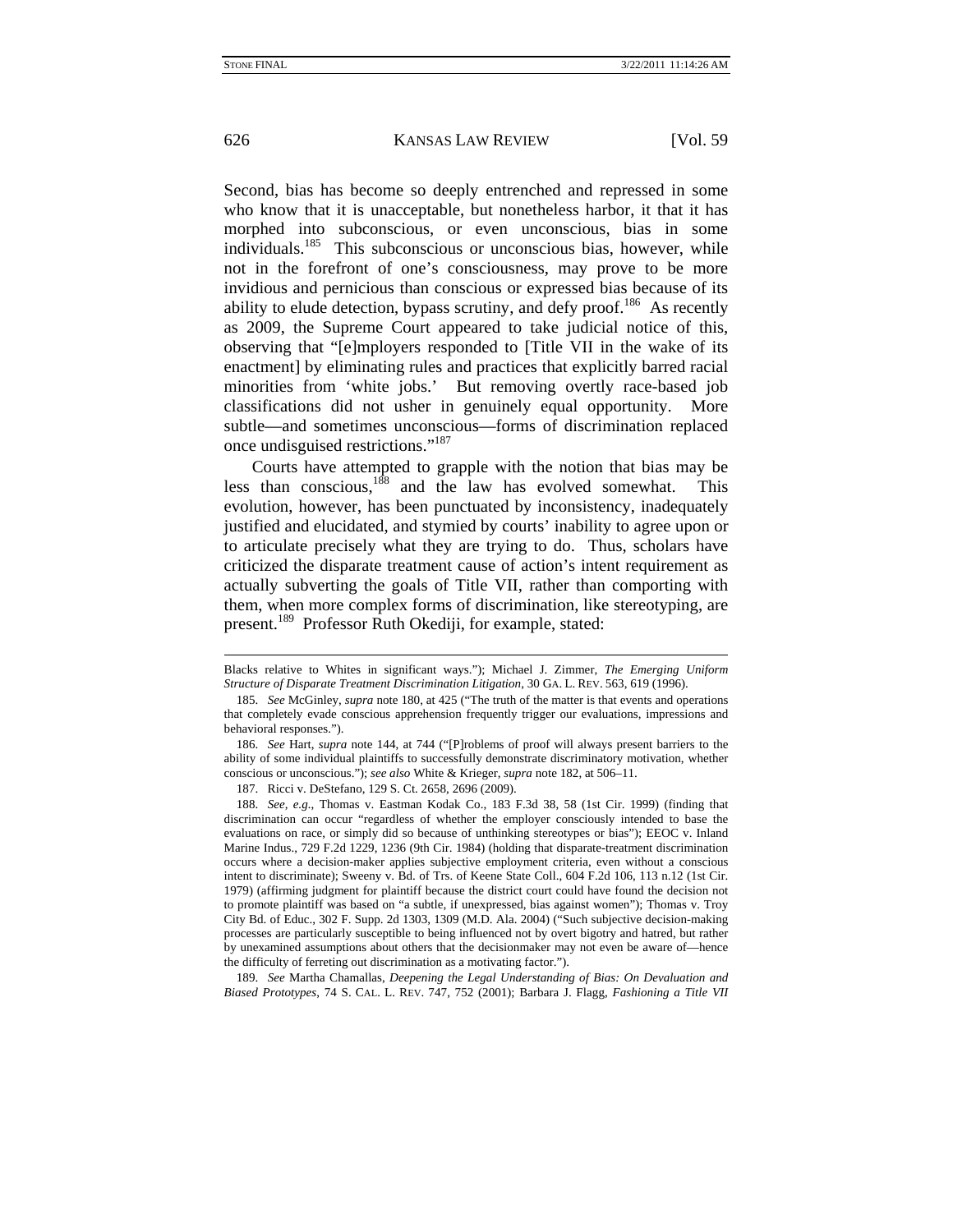A stereotype serves as a proxy for truth and reduces the cost of information gathering. When an employer makes a decision based upon a stereotype, this decision, while clearly discriminatory, is not necessarily the product of a conscious awareness or desire for a particular outcome. Instead, a stereotype may be an honest conviction about a characterization. Stereotyping is one obvious example of a state of mind that may not satisfy the intent test required but, nonetheless, has been held to constitute a violation of Title VII. Unintended discrimination can be the product of stereotyping. If an individual employer chooses not to expend the resources and efforts to gather information about an employee but, instead, relies on a stereotype, a plaintiff should be able to prevail in a Title VII action without having to prove that the defendant had the intent or conscious purpose to discriminate.<sup>190</sup>

The D.C. Circuit in *Hopkins* noted that Title VII is "remedial rather than punitive in nature" and "designed to remove 'artificial, arbitrary and unnecessary barriers to employment'" that work to effectuate protectedclass-based discrimination.<sup>191</sup> Thus, it reasoned, "discriminatory motive in disparate treatment cases does not function as a 'state of mind' element, but as a method of ensuring that only those arbitrary or artificial employment barriers . . . related to [protected class status] are eliminated."<sup>192</sup> Thus, according to the court, the fact that Ann Hopkins may have fallen prey to unwitting or subconscious bias would not preclude a finding of discriminatory motive.

The Supreme Court in *Hopkins*, as discussed, set forth what Professor McGinley has referred to as the "stereotyping doctrine," which envisions "overt stereotyping by a decisionmaker as virtually the equivalent of direct evidence of discrimination."<sup>193</sup> It has been the case, then, Professor McGinley has argued, that *Hopkins* "unwittingly expands the definition of intent to include the use of unconsciously or consciously held stereotypes to make employment decisions."<sup>194</sup> The decisionmakers there were held to have rejected Hopkins's candidacy because of her sex, even though some may not have even been aware that her failure

 $\overline{\phantom{a}}$ 

*Remedy for Transparently White Subjective Decisionmaking*, 104 YALE L.J. 2009, 2014–15 (1995); Hart, *supra* note 144, at 743; Krieger, *supra* note 143, 1227–41 (arguing that Title VII jurisprudence is unable to address the unconscious bias that the law should address).

 <sup>190.</sup> Ruth Gana Okediji, *Status Rules: Doctrine as Discrimination in a Post-*Hicks *Environment*, 26 FLA. ST. U. L. REV. 49, 80–81 (1998).

 <sup>191.</sup> Hopkins v. Price Waterhouse, 825 F.2d 458, 468 (D.C. Cir. 1987) (quoting McDonnell Douglas Corp. v. Green, 411 U.S. 792, 800–01 (1973) (internal quotations omitted)), *rev'd on other grounds*, 490 U.S. 228 (1989).

<sup>192.</sup> *Id.* at 469.

 <sup>193.</sup> McGinley, *supra* note 180, at 472.

<sup>194.</sup> *Id.* at 475.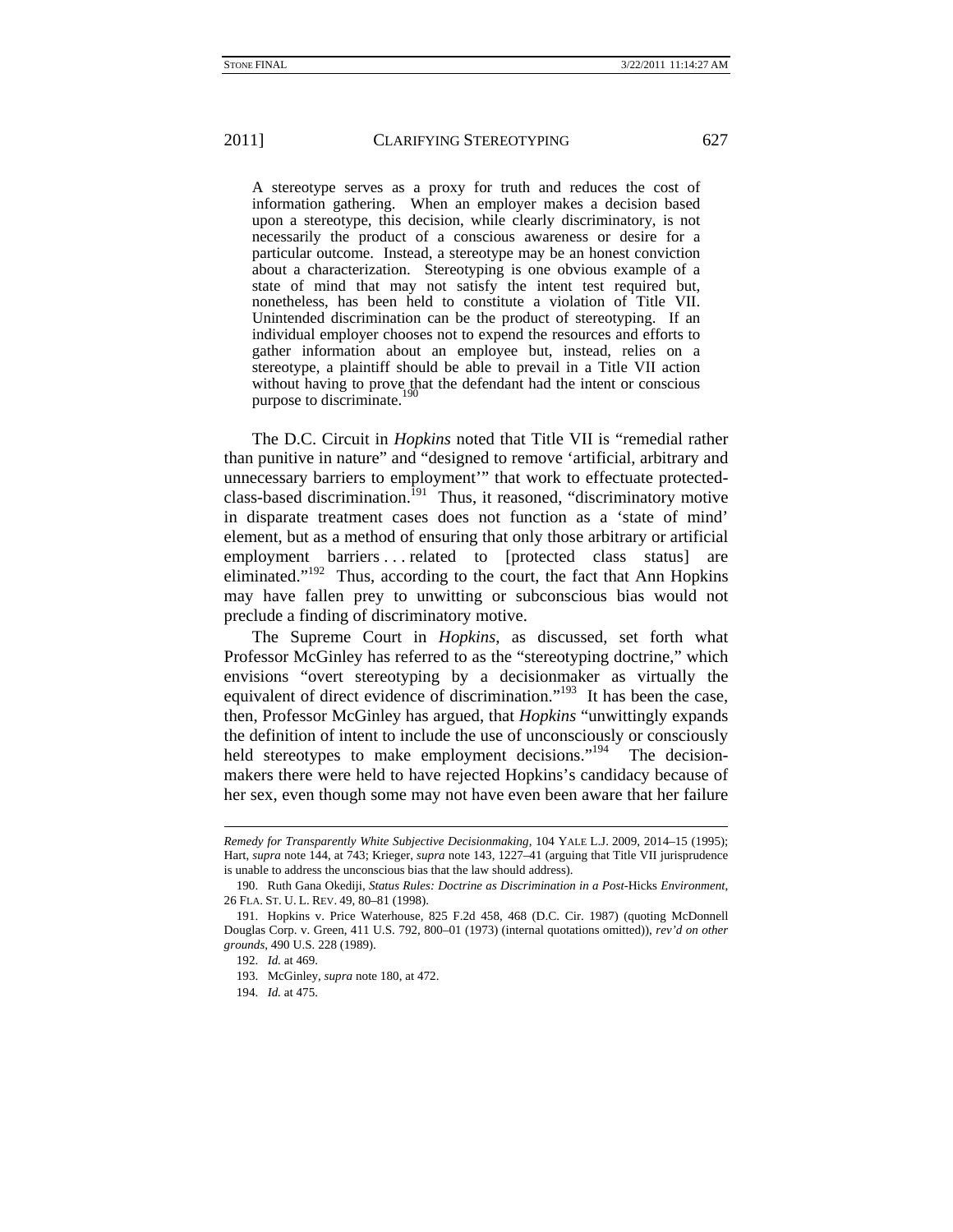$\overline{\phantom{a}}$ 

628 KANSAS LAW REVIEW [Vol. 59

to conform to their expectations actually stemmed from their *own* preconceived notions about what kind of woman a female partner should be.195 Title VII's intent requirement, then, *should* be met by showing that a bias, whether or not conscious, effectively operated to somehow impel the adverse decision at issue.<sup>196</sup>

A few courts have found that Title VII's "ultimate question is whether the employee has been treated disparately 'because of race'" and that "[t]his is so regardless of whether the employer consciously intended to base the evaluations on race, or simply did so because of unthinking stereotypes or bias."<sup>197</sup> However, even the First Circuit opinion from which this assertion comes conceded that "[t]he language in certain other First Circuit cases might suggest that an express and conscious employer intent to discriminate is critical to . . . the *McDonnell Douglas* . . . inquiry," despite the fact that the Supreme Court "has not reconsidered *Price Waterhouse's* conclusion that the phrase 'because of' . . . is not limited to expressly conscious intent."<sup>198</sup> Moreover, to the extent that a few courts have been explicit about using Title VII to guard against the dangers of subconscious or unconscious discrimination, this has traditionally been done largely within the confines of discussing the dangers of employers using interviews or other "subjective" gauges to ascertain merit.<sup>199</sup> Finally, even those few courts that have recognized

 <sup>195.</sup> Price Waterhouse v. Hopkins, 490 U.S. 228, 256 (1989) ("Certainly a plausible—and, one might say, inevitable—conclusion to draw from this set of circumstances is that the Policy Board in making its decision did in fact take into account all of the partners' comments, including the comments that were motivated by stereotypical notions about women's proper deportment.").

<sup>196.</sup> *See* McGinley, *supra* note 180, at 475; *see also* Hart, *supra* note 144, at 746 (recognizing that "[b]y focusing the legal inquiry on the employer's intent at the moment an employment decision is made," the courts have not recognized the idea that the bias may be unconscious); Krieger, *supra*  note 143, at 1242–43 (criticizing various courts' interpretations of Title VII as requiring proof of conscious intent to discriminate); Krieger & Fiske, *supra* note 144, at 1034 ("A decision maker can act because of or on the basis of a target person's race, sex, or other group status, while subjectively believing that he or she is acting on the basis of some legitimate, nondiscriminatory reason."); *cf.*  Deana A. Pollard, *Unconscious Bias and Self-Critical Analysis: The Case for a Qualified Evidentiary Equal Employment Opportunity Privilege*, 74 WASH. L. REV. 913, 926 (1999) (asserting that Title VII omits any recognition of unconscious bias and requires "proof of conscious, discriminatory intent"). *But see* Amy L. Wax, *Discrimination as Accident*, 74 IND. L.J. 1129, 1134 (1999) (arguing that employers should not be held liable for unconscious biases).

 <sup>197.</sup> Thomas v. Eastman Kodak Co., 183 F.3d 38, 56, 58 (1st Cir. 1999).

<sup>198.</sup> *Id.* at 58 n.13, 60 n.14.

<sup>199.</sup> *See, e.g.*, Woods v. Boeing Co., 355 F. App'x 206, 210 (10th Cir. 2009) ("[The] use of subjective criteria, while not alone sufficient to show discrimination, is evidence that a jury may use to find pretext."); Xin Liu v. Amway Corp., 347 F.3d 1125, 1136 (9th Cir. 2003) ("Where termination decisions rely on subjective evaluations, careful analysis of possible impermissible motivations is warranted . . . ."); Garrett v. Hewlett-Packard Co., 305 F.3d 1210, 1218 (10th Cir. 2002) ("Courts view with skepticism subjective evaluation methods such as the one here."); Bergene v. Salt River Project Agric. Improvement & Power Dist., 272 F.3d 1136, 1142 (9th Cir. 2001)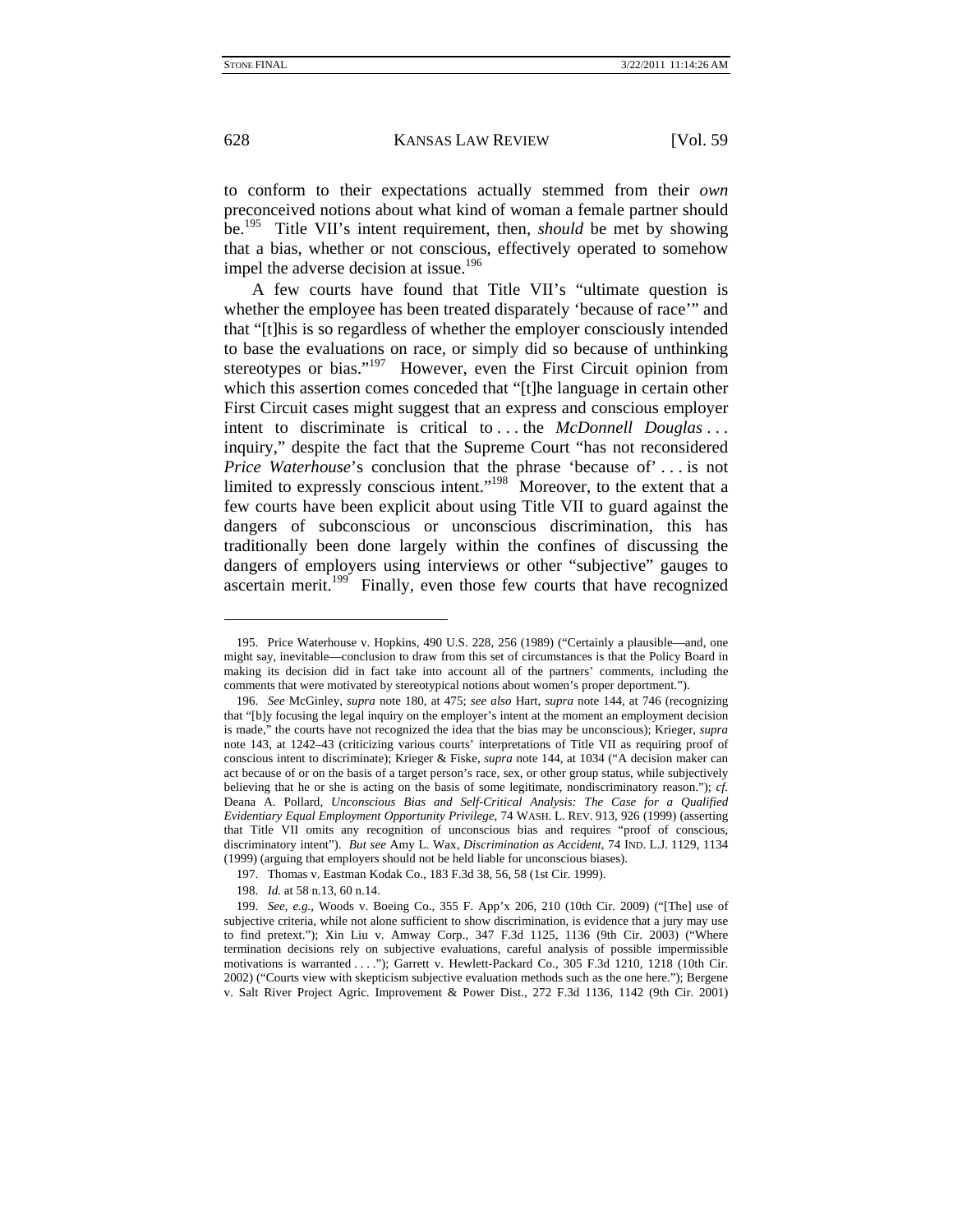-

2011] CLARIFYING STEREOTYPING 629

subconscious or unconscious discrimination as pernicious have nonetheless typically gone on to foreclose a plaintiff's case, holding that evidence of such discrimination was irrelevant or insufficient, even where the plaintiff could point to, for example, race-based comments.<sup>200</sup>

The fact of the matter is, however, that even post-*Hopkins*, many courts have continued to insist that plaintiffs in disparate treatment cases "prove not only that [they were] treated differently, but that such treatment was caused by purposeful or intentional discrimination."<sup>201</sup> In 1994, then-Third Circuit Judge Samuel Alito questioned the viability of a disparate treatment plaintiff's proffer of evidence of unconscious discrimination and referred to such a theory of a Title VII case as "unconventional."<sup>202</sup> Moreover, courts have found explicitly that Moreover, courts have found explicitly that

200. *See, e.g.*, Douglas v. J.C. Penney Co., 474 F.3d 10, 14–15 (1st Cir. 2007); EEOC v. Francis W. Parker Sch., 41 F.3d 1073, 1078 (7th Cir. 1994) ("Ultimately, the EEOC must show that Parker's rationale is pretextual and that the salary system is predicated on some stereotype, conscious or unconscious. Otherwise, summary judgment in favor of Parker is proper."); *see also* White & Krieger, *supra* note 182, at 507 ("Indeed, there exist surprisingly few published Title VII disparate treatment decisions in which, after acknowledging the existence of unconscious bias, a court has ruled in favor of the plaintiff or reversed a trial court ruling for the defendant on that basis.").

202. Glass v. Phila. Elec. Co., 34 F.3d 188, 200 (3d Cir. 1994) (Alito, J., dissenting).

<sup>(&</sup>quot;Against the background of the other evidence of pretext, the subjective nature of these criteria provides further circumstantial evidence that SRP denied Bergene the promotion as a form of retaliation, rather than because of DeGraff's superior qualifications."); Hodgens v. Gen. Dynamics Corp., 144 F.3d 151, 167 (1st Cir. 1998) ("Because of the availability of seemingly neutral rationales under which an employer can hide its discriminatory intent . . . there is reason to be concerned about the possibility that an employer could manipulate its decisions to purge employees it wanted to eliminate."); Sattar v. Motorola, Inc., 138 F.3d 1164, 1170 (7th Cir. 1998) ("It is true that an employer's use of subjective criteria may leave it more vulnerable to a finding of discrimination, when a plaintiff can point to some objective evidence indicating that the subjective evaluation is a mask for discrimination."); McCullough v. Real Foods, Inc., 140 F.3d 1123, 1129 (8th Cir. 1998) (reversing a grant of summary judgment and finding that "the extremely subjective nature of the employer's stated promotion criteria" was central to the analysis); Weldon v. Kraft, Inc., 896 F.2d 793, 798 (3d Cir. 1990) ("[S]ubjective evaluations 'are more susceptible of abuse and more likely to mask pretext.'" (quoting Fowle v. C & C Cola, 868 F.2d 59, 64–65 (3d Cir. 1989))); Waltman v. Int'l Paper Co., 875 F.2d 468, 482 (5th Cir. 1989) ("[T]he criteria IPCO used to make promotion decisions was highly subjective, which, as this court has held in previous cases, makes it easier to discriminate.").

 <sup>201.</sup> Krieger, *supra* note 143, at 1168; *see also, e.g.*, EEOC v. Flasher Co., 986 F.2d 1312, 1312– 13 (10th Cir. 1992) (holding that to prevail, the plaintiff had to prove termination of employment was the result of intentional discrimination based on a plaintiff's national origin); Warren v. Halstead Indus., Inc., 802 F.2d 746, 752–53 (4th Cir. 1986) (holding discriminatory intent means actual motive and cannot be presumed based upon a factual showing of less than actual motive); Jackson v. Harvard Univ., 721 F. Supp. 1397, 1432 (D. Mass. 1989) ("Disparate treatment analysis is concerned with intentional discrimination, not subconscious attitudes."); White & Krieger, *supra*  note 182, at 502 ("For intentional discrimination to exist, the employer must act because of the protected characteristic, not in spite of it."); Zimmer, *supra* note 110, at 1896 (stating that the plaintiff has the ultimate burden of showing "that she has been the victim of intentional discrimination").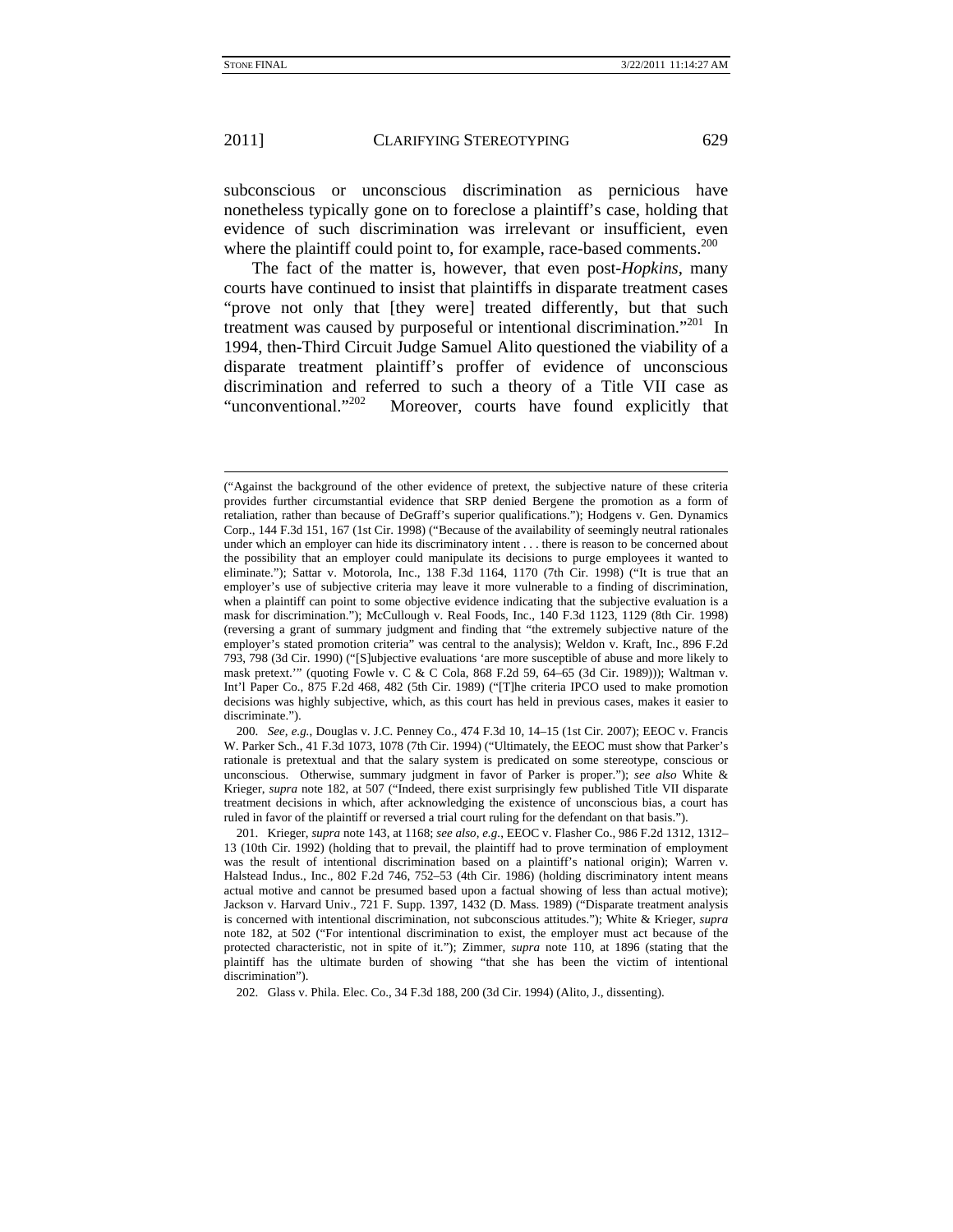discrimination in other contexts, such as in jury selection, must be shown to have been conscious and "purposeful."<sup>203</sup>

Why then, post-*Hopkins*, does confusion as to intentional discrimination persist? One scholar has noted that while Ann Hopkins was clearly the victim of stereotyping that evinced discrimination, the Supreme Court chose instead to "focus[] on the employer's conscious state of mind—intent rather than motive."<sup>204</sup> If intent and motive are viewed, respectively, as this scholar defined them, as "the state of mind with which the act is done or omitted" and that which "prompts a person to act or fail to act, which could include stereotypes," then their inadvertent conflation or confusion could certainly be seen as undercutting *Hopkins*'s most basic premise: when beliefs that lie beneath one's consciousness impel an adverse action, that action may still have been taken because of protected-class status.<sup>205</sup>

There is widespread agreement among scholars that despite the persistence of this trend, this construction no longer keeps pace with the current form or status of discrimination in the workplace because the mechanics and manifestations of discrimination have evolved since the passage of Title VII.<sup>206</sup> The paradigm of discrimination contoured and prohibited by Title VII is simply not seen by those who study the realities of discrimination in the workplace and elsewhere as ample to engage with the increasingly nuanced and repressed, albeit present discrimination that manifests itself in contemporary society. $207$ 

As Professor Charles Lawrence has observed:

Americans share a common historical and cultural heritage in which racism has played and still plays a dominant role. Because of this shared experience, we also inevitably share many ideas, attitudes, and beliefs that attach significance to an individual's race and induce negative feelings and opinions about nonwhites. To the extent that this cultural belief system has influenced all of us, we are all racists. At the same time, most of us are unaware of our racism. We do not recognize

 $\overline{\phantom{a}}$ 

 <sup>203.</sup> United States v. Roebke, 333 F.3d 911, 913 (8th Cir. 2003).

 <sup>204.</sup> Pollard, *supra* note 196, at 931 n.94.

<sup>205.</sup> *Id.*; *see also* Okediji, *supra* note 190, at 80–81; Zimmer, *supra* note 184, at 618–20.

 <sup>206.</sup> McGinley, *supra* note 180, at 416; Krieger, *supra* note 143, at 1211.

 <sup>207.</sup> Krieger, *supra* note 143, at 1211 ("The assumptions underlying Title VII's disparate treatment theory have been so substantially undermined by social cognition theory that they can no longer be considered valid."); White & Krieger, *supra* note 182, at 524 (discussing the faulty assumptions made by Title VII jurisprudence with regard to "independent investigations" made by higher-level supervisors); *cf.* Tristin K. Green, *Discrimination in Workplace Dynamics: Toward a Structural Account of Disparate Treatment Theory*, 38 HARV. C.R.-C.L. L. REV. 91, 95–99 (2003) (arguing that what has been learned from cognitive social psychology should be applied to disparateimpact theory and employment discrimination litigation).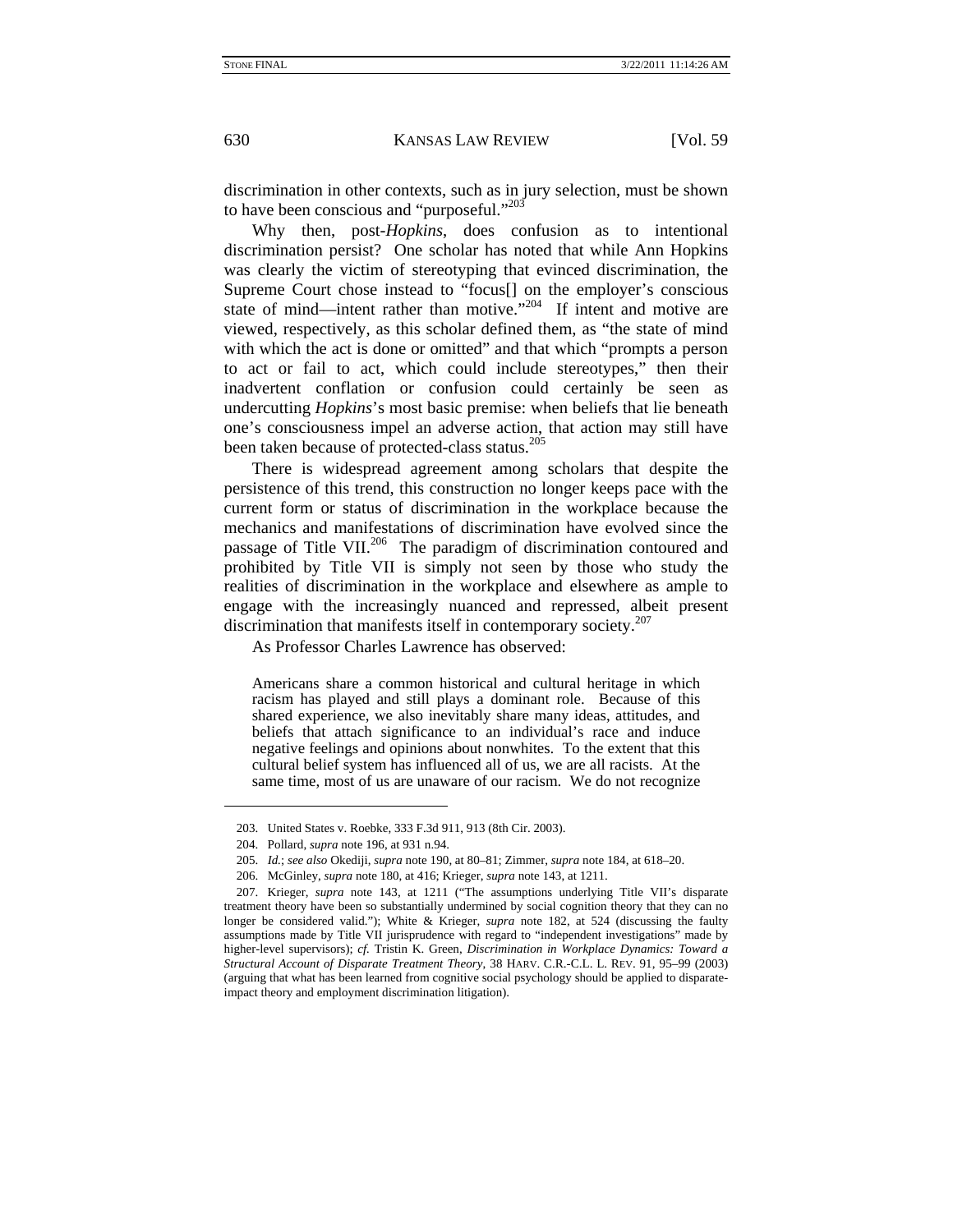the ways in which our cultural experience has influenced our beliefs about race or the occasions on which those beliefs affect our actions. In other words, a large part of the behavior that produces racial discrimination is influenced by unconscious racial motivation.<sup>208</sup>

Scholars have long lamented a fracture between the theory upon which antidiscrimination jurisprudence is predicated and the realities of the harm that the jurisprudence exists to police.<sup>209</sup> Professor Linda Krieger, for example, has argued that the premises upon which Title VII and its prevailing jurisprudence are modeled are outdated.<sup>210</sup> She has argued that "the assumptions undergirding disparate treatment theory generally reflect the thinking about intergroup bias and human inference accepted into the 1970s, these assumptions have been so undermined, both empirically and theoretically, that they can no longer be considered valid."<sup>211</sup> Instead, Professor Krieger and others have urged that many of the alleged discriminatory adverse actions being litigated under Title VII traditionally conceived of as stemming from discriminatory intent are actually impelled by "a variety of categorization-related judgment errors characterizing normal human cognitive functioning."<sup>212</sup> Such scholars have advocated a variety of approaches for capturing and regulating the actual bias that engenders the harm that Title VII aims to eradicate.<sup>213</sup>

During the first half of the twentieth century, the predominant view on bias and prejudice as understood by social psychologists was that it was the product of a mode of thinking that deviated from "normal" or acceptable thinking and functioning.<sup>214</sup> Thus, the notion of bias harbored by one less than fully cognizant of it was anathema to popular understanding of what occurred when one experienced prejudice. Thus,

 $\overline{\phantom{a}}$ 

 <sup>208.</sup> Charles R. Lawrence III, *The Id, the Ego, and Equal Protection: Reckoning with Unconscious Racism*, 39 STAN. L. REV. 317, 322 (1987).

<sup>209.</sup> *See, e.g.*, Chamallas, *supra* note 189, at 752–53; Flagg, *supra* note 189, at 2014–15; Hart, *supra* note 144, at 743; Krieger, *supra* note 143, at 1164; David Benjamin Oppenheimer, *Negligent Discrimination*, 141 U. PA. L. REV. 899, 901 (1993).

<sup>210.</sup> *See generally* Krieger, *supra* note 143 (arguing that Title VII jurisprudence is insufficient to address subtle or unconscious forms of bias).

<sup>211.</sup> *Id.* at 1165.

<sup>212.</sup> *Id.*

<sup>213.</sup> *See id.* at 1166 (calling for "the nondiscrimination principle, currently interpreted as a proscriptive duty 'not to discriminate,'" to "evolve to encompass a prescriptive duty of care to identify and control for category-based judgment errors and other forms of cognitive bias in intergroup settings").

<sup>214.</sup> *See* McGinley, *supra* note 180, at 418 n.9 (noting that "pathological personality structures" were thought to cause prejudice); *see also* Hart, *supra* note 144, at 745 ("For the first half of the twentieth century, psychologists and social theorists viewed prejudice primarily as a psychopathology, 'a dangerous aberration from normal thinking.'").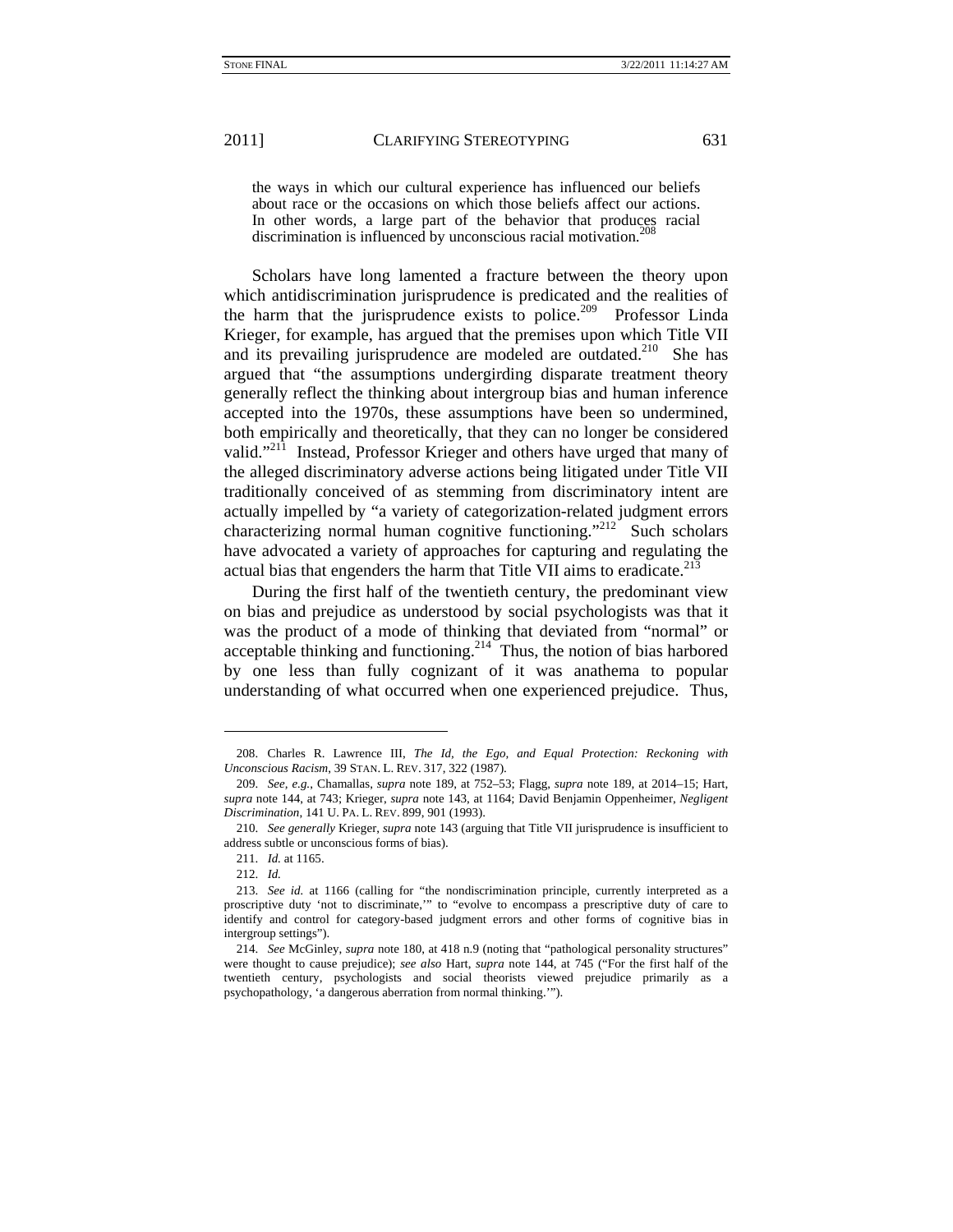lawmakers enacting legislation to arrest the effects of such attitudes and the judges seeking to interpret bias were predisposed to conceive of and engage with bias only in this rather one-dimensional form.

The application of the more modern social cognition theory and the social sciences' endeavor to map the anatomy and genesis of prejudice, bias, and the act of "stereotyping" to law has been laudably executed in the scholarship of many, including Professor Krieger. The work of social psychologists like Henri Tajfel, A.L. Wilkes, W.E. Vinacke, and Donald Campbell has brought to light the principle that "cognitive structures and processes involved in categorization and information processing can in and of themselves result in stereotyping and other forms of biased intergroup judgment."<sup>215</sup> Thus, social cognition theory should inform the law's understanding of stereotypes, reinforcing the notions that (1) all people engage in stereotyping "to simplify the task of perceiving, processing, and retaining information about people in memory"; (2) "once in place, stereotypes bias intergroup judgment and decisionmaking"; and (3) "[s]tereotypes, when they function as implicit prototypes or schemas, operate beyond the reach of decisionmaker selfawareness."<sup>216</sup> Seen through this lens, the law must grapple with stereotypes just as they are often formed, in a dispassionate, but routinized manner, so as to combat the harms that they might confer and to ensure that the broad remedial goals of Title VII are being met. $217$ 

According to social cognition theory, stereotypes foment discrimination by shading or tainting the ways in which individuals process information about and perceptions of others.<sup>218</sup> The various social schemas constructed and amassed by people as they extract and process information from the world around them, including information about others, mediate, structure, and order their subsequent encounters.<sup>219</sup>

 <sup>215.</sup> Krieger, *supra* note 143, at 1187. For an excellent and thorough discussion of the history of the study and understanding of bias and prejudice, which were initially conceived of as engendered by prejudice and other "motivational processes" inconsistent with "normal cognitive processes," see generally *id.*

 <sup>216.</sup> *Id.* at 1188.

 <sup>217.</sup> This Article is only meant to give an overview of the research on subconscious and unconscious bias. For more extensive research, see, for example, Gary Blasi, *Advocacy Against the Stereotype: Lessons from Cognitive Social Psychology*, 49 UCLA L. REV. 1241 (2002); Bodensteiner, *supra* note 182, at 99–107; Hart, *supra* note 144, at 745–49; Krieger, *supra* note 143, at 1186–1211; McGinley, *supra* note 180, at 416.

<sup>218.</sup> *See* Krieger, *supra* note 143, at 1199; *see also* Reskin, *supra* note 141, at 320 ("In brief, social cognition theory holds that people automatically categorize others into ingroups and outgroups. The visibility and cultural importance of sex and race and their role as core bases of stratification make them almost automatic bases of categorization. . . . Importantly, categorization is accompanied by stereotyping, attribution bias, and evaluation bias.").

 <sup>219.</sup> Krieger, *supra* note 143, at 1199–1200.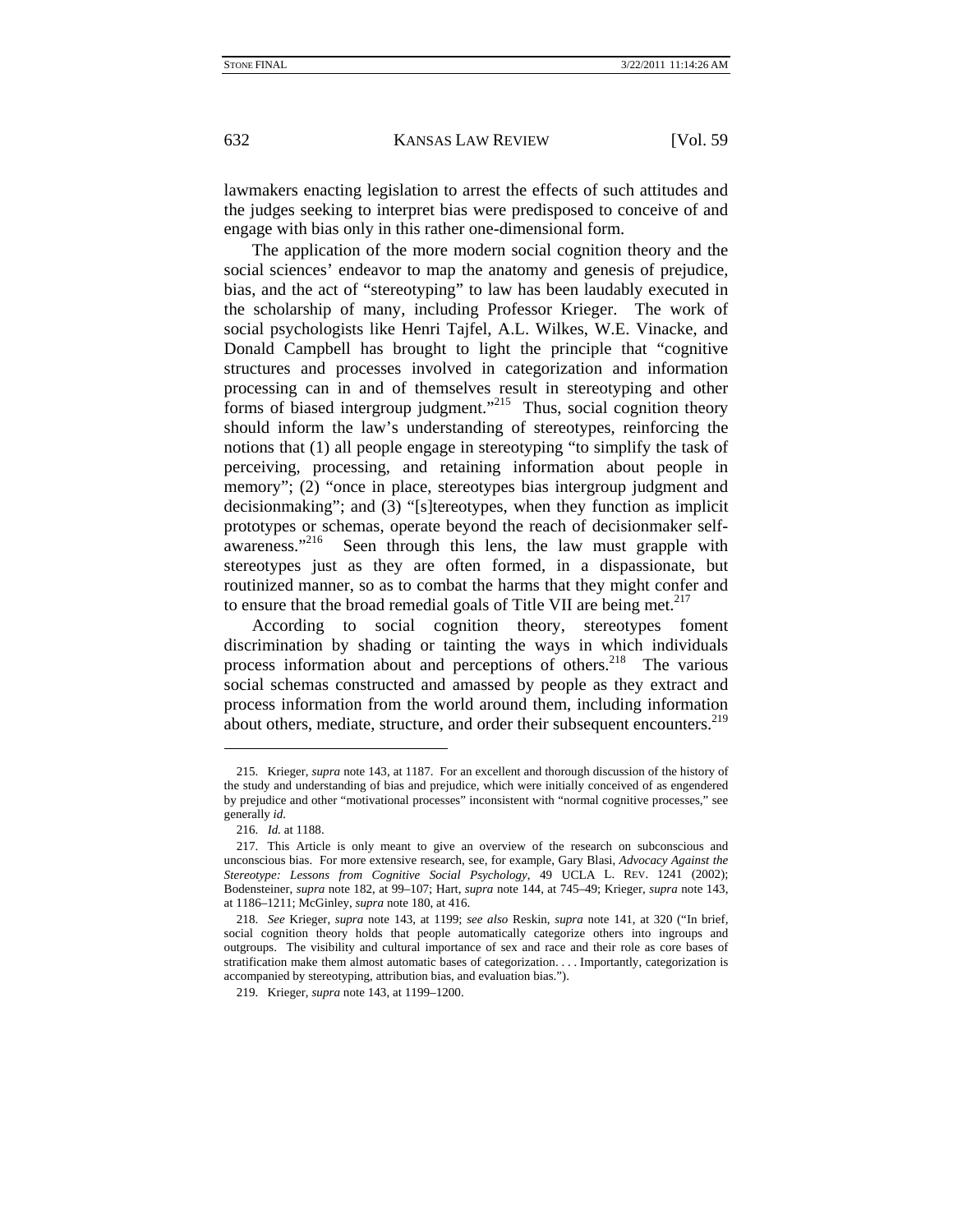Thus, "[a]s a theoretical matter, the notion that racial, ethnic, or gender distinctions could be ignored in the priming of schematic expectancies is, at best, implausible. As an empirical matter, it is simply<br>insupportable.<sup>220</sup> Based upon the work of Fritz Heider, Galen Based upon the work of Fritz Heider, Galen Bodenhausen, and Robert Wyer, and their contributions to attribution theory, $2^{21}$  Professor Krieger urges that the law ought to recognize the basic precept that "stereotypes operate as judgment heuristics in causal attribution," and that "[o]nce a stereotype is activated, . . . [it] operates as a kind of cognitive shortcut, bringing the search for additional causal antecedents to a screeching halt." $222$ 

Still other scholars, said to be "behavioral realists," have buttressed their claims about subconscious or unconscious bias with evidence gleaned from the administration of Implicit Association Tests (IATs), which test subjects' instinctive associations of various attributes with members of different races. $223$  The results point strongly toward biases that are innate, pronounced, and less than consciously harbored. $224$ 

Thus, courts should view evidence of stereotyping and any stereotyped comments as probative, at least to some extent, of the speaker's worldview and biases. Indeed, Professor Michael Zimmer has argued that stereotyped comments are actually powerful evidence that

 220. Krieger, *supra* note 143, at 1201–02; *accord* Dovidio & Hebl, *supra* note 135, at 12–13 (discussing how the cognitive component of individuals' attitudes involves specific thoughts or beliefs about the attitude object and often involves automatic categorization); Dovidio, *supra* note 139, at 1642 (finding that people automatically group people according to their race).

 221. Krieger, *supra* note 143, at 1204–05 (citing FRITZ HEIDER, THE PSYCHOLOGY OF INTERPERSONAL RELATIONS (1958); Galen V. Bodenhausen & Robert S. Wyer, Jr., *Effects of Stereotypes on Decision Making and Information-Processing Strategies*, 48 J. PERSONALITY & SOC. PSYCHOL. 267, 268, 279 (1985)).

224. *Id.*

An incoming bit of information that "fits" an existing schema is said to "instantiate" that particular schema. When this instantiation process activates a schema, other elements of the schema are then imposed on the incoming experience. In other words, once a particular schema is activated, incoming information tends to be ordered in a manner that reflects the structure of the schema. In this way, a schema acts as an implicit expectancy: We implicitly expect incoming information instantiating a particular schema to be consistent with elements of that schema already present in its cognitive representation.

*Id.*; *see also* Susan T. Fiske, *Social Cognition and Social Perception*, 44 ANN. REV. PSYCHOL. 155, 168–69 (1993) (stating that categorization allows people to differentiate each other by group, allows the outgroup homogeneity effect, whereby outgroups are seen as less variable than the ingroup, allows greater familiarity with the ingroup and perception of greater variability across group members, and allows people to make inferences based on the categorization); Reskin, *supra* note 141, at 320 (finding that once a person has categorized others into groups, the person often tends automatically to feel toward particular members of the category in the same way in which he or she feels toward the social category in general).

<sup>222.</sup> *Id.* at 1206.

<sup>223.</sup> *See* Bodensteiner, *supra* note 182, at 102–03.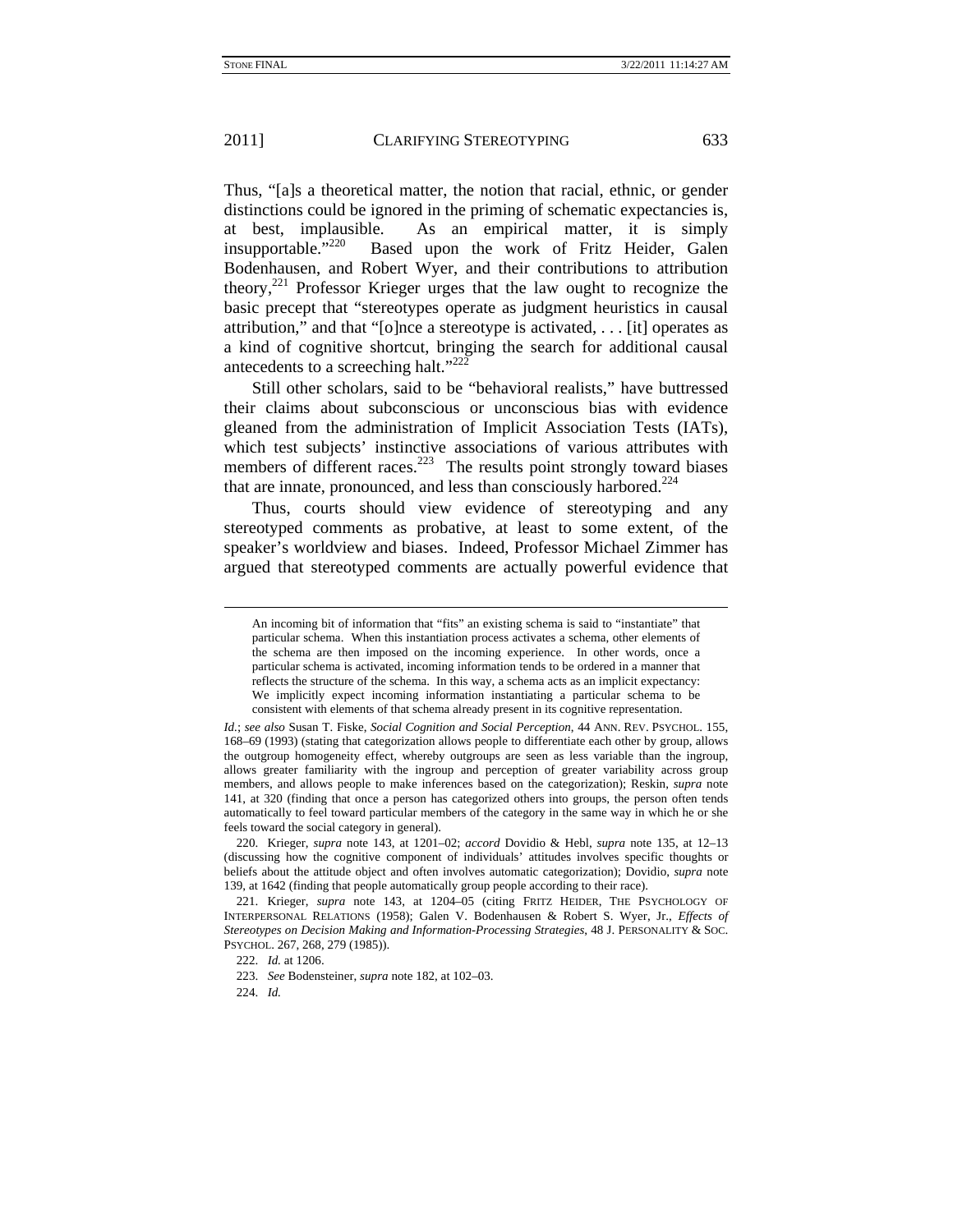-

634 KANSAS LAW REVIEW [Vol. 59

ought to be seen as something akin to a statement against interest, rather than as something too severable from the context of a given adverse action to be relevant to a trier's considerations.<sup>225</sup> To the extent that social mores dictate restraint when it comes to the utterance of such comments, the fact of their vocalization ought to strengthen the presumption of their truthfully representing the beliefs of the speaker.<sup>226</sup>

#### V. WHEN SHOULD COURTS APPLY *HOPKINS*?

As stated, courts habitually resort to *Hopkins* when adjudicating claims alleging the illicit use of stereotypes in the workplace. However, the law has not yet carefully broken down precisely when and why stereotypes in the workplace are suspect or their exact role in how and when a plaintiff's Title VII claim survives summary judgment. *Hopkins* has been overcited, and it has come to be a one-size-fits-all solution to allegations of stereotyping. It, however, furnishes no specific guidance as to how to evaluate various stereotyping claims that arise in various contexts. In reality, there are two major questions—and multiple issues bound up within each question—that need to be addressed when a court decides whether *Hopkins* applies to a stereotyping claim so as to permit the claim to survive summary judgment. By examining cases in which discrimination "because of" protected class status was alleged using stereotyped comments or beliefs, the array of unarticulated queries and approaches undertaken by courts may be demonstrated.

Although the courts have been less than explicit about this fact, a court confronted with an allegation that a stereotyped comment or belief evinces discrimination "because of" sex must address two primary questions. The ultimate question, of course, is whether *Hopkins* applies to the case so as to compel the court to view the comment or belief as existing and serving as evidence of discrimination sufficient to at least create a triable issue of fact. The first question—a focus of this Article is whether a stereotype is even in play. In other words, is there a stereotyped belief, voiced or somehow acted upon, that could serve as viable evidence of discrimination? The second question is when a sufficient nexus may be said to exist between the stereotype and the adverse action at issue.

 <sup>225.</sup> Zimmer, *supra* note 184, at 619–21; *see also* Bodensteiner, *supra* note 182, at 114–20 (discussing the importance of stereotyped comments and the weight that should be given to them).

<sup>226.</sup> *See* Lawrence, *supra* note 208, at 340 ("[An] inadvertent slip of the tongue [is] not random.").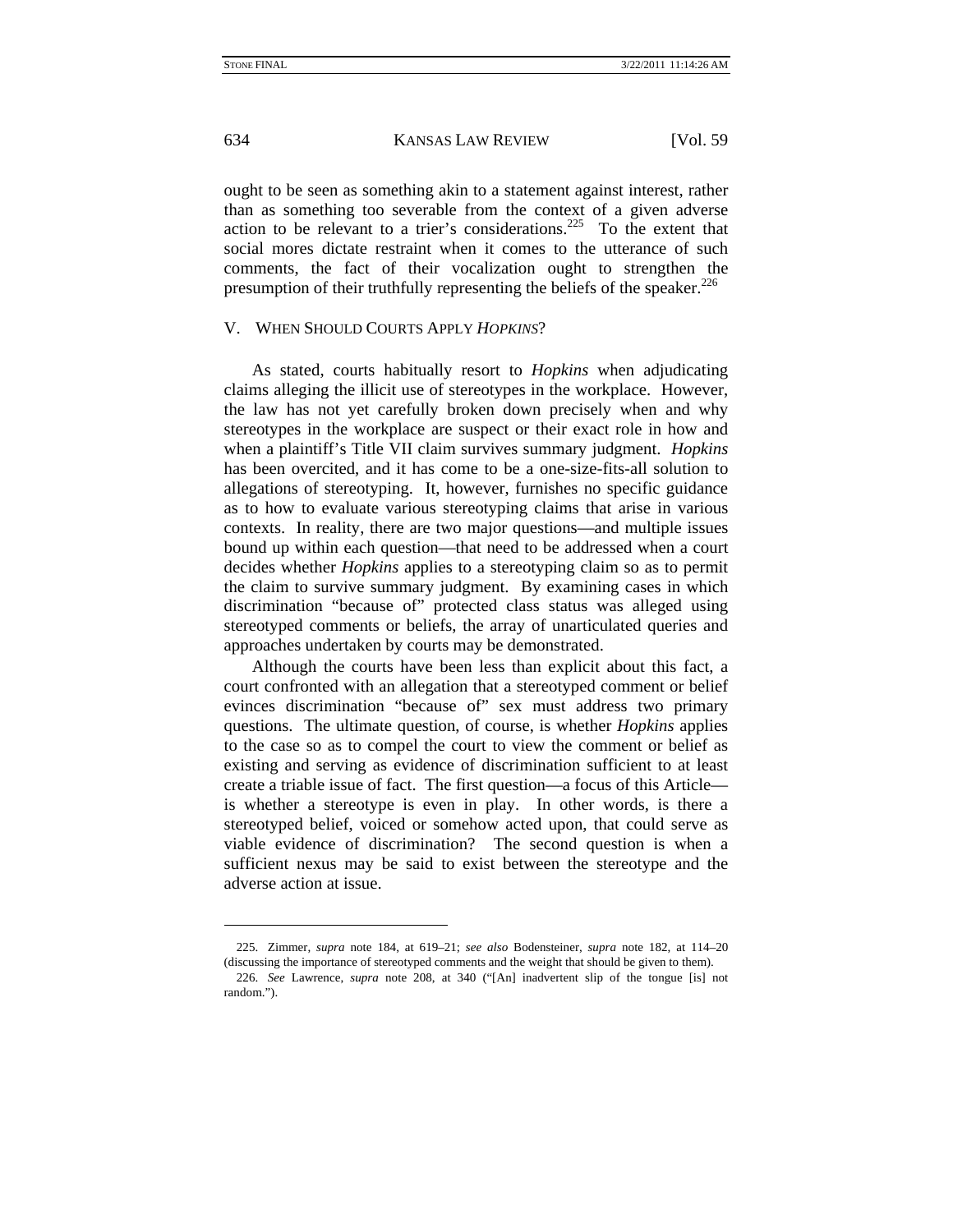## *A. Is a Stereotype in Play?*

Crucial to the analysis of discrimination alleged to be evinced or motivated by a stereotyped belief is the threshold question of whether a discernable stereotype is even in play. In cases in which a stereotyped remark's evidentiary sufficiency is at issue, courts are asked to determine whether the remark reflected a mindset, motive, or intention or whether it was merely collateral and offhand. The issue of whether an invidious stereotype is even in play, however, is a threshold issue.

The issue of whether stereotyping even occurred surfaced in Weinstock v. Columbia University.<sup>227</sup> In that case, the plaintiff alleged stereotyping in conjunction with her denial of tenure at a university.<sup>228</sup> Members of the plaintiff's evaluating committee referred to her as "gentle and caring, 'nice,' a 'pushover,' and nurturing."<sup>229</sup> The plaintiff proffered these comments in order to rebut the defendant's proffered legitimate, nondiscriminatory reason for the denial of tenure and to establish pretext. The majority, however, held that the use of those words failed to evince discrimination or pretext on the part of the defendant.<sup>230</sup> The majority specifically distinguished the case from *Hopkins*. It reasoned that Ann Hopkins had been spoken of pejoratively in conjunction with her nonselection "because she did not fit the sexual stereotype of what a woman should be," whereas the plaintiff at bar "faced no such carping."232 The majority observed that "'[n]ice' and 'nurturing' are simply not qualities that are stereotypically female. Any reasonable person of either sex would like to be considered 'nice.'"<sup>233</sup> The court found that it would be

indefensible to conclude that an employer's use of the word "nice" evinces gender discrimination. Were it so, every time an employer said, "[Bob or Sue], you are a nice person and a hard worker, but I am going to have to let you go," such a statement would become a basis for a Title VII discrimination claim.234

229. *Id.* at 57.

232. *Id.*

 $\overline{\phantom{a}}$ 

- 233. *Id.*
- 234. *Id.*

 <sup>227. 224</sup> F.3d 33 (2d Cir. 2000).

<sup>228.</sup> *Id.* at 37–38.

<sup>230.</sup> *Id.* at 43–44.

<sup>231.</sup> *Id.* at 44.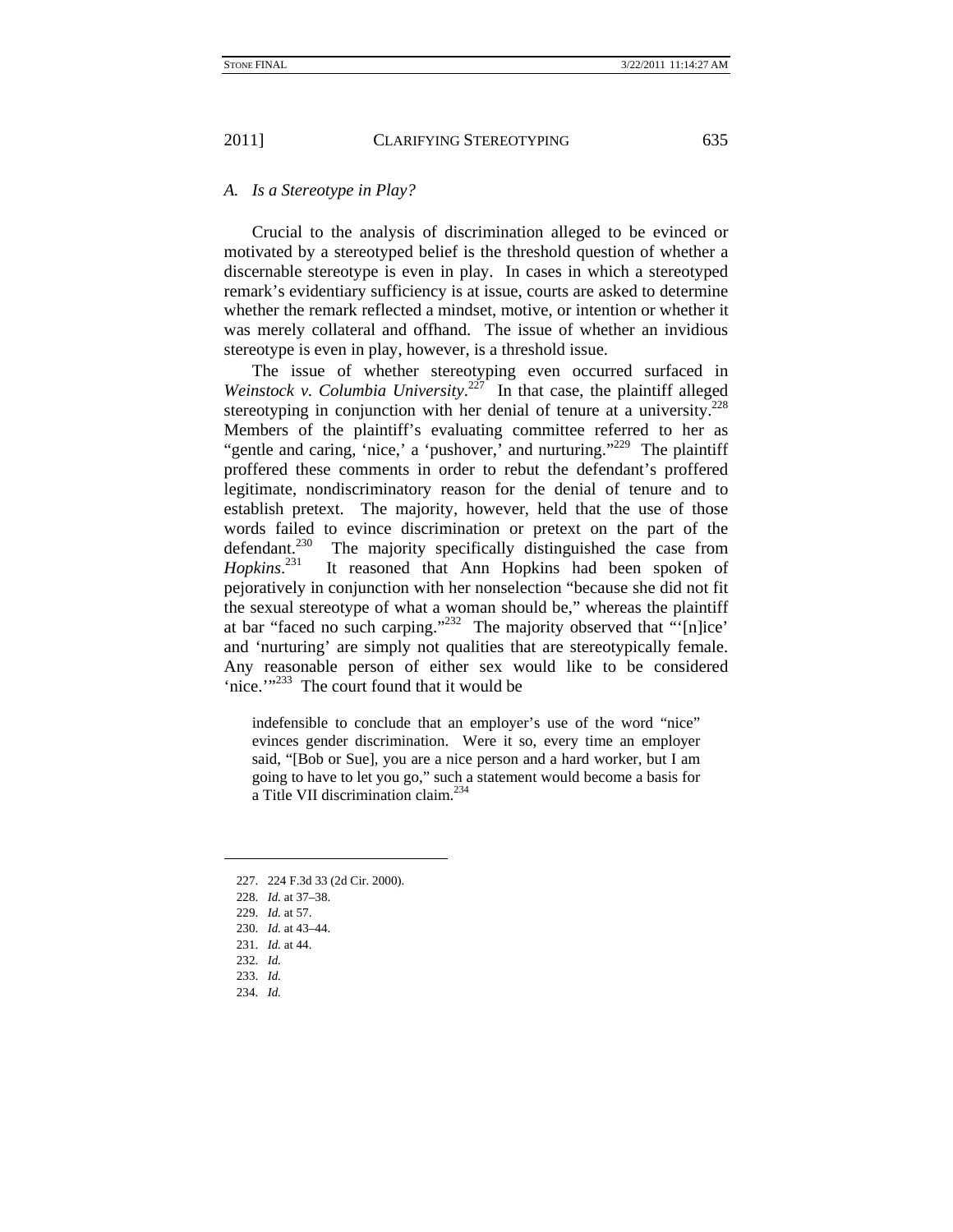The majority even went so far as to go to the dictionary definition of the word *nurture*, which is "to supply with food, nourishment, and protection" and "to train by or as if by instruction."<sup>235</sup> These definitions, the majority found, "are in no way stereotypically female,"<sup>236</sup> and wholly "innocuous words" improperly deemed by the plaintiff to be "semaphores for discrimination."<sup>237</sup> Fearful of chilling tenure committees' prerogative to candidly discuss tenure applicants' "positive personal attributes," the majority declined to take issue with the characterizations.<sup>238</sup> After all, it reasoned, "[n]iceness and nurturing are not . . . bad qualities to have in a teacher's mentoring capacity particularly of undergraduates."<sup>239</sup>

According to the dissent, however, the record in *Weinstock*  "reflect[ed] gender discrimination incontrovertibly shown by gender stereotyping."<sup>240</sup> In fact, the dissent argued, the majority's distinction of the case at bar from *Hopkins* evinced a logic that "misapprehends why stereotyping is discriminatory."<sup>241</sup> In fact, as the dissent recited, the very irony of Hopkins's case stemmed from the fact that her so-called "masculine qualities" that took her out of contention for partnership would have been lauded had they been discerned in a male candidate.  $242$ Thus, Hopkins failed to comport with her gender stereotype, resulting in her illegal ouster. Weinstock's case, according to the dissent, confronted the court with "the mirror image" of *Hopkins*, in that the plaintiff's nonselection was allegedly premised on her perceived success at projecting a stereotypically 'feminine' image at work."<sup>243</sup> The case thus cried out for an application of *Hopkins*, according to the dissent:

Unfortunately for Weinstock, a stereotypically "feminine" person is not viewed in a male dominated field as a driven, scientifically-minded, competitive academic researcher. The inappropriate focus on Weinstock's "feminine" qualities in the tenure process led . . . others to discount her "masculine" success as a researcher and professor. While

<sup>235.</sup> *Id.* (citing WEBSTER'S THIRD INTERNATIONAL DICTIONARY (1961)).

<sup>236.</sup> *Id*. The majority also noted that these terms were used to describe the plaintiff's classroom performance, and not her research, which was cited by the university as the basis for her denial of tenure. *Id.*

<sup>237.</sup> *Id.* at 45.

<sup>238.</sup> *Id.* at 45.

<sup>239.</sup> *Id.*

<sup>240.</sup> *Id.* at 56 (Cardamone, J., dissenting).

<sup>241.</sup> *Id.* at 57.

<sup>242.</sup> *Id.*

<sup>243.</sup> *Id.* (emphasis omitted).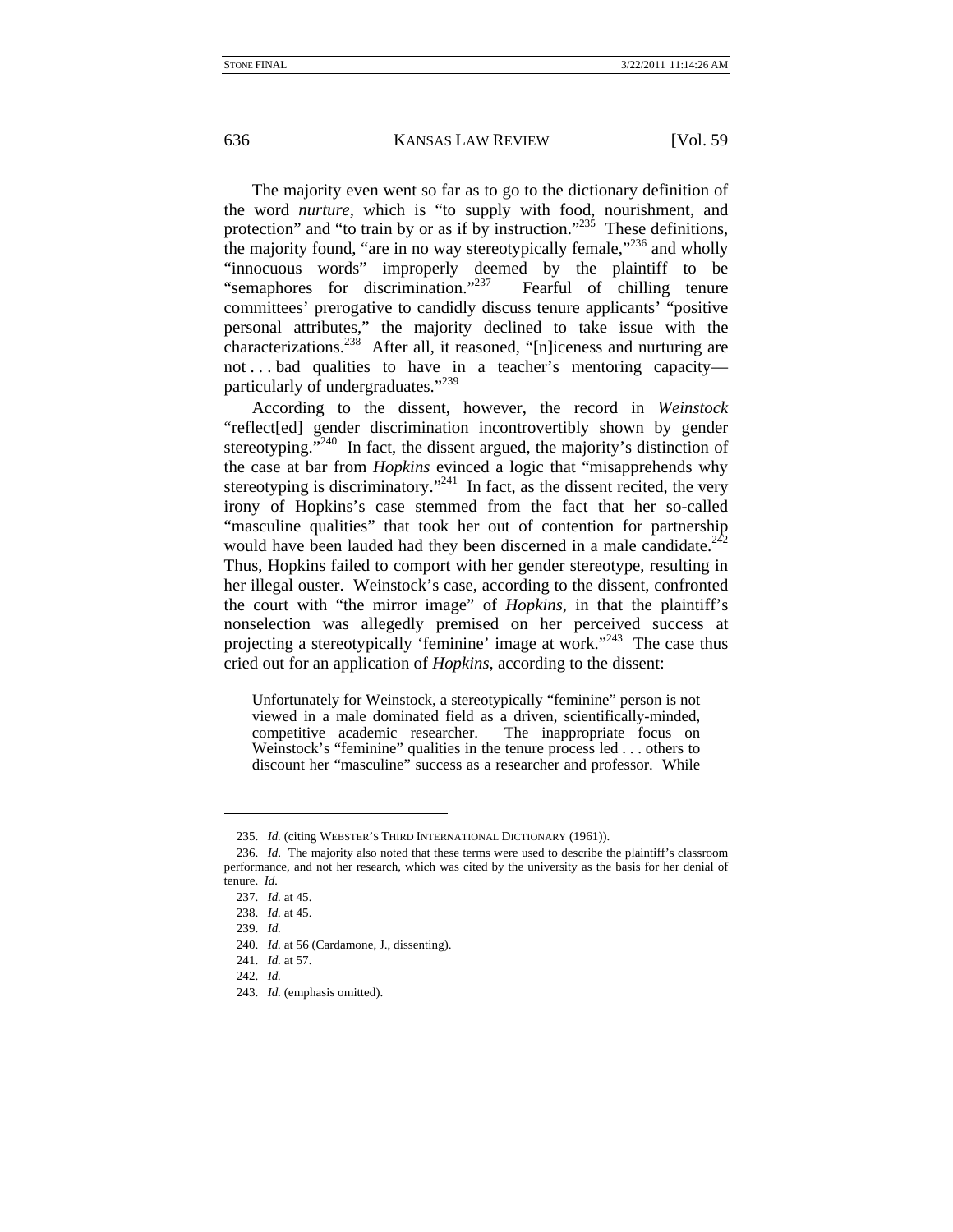Hopkins was punished for failing to perform a "feminine" role, Weinstock was punished for performing it too well.

 The problem both Weinstock and Hopkins faced is that their employers demanded that they perform both "masculine" and "feminine" roles, yet perceived those roles as fundamentally incompatible. Unlike "masculine" men at *Price Waterhouse*, Hopkins was punished because her "masculinity" appeared inconsistent with gendered stereotypes of how women should look and behave; Weinstock was punished because her "femininity" appeared inconsistent with "masculine" success as a researcher. Yet if Weinstock had chosen to project a more "masculine" image, she could very well have suffered the same fate as Hopkins.<sup>2</sup>

The issue of whether an actual stereotype is in play in a given situation is a threshold issue that ought to be answerable by resort to *Hopkins*—the case in which the Supreme Court discussed the impermissible use of stereotypes and stereotyping.<sup>245</sup> This issue, however, broken down, actually involves multiple questions that are evaluated by courts, albeit often implicitly. Additionally, there is, or at least there should be, some debate as to whether all of these questions are even relevant to the query at hand. Among the questions that courts appear to have considered when resolving the issue of whether or not a stereotype—expressly articulated or not—was in play include the following: Does the statement reference an identifiable class, or is it too vague or ambiguous; is the stereotype an entrenched stereotype, meaning, is it societally known; is the stereotype adequately voiced, or is too tacit or implied to be discerned as such; and is the comment or remark a stereotype that adverts to a characterization of a person based upon his class, or is it merely an inartful characterization of a trait or behavior that has no relation to either the plaintiff's protected class or to the speaker's perception of the class?

1. Does the Stereotype Reference an Identifiable Class?

If a precise, protected class is not discernible as the subject of a stereotyped belief, it is difficult for the alleged belief viably to buttress a Title VII claim.<sup>246</sup> Sometimes a plaintiff will call upon a court to read into words or actions to discern that an employer has discriminated

-

<sup>244.</sup> *Id.* at 57–58.

 <sup>245.</sup> *See generally* Price Waterhouse v. Hopkins, 490 U.S. 228 (1989).

<sup>246.</sup> *See* 42 U.S.C. § 2000e-2(a)(1) (2006).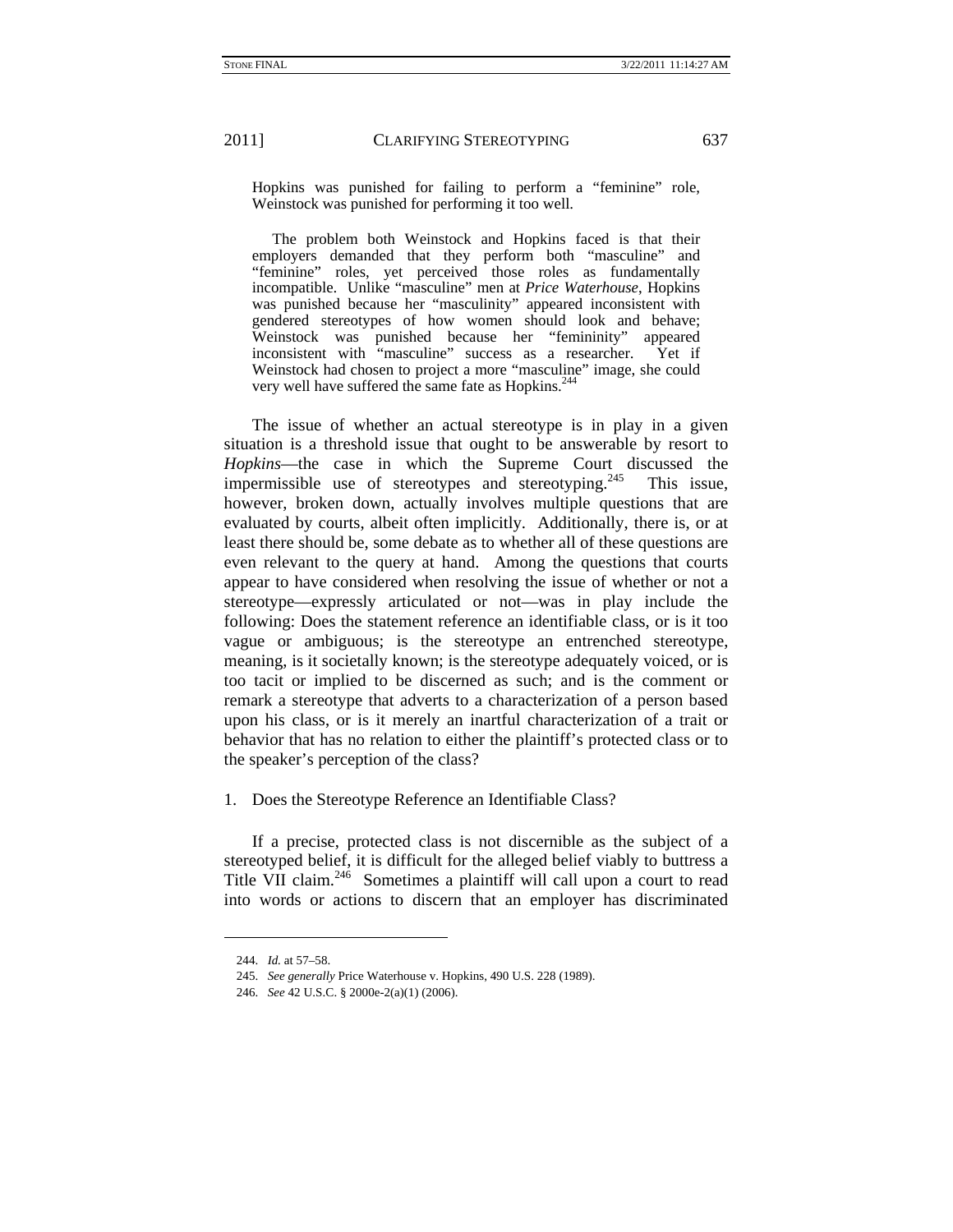against the plaintiff "because of" protected class membership, despite the fact that such a link is far from explicit.

In a 2007 district court case, *Maturen v. Lowe's Home Centers, Inc.*, the plaintiff's supervisor told him that he "should learn to control [his] wife and keep her in her place" after the plaintiff's wife criticized his employer's store and personnel in an e-mail to the supervisor. $247$  He sued after his termination, alleging that the defendant had violated Title VII by punishing him for his wife's misdeed and his failure to prevent or "control" it.<sup>248</sup> The court, however, observed that "[t]he salient issue in a Title VII claim of discrimination is whether the plaintiff was singled out because of his membership in a protected class and treated less favorably than those outside the class, not whether the plaintiff was treated less favorably than 'someone's general standard of equitable treatment."<sup>249</sup> Thus, the court found the plaintiff failed to state a cognizable claim that he was treated differently because of his sex or, as the court said, show that any defendant "was motivated by a hostility toward or prejudice against a protected class."<sup>250</sup>

It is interesting to note that the court did not specify *of whom* "someone's general standard of equitable treatment" refers.<sup>251</sup> Is it, in fact, even the case that "the salient issue in a Title VII claim" will always be one's having been singled out and treated differently than nonclass members? When a decision-maker discriminates against certain class members for acting too much or too little like stereotyped notions of what the decision-maker thinks the class is or should be, does the decision-maker confer discriminatory, adverse effects upon protected class members "because of" their status?<sup>252</sup>

This interpretation of *Hopkins* is questionable and inconsonant with a well-accepted form of gender discrimination, family responsibility discrimination (FRD), in which women with children are treated differently than either men or women without children on the basis of their sex and stereotyped notions about women as caretakers of children.<sup>253</sup> Virtually every circuit has adopted the notion that FRD

 <sup>247.</sup> No. 06-CV-15126, 2007 WL 3173962, at \*3 (E.D. Mich. Oct. 26, 2007).

<sup>248.</sup> *Id.* at \*6.

<sup>249.</sup> *Id.*

<sup>250.</sup> *Id.*

<sup>251.</sup> *See id.*

<sup>252.</sup> *See* Ann C. McGinley, *Masculinities at Work*, 83 OR. L. REV. 359, 386–96 (2004); Shin, *supra* note 36, at 499.

<sup>253.</sup> *See* Albiston et al., *supra* note 43, at 1296–98; Stephen Benard et al., *Cognitive Bias and the Motherhood Penalty*, 59 HASTINGS L.J. 1359, 1369 (2008); Joan C. Williams & Stephanie Bornstein, *The Evolution of "FReD": Family Responsibilities Discrimination and Developments in*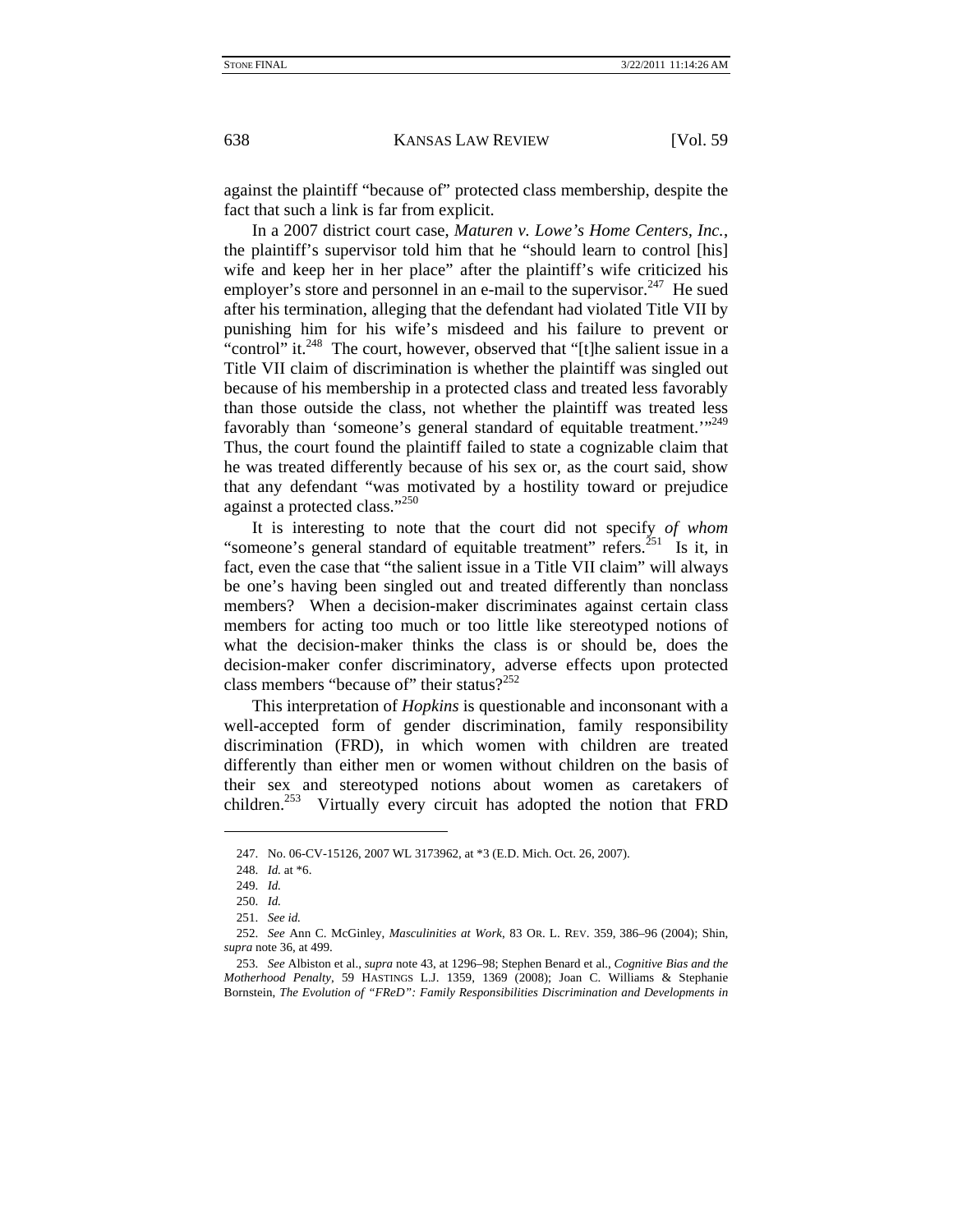l

#### 2011] CLARIFYING STEREOTYPING 639

contravenes Title VII's mandate even though the discrimination does not systemically discriminate against all women.<sup>254</sup> Rather, the discrimination is recognized as targeting women who happen to be in certain circumstances. $255$  The genesis of FRD derives from the courts' acceptance—and the Supreme Court's having taken judicial notice—of the fact that women are perceived in society as assuming the responsibility for caring for children and may resultantly be unjustly perceived as having fewer resources and less time and capacity for work outside the home than they would without children.<sup>256</sup> While the recognition and validation of FRD as a cognizable cause of action premised on an erroneous stereotype is a step toward recognition that discrimination is nuanced and often able to elude the rigid codification that federal legislation tends to impose upon it, FRD is one of the few steps that the law has taken in this direction. FRD does not allege that a woman has been "singled out because of h[er] membership in a protected class and treated less favorably than those outside the class," and yet it forms the basis for a cognizable Title VII lawsuit.<sup>257</sup>

So why is it that courts should not construe the normative stereotype that a man should be capable of "controlling" his wife's actions as disparate treatment "because of sex" when courts presume that the stereotype that women with children are less capable at work is? The

*the Law of Stereotyping and Implicit Bias*, 59 HASTINGS L.J. 1311, 1313 (2008); Joan C. Williams & Consuela A. Pinto, *Family Responsibilities Discrimination: Don't Get Caught off Guard*, 22 LAB. LAW. 293, 293–95 (2007); *see also Enforcement Guidance: Unlawful Disparate Treatment of Workers with Caregiving Responsibilities*, EQUAL EMPLOYMENT OPPORTUNITY COMMISSION (May 23, 2007), http://www.eeoc.gov/policy/docs/caregiving.html (describing situations in which disparate treatment of a caregiver may constitute unlawful disparate treatment on the basis of gender in violation of Title VII because "[e]mployment decisions that discriminate against workers with caregiving responsibilities are prohibited by Title VII if they are based on sex or another protected characteristic, regardless of whether the employer discriminates more broadly against all members of the protected class").

<sup>254.</sup> *See, e.g.*, Chadwick v. WellPoint, Inc., 561 F.3d 38, 44 (1st Cir. 2009) (noting that "[t]he Supreme Court and several circuits, including this one, have had occasion to confirm that the assumption that a woman will perform her job less well due to her presumed family obligations is a form of sex-stereotyping and that adverse job actions on that basis constitute sex discrimination"); Lust v. Sealy, Inc., 383 F.3d 580, 583 (7th Cir. 2004) (finding that sex-stereotyping existed where decision-maker admitted he did not promote plaintiff "because she had children and he didn't think she'd want to relocate her family, though she hadn't told him that"); Back v. Hastings on Hudson Union Free Sch. Dist., 365 F.3d 107, 120 (2d Cir. 2004) (noting that "it takes no special training to discern stereotyping in the view that a woman cannot 'be a good mother' and have a job that requires long hours, or in the statement that a mother who received tenure 'would not show the same level of commitment [she] had shown because [she] had little ones at home'").

<sup>255.</sup> *See* Albiston et al., *supra* note 43, at 1296–98; Williams & Bornstein, *supra* note 253, at 1313.

<sup>256.</sup> *See* Albiston et al., *supra* note 43, at 1296–98.

<sup>257.</sup> *See id.* at 1285–86; *see also* Williams & Pinto, *supra* note 253, at 293–94 (discussing the development in FRD case law and the different causes of action that can be brought).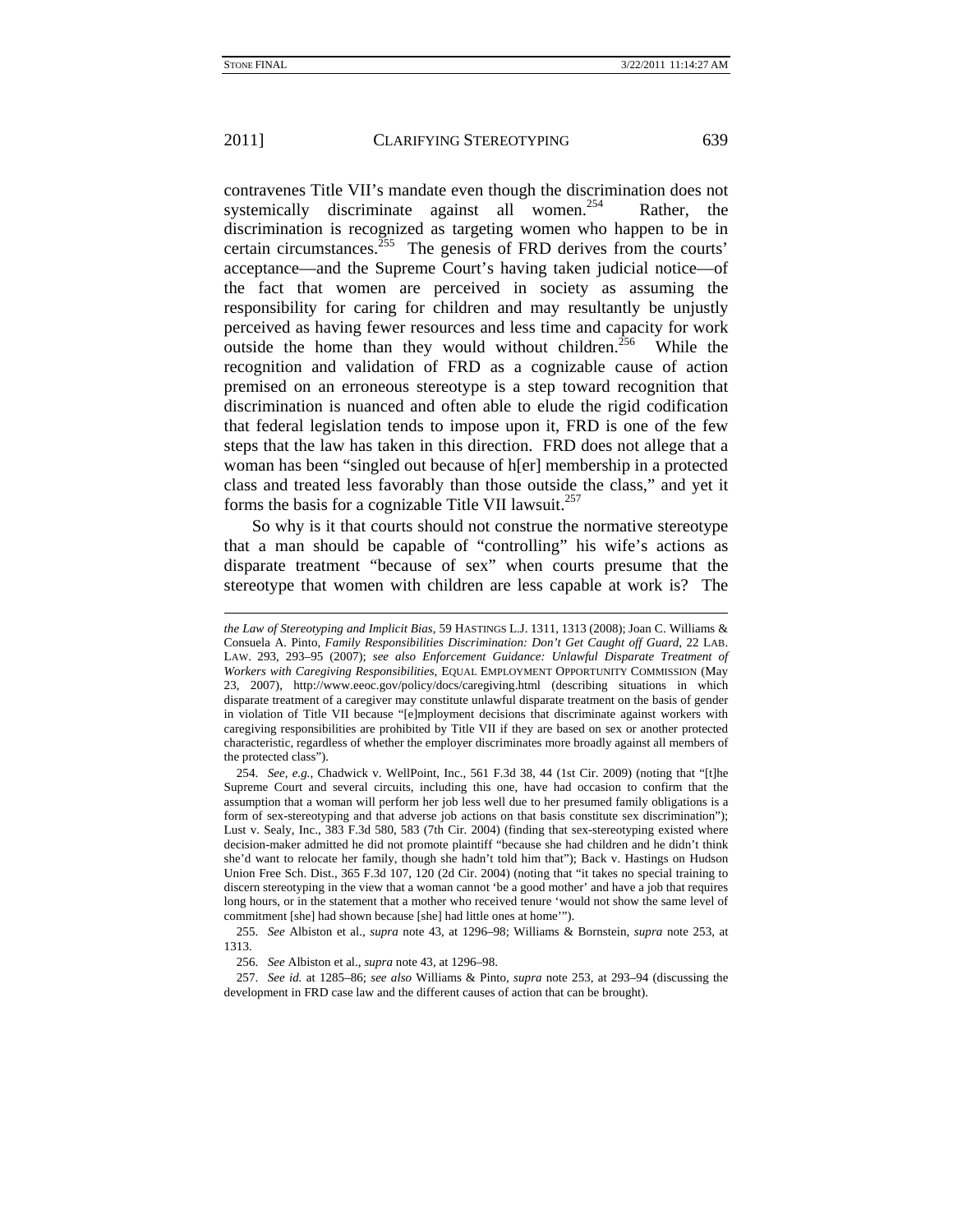court does not provide an answer to this question. Is it because women have historically been discriminated against, whereas men have not? Title VII jurisprudence dictates that men are no less deserving of full protection under its language than are women.<sup>258</sup> Is it because the alleged stereotype that underlies this case is not as societally entrenched—meaning as known, accepted, and believed on a widespread basis—as that which underlies FRD? It ought not matter how well entrenched a stereotype is, though, if a particular decision-maker operated under the assumption that a given stereotype was true and then conferred disparate treatment upon an employee because of protected class status, notwithstanding the fact that the stereotype was esoteric or even wholly fabricated by the decision-maker.<sup>259</sup>

No good reason seems to explain why the thinking that "you are a man who cannot control his wife, therefore not the 'right' kind of man, and therefore will suffer an adverse action," is not, if proven to be the thinking at issue, discrimination because of sex. It may represent intraclass discrimination, but so does FRD, and so does the stereotyping in *Hopkins*. Unless being perceived as the wrong kind of woman only violates Title VII when the woman is seen as too manly or too womanly, no reason exists to explain why the above train of thought should not violate Title VII.

Moreover, the court in *Maturen* went on to note that even if the alleged attitude at issue *were* to be construed as a variety of sex discrimination, "[a]t most, Plaintiff has averred facts that demonstrate that the store manager held a chauvinistic view that men should control their wives' behavior and that, since Plaintiff was unable to do so, he did not live up to the store manager's conception of masculinity" because "the Sixth Circuit has interpreted the [*Hopkins*] theory as inapplicable to scenarios where the 'gender non-conforming behavior . . . is not behavior observed at work or affecting his job performance."<sup>260</sup>

This stance similarly makes no sense in the larger context of Title VII and its broad remedial goal of "'strik[ing] at the entire spectrum of disparate treatment of men and women resulting from sex

<sup>258.</sup> *See* Albiston et al., *supra* note 43, at 1300–01 (noting that FRD claims brought by men are potentially meritorious when decision-makers penalize men who fail to conform to the male breadwinner stereotype); Williams & Bornstein, *supra* note 253, at 1320–21 (discussing how men, as well as women, are affected by FRD and how "[m]en as well as women are successfully suing for FRD").

<sup>259.</sup> *See* McGinley, *supra* note 180, at 474–75.

 <sup>260.</sup> Maturen v. Lowe's Home Ctrs, Inc., No. 06-CV-15126, 2007 WL 3173962, at \*6 (E.D. Mich. Oct. 26, 2007).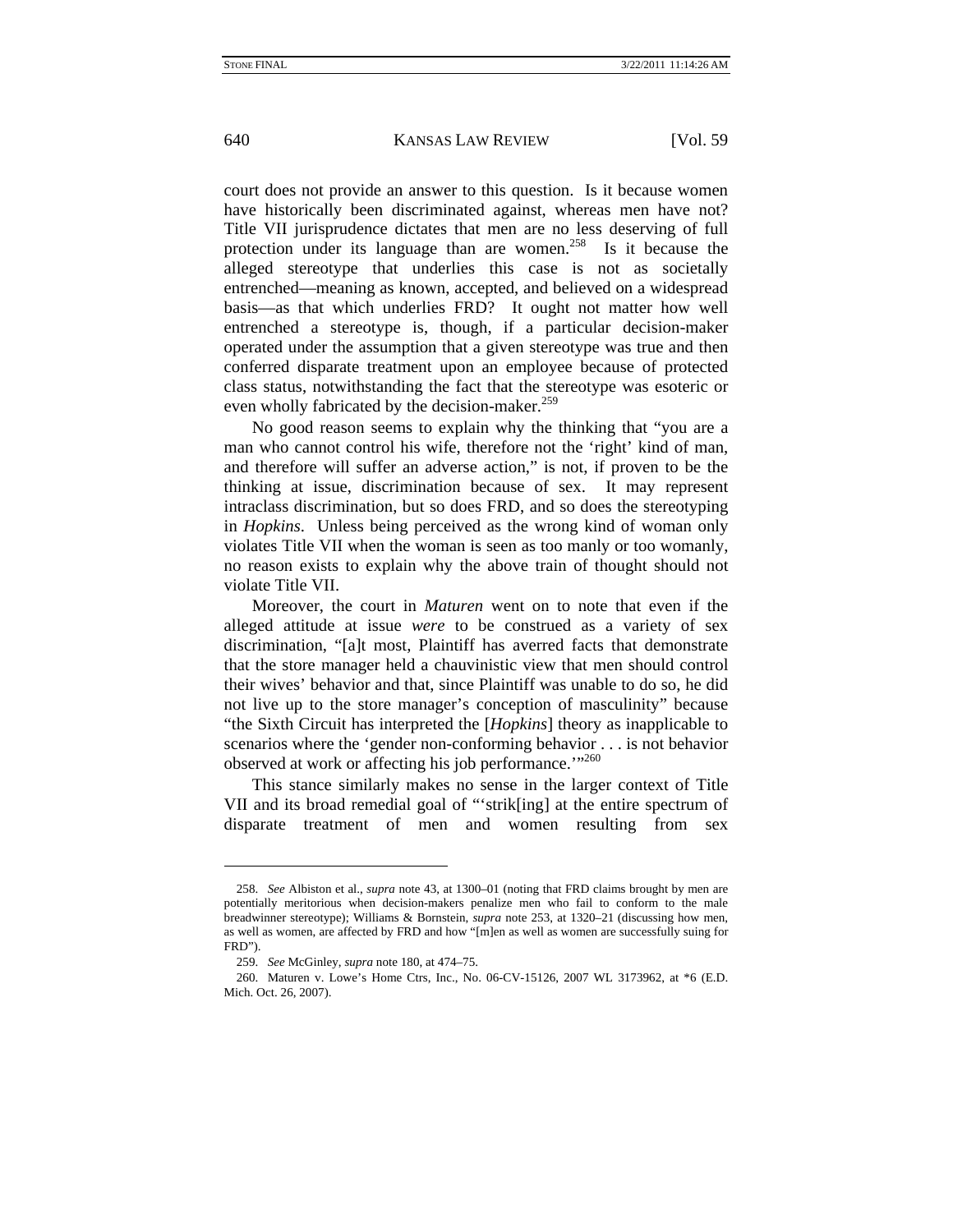stereotypes."<sup>261</sup> If gender nonconforming behavior is not observed in the workplace but is still used as the basis for a workplace-related consequence, it is certainly no less an action taken "because of" protected class status than it would be if the behavior were discernible at work. If anything, using behavior that does not bear upon performance at work as the basis for an adverse action would be inherently more indicative of irrational prejudice than relying on workplace behavior to form the basis for evaluations and consequences.

In *Moren v. Progress Energy, Inc.*, the plaintiff alleged that he was harassed because of the perception that he was "a particular kind of man."<sup>262</sup> The court found this allegation vague and cryptic but hazarded a guess that his claim meant that he felt that he was perceived as homosexual.<sup>263</sup> The court distinguished *Hopkins* from the case before it, observing that

the discrimination in *Hopkins* was based on gender stereotyping, that is, stereotyping based on feminine characteristics that are traditionally associated with women. Hopkins was not perceived as feminine; rather, she was perceived as masculine. The Court stated that "[t]here were clear signs . . . that some of the partners reacted negatively to Hopkins' [masculine] personality because she was a woman." In light of this analytical framework, a claim under Title VII could be stated if Moren was able to show that the harassment he allegedly suffered was based on his perceived failure to conform to a masculine gender role. Moren, however, cannot.

Again, because the plaintiff could not show that his "behavior at work . . . [was] reasonably perceived as feminine, and, therefore, as that of a homosexual," the court found that his claim could not survive.<sup>265</sup>

It is important to note that numerous cases in which a homosexual plaintiff alleged a failure to comport with the gender stereotypes of a decision-maker, courts have erected what many scholars believe to be an artificial bifurcation between cases involving sex discrimination and cases involving sexual orientation discrimination.<sup>266</sup> By stating that

 <sup>261.</sup> Price Waterhouse v. Hopkins, 490 U.S. 228, 251 (1989) (quoting City of L.A. Dep't of Water & Power v. Manhart, 435 U.S. 702, 707 n.13 (1978)).

 <sup>262.</sup> No. 8:07-cv-1676-T-17, 2008 WL 3243860, at \*5 (M.D. Fla. Aug. 7, 2008).

<sup>263.</sup> *Id.*

<sup>264.</sup> *Id.* (quoting *Hopkins*, 490 U.S. at 235) (citation omitted).

<sup>265.</sup> *Id.* at \*5–6.

<sup>266.</sup> *See generally* Joel Wm. Friedman, *Gender Nonconformity and the Unfulfilled Promise of*  Price Waterhouse v. Hopkins, 14 DUKE J. GENDER L. & POL'Y 205 (2007); Ryan M. Martin, *Return to Gender: Finding a Middle Ground in Sex Stereotyping Claims Involving Homosexual Plaintiffs Under Title VII*, 75 U. CIN. L. REV. 371 (2006); Ilona M. Turner, *Sex Stereotyping Per Se:*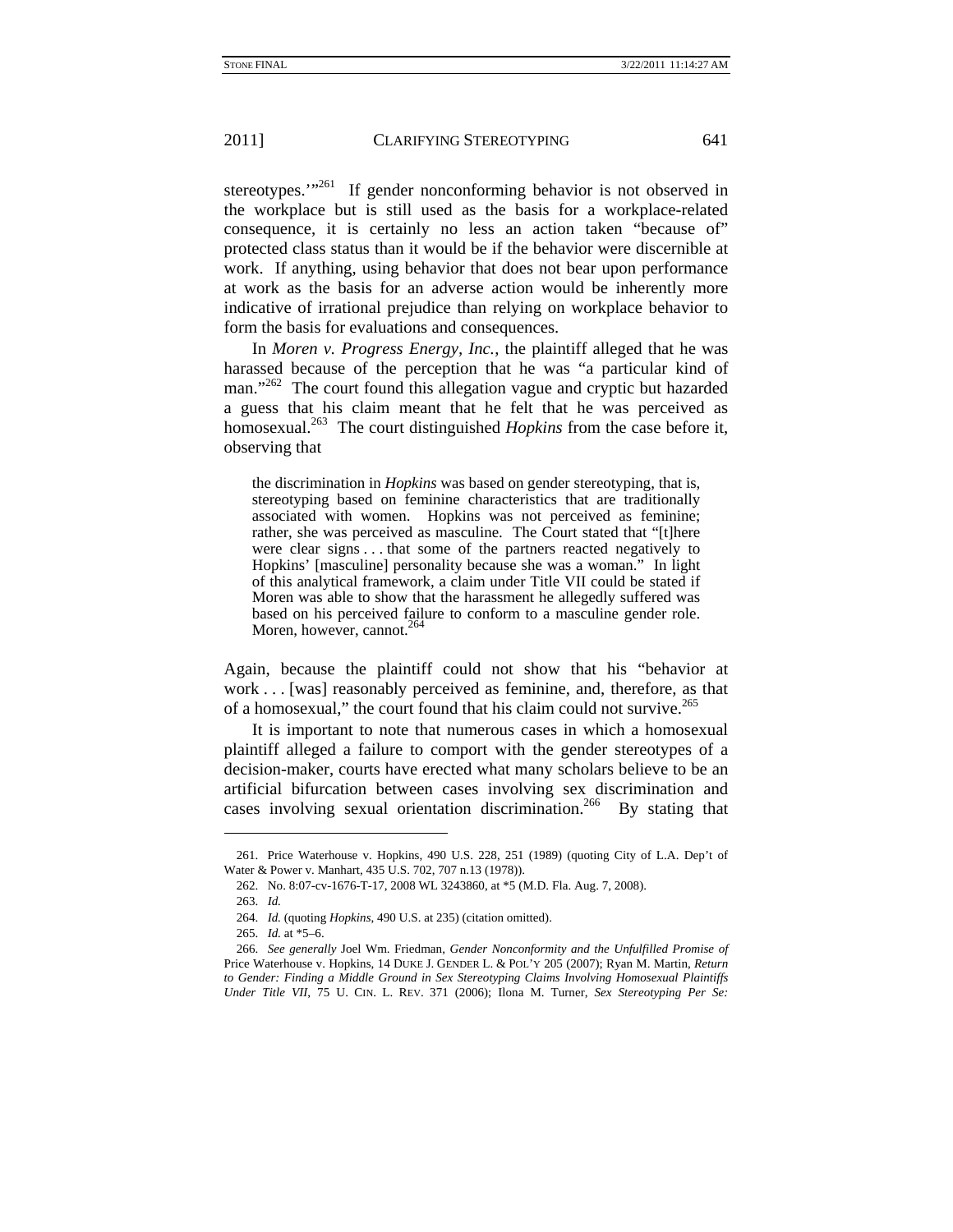gender stereotypes are not in play, but homosexual animus is, courts are able to clear their dockets of these cases without acknowledging that such animus is nearly always bound up in or at least accompanied by disappointment that one has not conformed to her traditional gender role. This practice has served systemically to disadvantage homosexual plaintiffs.

2. Is the Stereotype Entrenched?

Must a stereotype be entrenched or societally known or accepted before it is deemed evidence of discrimination that could so much as raise a triable issue of fact and stave off a grant of summary judgment? While the case law on point would seem to indicate that the answer is yes, a more searching look into how and why an individual comment is used by a speaker to stereotype an employee would seem to be the best indicator that the alleged class-based discrimination did, in fact, go on.

To the extent that stereotypes can create an inference of discrimination, $267$  an individual alleged stereotype should be shown to inhere in the mind of the decision-maker. But need it be established in the outside world?

In *Love v. Motiva Enterprises, LLC*, the plaintiff alleged that she had been the victim of gender stereotyping in the form of complaints that she did not conform to her supervisor's "idea of a liberated, physically fit woman" or of a "slimmer, liberated woman."<sup>268</sup> The court rejected this claim, finding that someone's idea of a "liberated, physically fit woman by definition cannot constitute a stereotype, which is based on society's general ideas about traits commonly thought to be shared by persons of the same physical type."<sup>269</sup> The court noted that "[w]hatever [someone's] individual ideas may have been about women's liberation and physical appearance, these do not constitute gender stereotypes."<sup>270</sup> Comparing the case at issue to *Hopkins*, the court observed that "*Hopkins*

*Transgender Employees and Title VII*, 95 CALIF. L. REV. 561 (2007); Maurice Wexler & Angela Davis, *Transexualism, Sex Stereotyping, and* Price Waterhouse v. Hopkins*: A Staircase to Paradise or a Slippery Slope?*, 36 U. MEM. L. REV. 41 (2005).

<sup>267.</sup> *See* Sassaman v. Gamache, 566 F.3d 307, 313 (2d Cir. 2009) ("When employment decisions are based on invidious sex stereotypes, a reasonable jury could infer the existence of discriminatory intent"); Back v. Hastings on Hudson Union Free Sch. Dist., 365 F.3d 107, 119 (2d Cir. 2004) ("[C]omments made about a woman's inability to combine work and motherhood are direct evidence of [sex] discrimination.").

 <sup>268.</sup> No. 07-5970, 2008 WL 4286662, at \*9 (E.D. La. Sept. 17, 2008).

<sup>269.</sup> *Id.* at \*10.

<sup>270.</sup> *Id.* The court added, "at least not as such stereotypes have been recognized among the circuits in sexual stereotyping harassment claims." *Id.*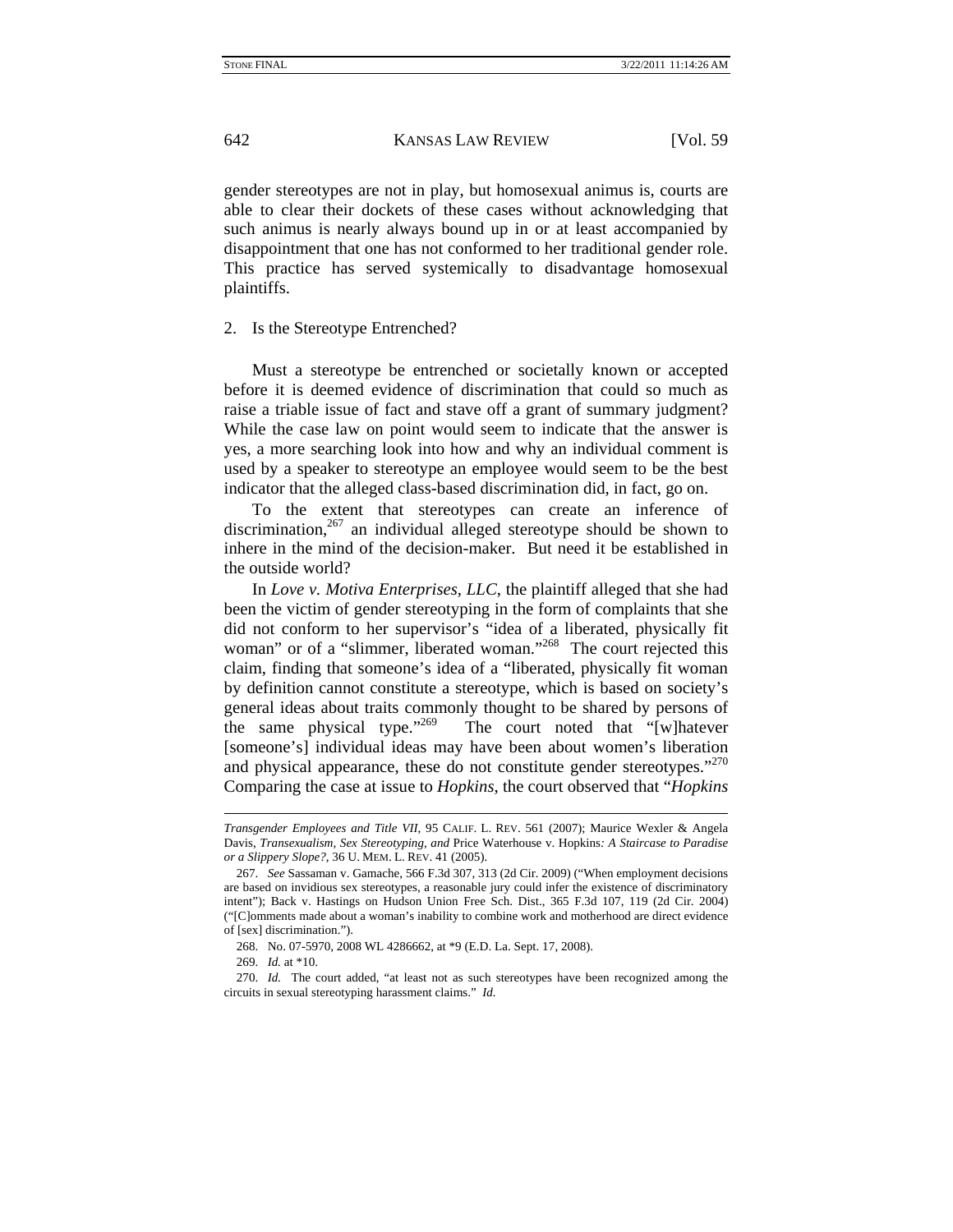involved the general belief that women should be meeker than men (i.e. not 'liberated')."<sup>271</sup> Therefore, the court rejected the notion that there was any legal significance behind the allegation that *this* plaintiff failed to conform to the image of one who was *too* liberated.<sup>272</sup>

Moreover, the court found that this case failed to "fit the mold" of an actionable same-sex sexual stereotyping harassment claim because while the plaintiff alleged that she had been stereotyped for failing to comport herself as a woman should, she never claimed that she had been harassed for acting too much like a man or having male mannerisms.<sup>273</sup> This, the court held, was fatal to her claim.<sup>274</sup>

In this case, the allegation made—construed in the light most favorable to the plaintiff and presumed to be true, as per the summary judgment standard—was that the plaintiff was not the "right type of woman" insofar as the decision-maker conceptualized the way in which women should appear.<sup>275</sup> In that sense, this may be considered a gender stereotype. The court, however, refused to deem this a gender stereotype that might raise an inference of gender discrimination because it was not a "general belief," which may refer to a societally entrenched belief about the conception or idealization of women, as was found in *Hopkins*. 276

Ostensibly, the question of how entrenched the stereotype is should not be relevant, so long as it inheres in the decision-maker's mind. Stereotypes are nefarious because of the mindset they evince; that mindset is subjective and should not need societal reinforcement to be valid evidence of animus, prejudice, or misperception that may have precipitated class-based disparate treatment. Moreover, whether the stereotype invoked goes toward the woman being "too manly" ought not be the dispositive question as to whether she can prove sex discrimination. To the extent any decision-maker is inclined to see a protected class ideal in a certain way and then judges a protected class member in a way in which he would not judge a non-class member for failing to conform to this ideal, the class member experiences discrimination on the basis of class status.

<sup>271.</sup> *Id.*

<sup>272.</sup> *Id.*

<sup>273.</sup> *Id.*

<sup>274.</sup> *Id.* (noting that "all the circuit cases recognizing same-sex sexual stereotyping claims have involved harassment of men for having feminine traits or mannerisms, or women for having male traits or mannerisms").

<sup>275.</sup> *Id.* at \*9–10.

<sup>276.</sup> *Id.* at \*10. As a separate matter, she was not, as Ann Hopkins was, found to be *too much like* a man, but rather the "wrong type" of woman. *Id.*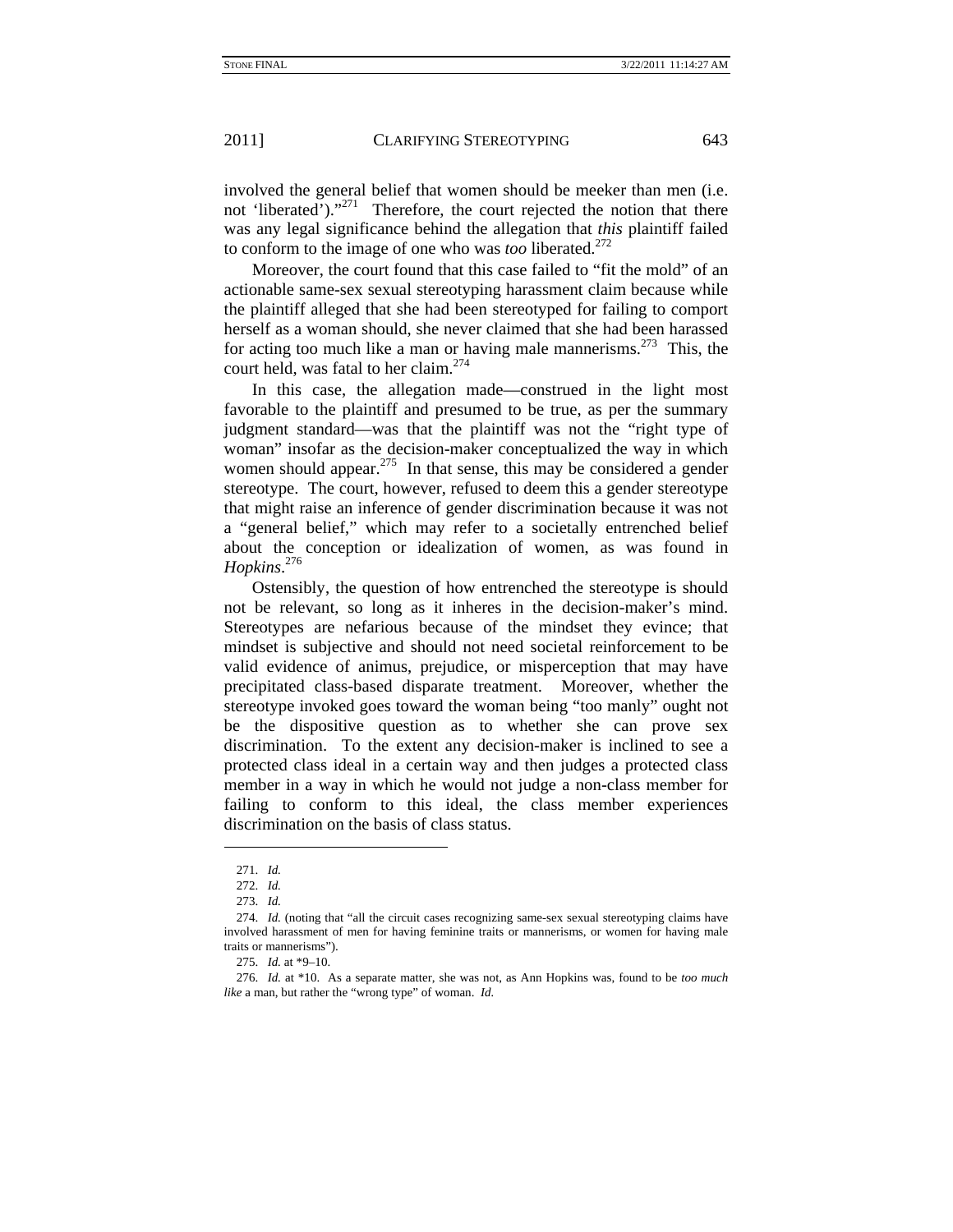## 3. Was the Stereotype Explicit or Too Tacit or "Inartful" to Evince Prejudice?

If a plaintiff is fortunate, she will have an expressed, explicit stereotyped comment to buttress her assertion that she was adversely affected by the stereotyped beliefs of others and the employer thus acted on the basis of her protected class status. For example, in a 2009 district court case, the plaintiff claimed that she was the victim of gender stereotyping after she was told, following her nonselection for a Customer Relationship Manager (CRM) program, that she needed to be "more motherly, soft, and kind, rather than aggressive, strong, and arrogant."<sup>277</sup> The defendants maintained that they chose not to select the plaintiff on the basis of her interview, emphasizing that she "admit[ted] that [another candidate] had better performance appraisals than she did, was outstanding, and was more qualified for the CRM position" and that the plaintiff testified that "she was not more qualified than" others.<sup>278</sup> As the court recited, it was "the defendants' position that Casella was officially turned down for the CRM position based on her 'Communication,' defined, in part, as a candidate who did not demonstrate an ability to speak clearly and answer questions succinctly; they selected candidates who were able to more fully respond to questions."<sup>279</sup>

The plaintiff, however, contended that "all of the female candidates with whom she was familiar and who were selected fit the stereotype of being soft and non-aggressive."<sup>280</sup> She pointed out that when she questioned a decision-maker as to "why she was not selected, he told her that she was 'too cocky,' 'overly arrogant,' that she should not be 'so aggressive' and 'strong' and that she reminded him of himself."<sup>281</sup> Another decision-maker told her "that he had heard she was turned down because she was 'cocky and arrogant and aggressive' and that she 'needed to become more softer [sic], more motherly; that if [she] was a man, it was acceptable, it's not acceptable out of a woman and that we need to address it."<sup>282</sup> A non-decision-maker gave the plaintiff "an overview of the evolution of women in business and told [her] that today

 $\overline{\phantom{a}}$ 

 <sup>277.</sup> Casella v. MBNA Mktg. Sys. Inc., No. 8-176-B-W, 2009 WL 1621411, at \*1 (D. Me. June 9, 2009).

<sup>278.</sup> *Id.* at \*14.

<sup>279.</sup> *Id.*

<sup>280.</sup> *Id.*

<sup>281.</sup> *Id.* at \*14 n.24.

<sup>282.</sup> *Id.*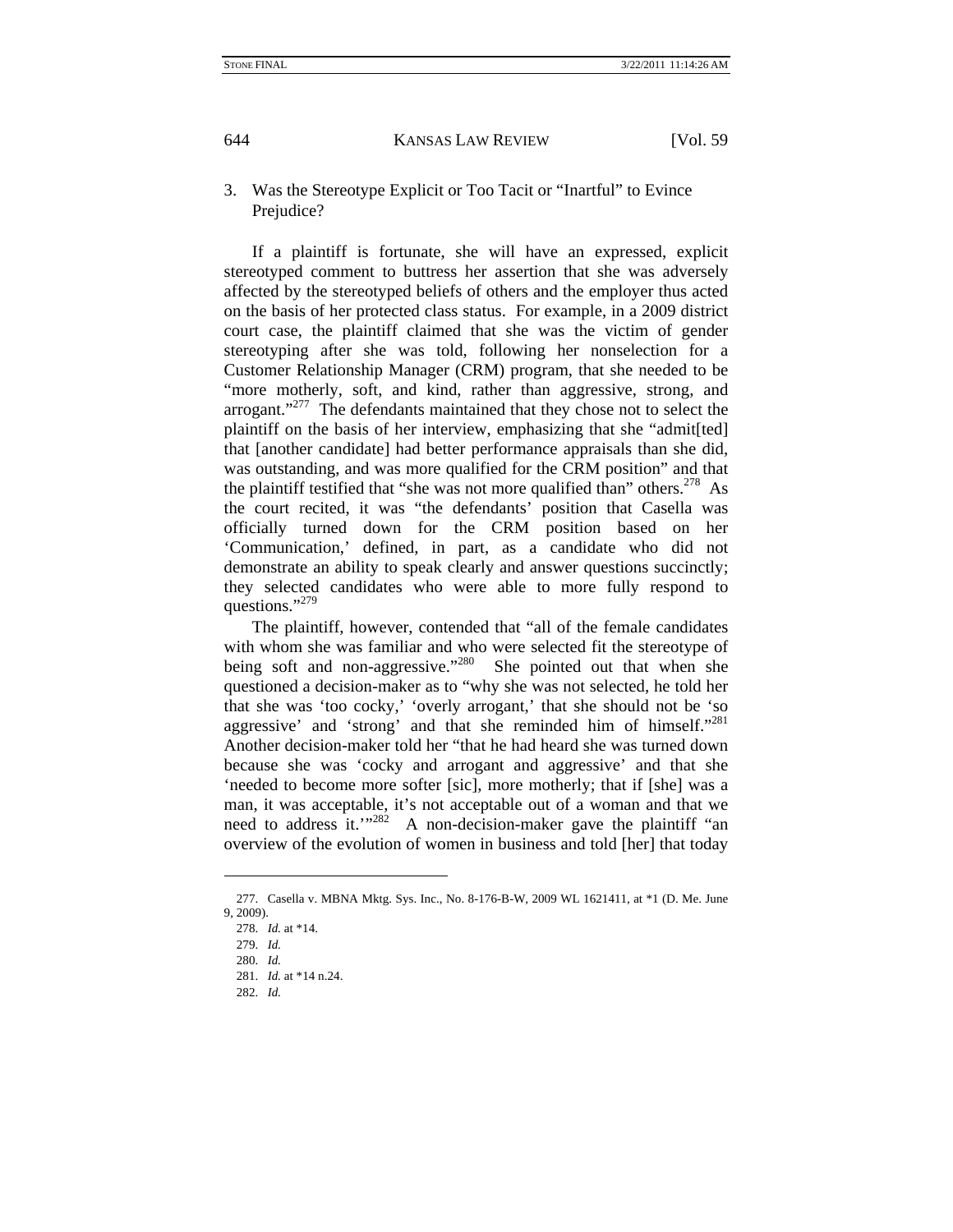'women are actually looked at as mothers, that they need to be a little softer, a little kinder  $\dots$  more motherly.<sup>'"283</sup> This individual also told her to "take the Myers-Briggs' instrument, . . . so that she [could] look at her personality and see what she could do to change her personality and to get it in line with what the Bank expects of a female manager, to be more motherly and soft."<sup>284</sup> She was told, after her interview, "that she 'scared him' and was 'very aggressive' and 'came on very strong.'"<sup>285</sup> Moreover, the court noted, "[n]one of the individuals whom Casella spoke to about why she did not get selected said anything to her about 'communication."<sup>286</sup>

The court found that the plaintiff had adduced enough evidence of discrimination to warrant a denial of summary judgment.<sup>287</sup> As in *Hopkins*, the statements made to the plaintiff were explicit to such an extent that any legitimate concerns that the defendants may have had about traits or skills unrelated to the plaintiff's gender were eclipsed by the articulated beliefs about women and the type of woman that the plaintiff was.<sup>288</sup> As the court said, "at summary judgment [the court does] not decide which explanation for the non-promotion is most convincing, but only whether [the plaintiff] has presented sufficient evidence regarding [his or] *her* explanation."<sup>289</sup>

Often, however, although the same sentiments may be lurking beneath the surface of the plaintiff's interactions with decision-makers, they are left unarticulated, partially articulated, or even coded, such that they are not discernible as stereotyped beliefs. In a 2007 district court case, the plaintiff, a Hispanic female, alleged that that her "style of communication" was perceived as "aggressive and inflammatory," which she claimed were "stereotyped characterizations that are often used when women and people of color are self-confident, intelligent and assertive."<sup>290</sup> She argued that the defendant's position that she was difficult—"reacting quickly and negatively in her interactions with coworkers" and responding to co-workers in an "angry and defensive" manner—only served to illustrate her employer's "application of a

 $\overline{\phantom{a}}$ 

<sup>283.</sup> *Id.*

<sup>284.</sup> *Id.* at \*17.

<sup>285.</sup> *Id.* at \*14 n.24.

<sup>286.</sup> *Id.*

<sup>287.</sup> *Id.* at \*27.

<sup>288.</sup> *Id.* at \*22–24.

<sup>289.</sup> *Id.* at \*1 (quoting Chadwick v. WellPoint, Inc., 561 F.3d 38, 47 n.11 (1st Cir. 2009)).

 <sup>290.</sup> Valles-Hall v. Ctr. for Nonprofit Advancement, 481 F. Supp. 2d 118, 132 (D.D.C. 2007).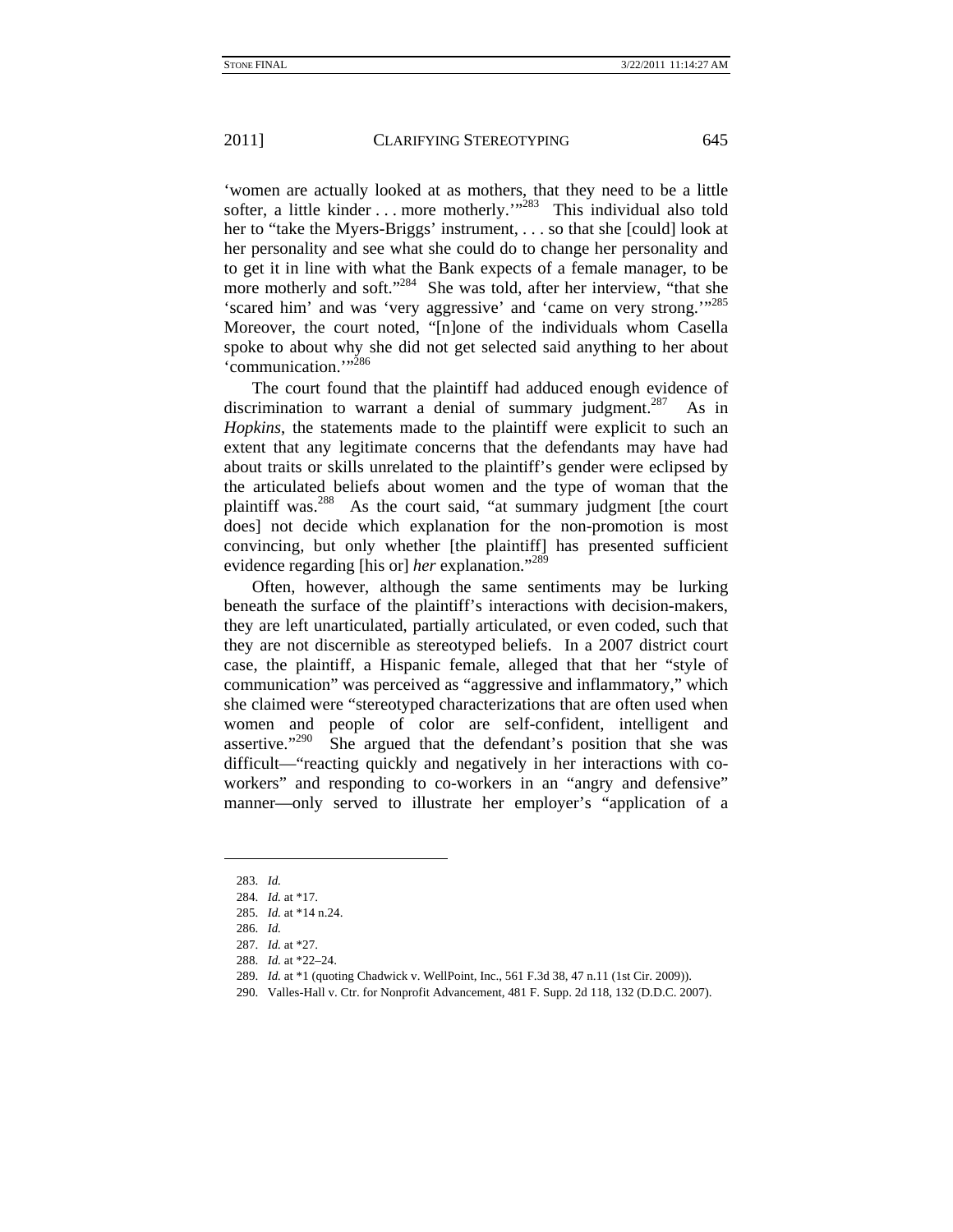double-standard and stereotyping of [her]."<sup>291</sup> The only explicit reference that a supervisor had made to her race was a comment that "[i]f making judgments about people and telling them is a cultural thing, then maybe we should tell the staff it's a cultural thing and they should buck up and take it." $292$  This same supervisor, however, informed the plaintiff that she deemed her "behavior not to be 'a cultural thing' but rather to be 'verbal abuse."<sup>3293</sup>

The court, however, refused to consider the comments direct evidence of discrimination, dismissing it instead as "an uninformed and insensitive statement regarding Plaintiff's ethnicity or national origin, but not an intentionally discriminatory statement."<sup>294</sup> It was, "[a]t most, ... a stray remark that, although probative of discrimination, cannot serve as direct evidence of discrimination."<sup>295</sup> The court granted summary judgment on her claim,<sup>296</sup> concluding that in terms of evidence as to the stereotyped belief, the plaintiff had furnished "only her own speculation that [the supervisor's] reaction  $\dots$  demonstrated racial bias."<sup>297</sup>

The court's failure to marry the remark that it deemed "probative of discrimination" with the allegation of unarticulated or coded racial bias proved fatal to the claim.<sup>298</sup> Maintaining that the plaintiff proffered only her own speculation seems to run counter to the court's admission that the remark it dismissed as "stray" was probative of discrimination. This evinces its failure to merge the idea of a nexus between the underlying bias alleged and the lens through which the plaintiff's character traits and alleged foibles were seen. Even as the court acknowledged the potential of the remark to be probative of discrimination, it refused to incorporate the discrimination into the larger picture of the alleged stereotyped belief, absent "direct evidence."<sup>299</sup> "Direct evidence," however, as the courts have defined it, usually means an explicit, smoking gun, as seen in *Casella*. 300 In light of how easy it is to mask, code, or simply not express

<sup>291.</sup> *Id.* at 132, 147, 150.

<sup>292.</sup> *Id.* at 132.

<sup>293.</sup> *Id.*

<sup>294.</sup> *Id.*

<sup>295.</sup> *Id.* at 141.

<sup>296.</sup> *Id.* at 152.

<sup>297.</sup> *Id.* at 150.

<sup>298.</sup> *Id.* at 141.

<sup>299.</sup> *Id.*

 <sup>300.</sup> *See supra* notes 277–89 and accompanying text. The court in *Valles-Hall* stated that, "at a minimum, direct evidence does not include stray remarks in the workplace, particularly those made by nondecision-makers or statements made by decision-makers unrelated to the decisional process itself." *Valles-Hall*, 481 F. Supp. 2d at 141 (quoting Brady v. Livingood, 456 F. Supp. 2d 1, 6 (D.D.C. 2006)).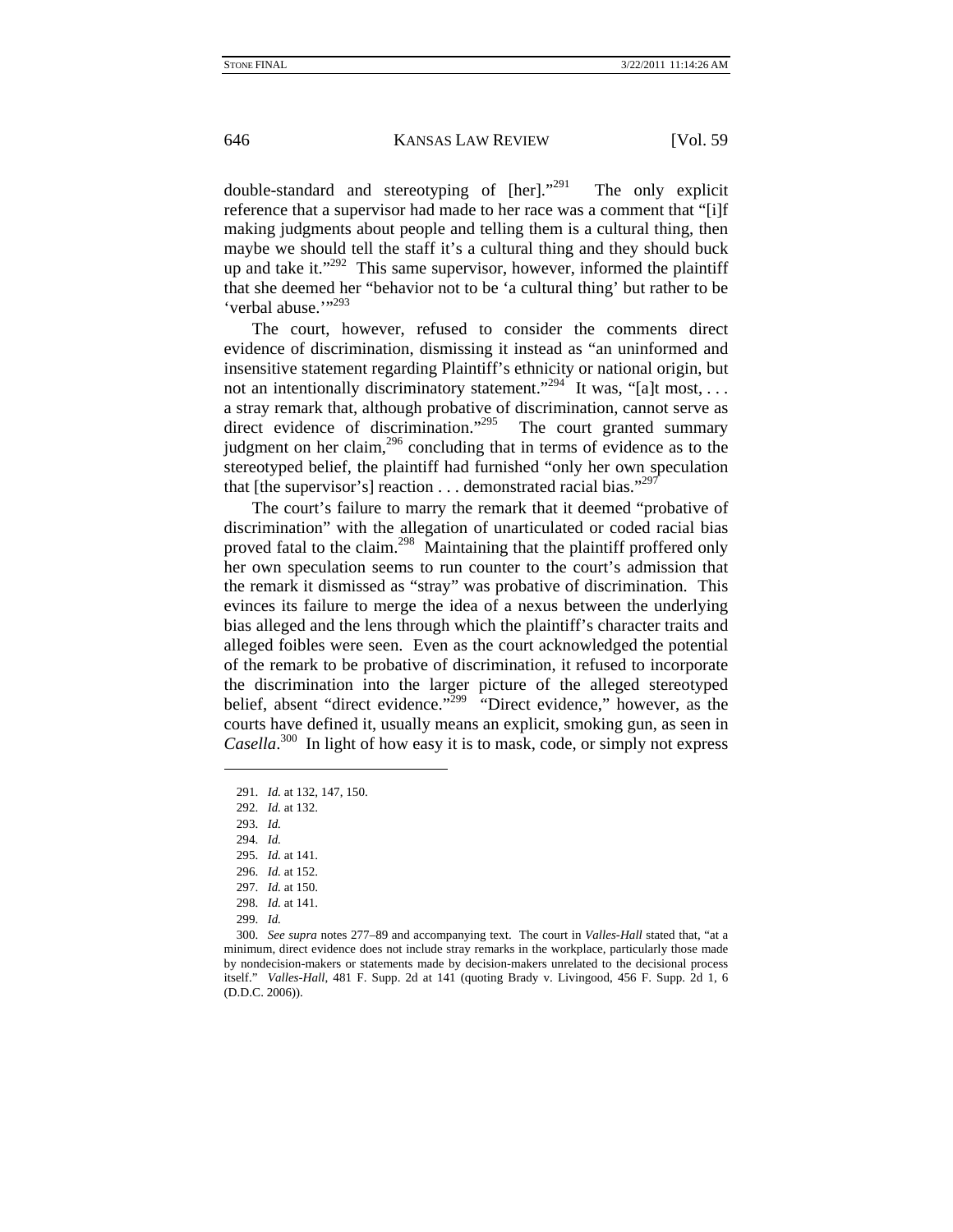such damning sentiments, it would seem likely to be fatal to many legitimate stereotyping claims to require a "smoking gun" beyond a statement that the court admitted had some probative value simply for the case to survive summary judgment.

The lesson to be learned from stereotyping allegations, though, is that in most cases, voiced words matter. The articulation of words rather than mere allusions or implicit references to ideas or images will typically be critical to the outcome of a determination, even if the unarticulated sentiments actually lurk beneath the surface. $301$ 

Sometimes, however, courts will give enough credence to an allegation of stereotyping where comments have been far less than explicit. In a Ninth Circuit case, the plaintiff alleged that gender stereotyping had tainted the decision to lay her off.<sup>302</sup> She said that "her supervisor would rarely hear women in staff meetings and gave her inferior work assignments" and that her supervisor told her that others found her "pushy and aggressive."<sup>303</sup> The court noted that the plaintiff understood these remarks to mean her supervisor found her "pushy and aggressive for a woman."304 The court thus concluded:

Sexual stereotyping, as possibly indicated by such remarks, can serve as evidence that gender played a role in the employer's decision. While her supervisor's comments might not have been as blatant as the sex stereotypes in [*Hopkins*], the subjective nature of the skills matrix prepared specifically for the workforce reduction—left ample room for such stereotypes to affect [her] scores, especially in areas such as "leadership" and "teamwork" where aggressiveness by a female might be impermissibly penalized.<sup>305</sup>

This, combined with the plaintiff's testimony about the shortcomings of a comparator who did not meet her fate, led the court to decline to grant summary judgment on the plaintiff's case.<sup>306</sup>

In other cases, even the presence of a word or phrase that adverts indirectly to a gendered or racial stereotype has been enough to surmount

<sup>301.</sup> *See* Price Waterhouse v. Hopkins, 490 U.S. 228, 277 (1989) (O'Connor, J., concurring) ("Thus, stray remarks in the workplace, while perhaps probative of sexual harassment, cannot justify requiring the employer to prove that its hiring or promotion decisions were based on legitimate criteria." (citation omitted)).

 <sup>302.</sup> Margolis v. Tektronix, Inc., 44 F. App'x 138, 139 (9th Cir. 2002).

<sup>303.</sup> *Id.* at 141.

<sup>304.</sup> *Id.*

<sup>305.</sup> *Id.* (citation omitted).

<sup>306.</sup> *Id.* at 141–42; *see also* Sullivan, *supra* note 119, at 237 ("[T]he grant of summary judgment or the ultimate finding with respect to discrimination will also depend not merely on one comparator plus expert witness but rather on what other evidence both sides are able to adduce.").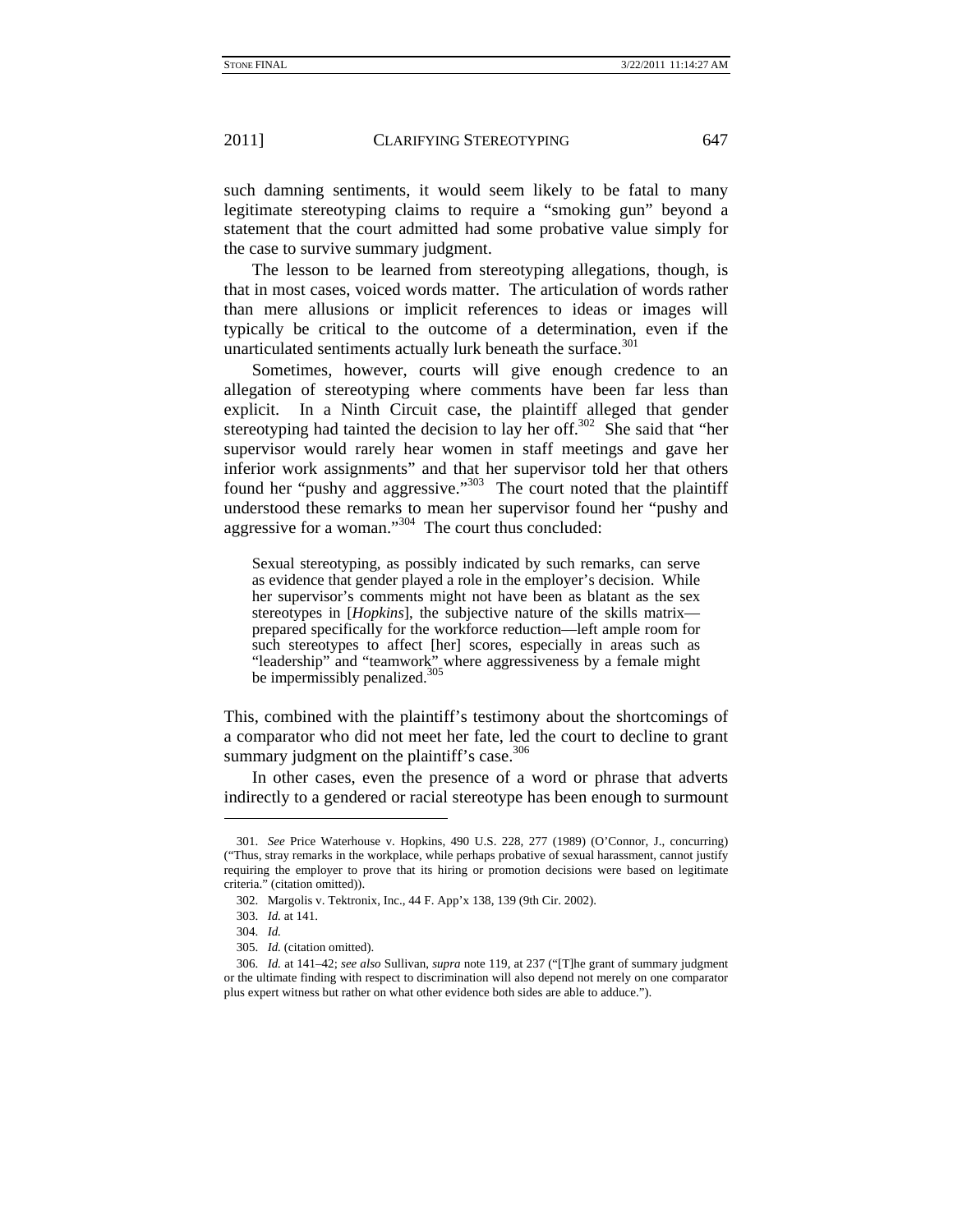the summary judgment hurdle. It is interesting to examine which words can catapult a case over the hurdle when the alleged stereotyped belief is otherwise tacit. In *Collins v. Cohen Pontani Lieberman & Pavane*, the plaintiff was told by a partner for whom she worked that he "'could not talk to her' and was uncomfortable with her."<sup>307</sup> He later told her that "the partners thought she was 'difficult' and that she had not expressed enough gratitude for her raise."<sup>308</sup> When she asked the partner for help in her interactions with a paralegal that she found uncooperative, "he told her that she was not 'sweet' enough and needed to use more 'sugar' with any paralegal who was uncooperative."<sup>309</sup> The court found that "a reasonable jury could find that [the] statement indicates that (1) he holds stereotypes that women should be 'sweet' and non-aggressive, and (2) that [the partner] believed that Plaintiff did not fit this stereotype."<sup>310</sup> Therefore, the court found, the remark could support a factual finding that the defendant's "failure to provide Plaintiff with sufficient work was motivated by Plaintiff's failure to fulfill sex stereotypes of 'sweetness,'" and amounted to unlawful discrimination.<sup>311</sup> The court found the remark especially probative because the partner was the defendant's managing partner and worked closely with the plaintiff regarding her work requests.<sup>312</sup>

Similarly, in *Kahn v. Fairfield University*, the defendant deemed the plaintiff to have a problem with her communication style, personality, and work style.<sup>313</sup> The plaintiff had been the subject of staff complaints about her "overbearing work style and her habit of requiring staff entitled to overtime to work without compensation for extra hours."314 Others reported feeling "condescended to or lectured to or felt in some way . . . told what to do or felt in some way belittled" and believing that the plaintiff lacked "the courtesy of listening."315 At meetings, committee members reported feeling that she was "'arrogant'—that she would follow through on her own agenda regardless of whether or not she had departmental or faculty support."316

 <sup>307.</sup> No. 04 CV 8983(KMW)(MHD), 2008 WL 2971668, at \*2 (S.D.N.Y. July 31, 2008).

<sup>308.</sup> *Id.*

<sup>309.</sup> *Id.* at \*9.

<sup>310.</sup> *Id.* 311. *Id.*

<sup>312.</sup> *Id.*

 <sup>313. 357</sup> F. Supp. 2d 496, 504 (D. Conn. 2005).

<sup>314.</sup> *Id.* at 505.

<sup>315.</sup> *Id.*

<sup>316.</sup> *Id.* at 506.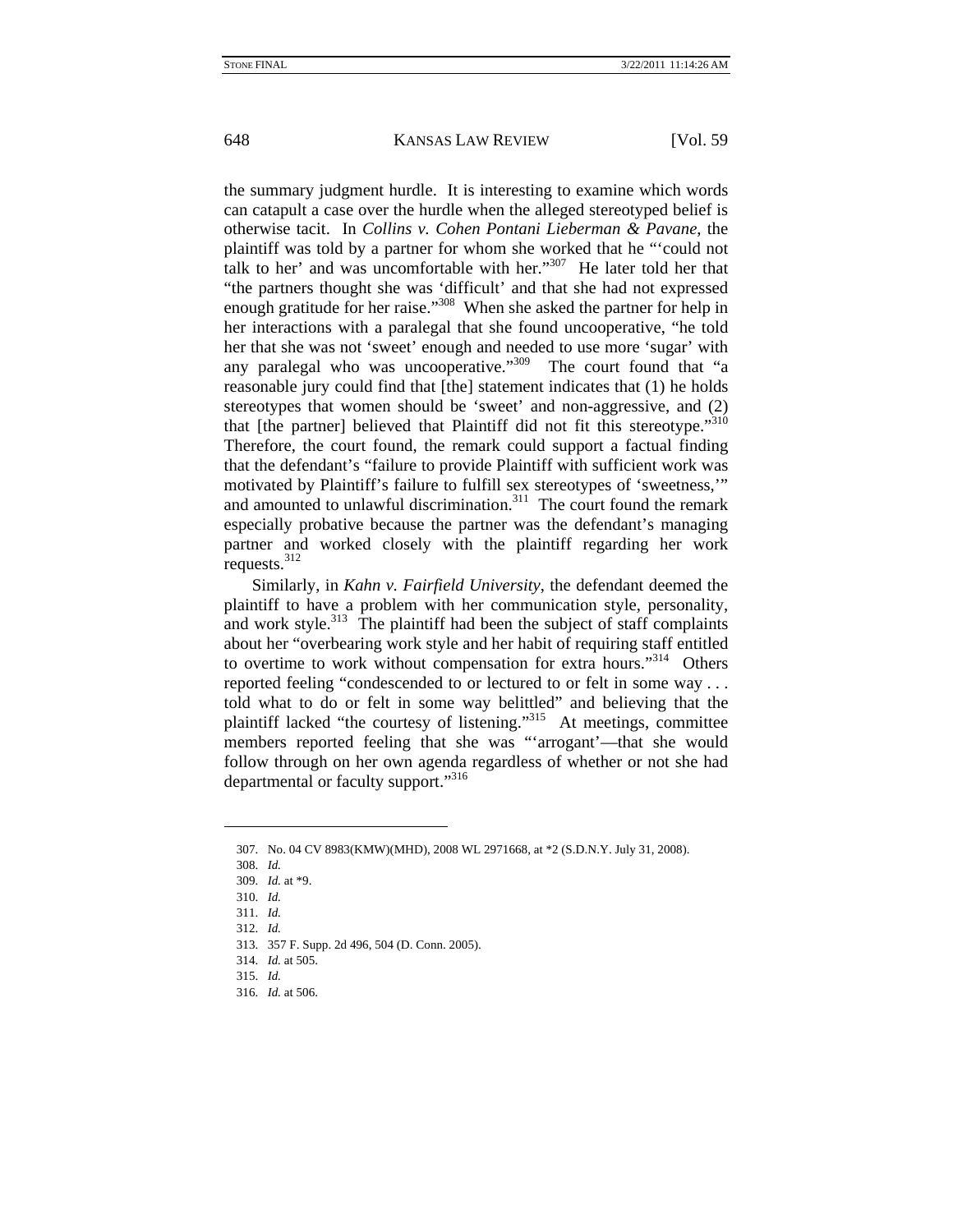The court noted that "[s]uch characteristics might be considered positive, leadership traits. On the other hand, they might be considered flaws that make a person a less effective administrator. In context, they may also be considered improper gender stereotypes."<sup>317</sup> The court went on to find that the "conclusory statements that Kahn was 'arrogant' or 'difficult to work with'" were baseless and proved largely unsubstantiated when the speakers were questioned about the remarks.<sup>318</sup> Thus, the court found, "[g]iven the imprecise nature of the University's purported legitimate, non-discriminatory reasons, the evidence provided by Kahn to support a factual finding of pretext is sufficient to defeat a motion for summary judgment."<sup>319</sup>

Additionally, in cases where evidence shows that gendered or racial slurs or derogation have invaded the workplace, even in a generalized manner, courts are more likely to connect the environment rife with stereotyped beliefs to specific adverse actions allegedly motivated by stereotyped beliefs. For example, in *Lake v. AK Steel Corp.*, the district court found that a rational juror could conclude that a system put into place to monitor the plaintiff while at work was prompted by "unsubstantiated and unverifiable rumors . . . indicative of a consistent theme in the work place graffiti that African American workers were lazy, untrustworthy and undeserving of a job."<sup>320</sup> The district court reiterated the premise that an "action taken against a minority employee based on negative stereotyping can be construed by the finder of fact as evidence of discriminatory treatment because of race."<sup>321</sup> The district court also found that the plaintiff had been accused of theft and disciplined based on similar, unfounded stereotypical inferences about him drawn by decision-makers.<sup>322</sup> However, evidence of substantial disparate treatment in this case compounded the evidence of racial stereotyping.<sup>323</sup> In any event, whether a remark is reflective of a mindset that attributes negative qualities to class members is an important question bound up in the larger question of how probative a stereotyped comment is.

<sup>317.</sup> *Id.*

<sup>318.</sup> *Id.* The court also noted: "For example, Committee member Katherine Schwab, Associate Professor of Art History, when asked to explain why she found working with Kahn 'frustrating,' could point only to Kahn's requests that Schwab gather information regarding her department in 'only a few days, usually less than a week.'" *Id.*

<sup>319.</sup> *Id.*

 <sup>320.</sup> No. 2:03CV517, 2006 WL 1158610, at \*29 (W.D. Pa. May 1, 2006).

<sup>321.</sup> *Id.*

<sup>322.</sup> *Id.* at \*30.

<sup>323.</sup> *Id.* at \*32.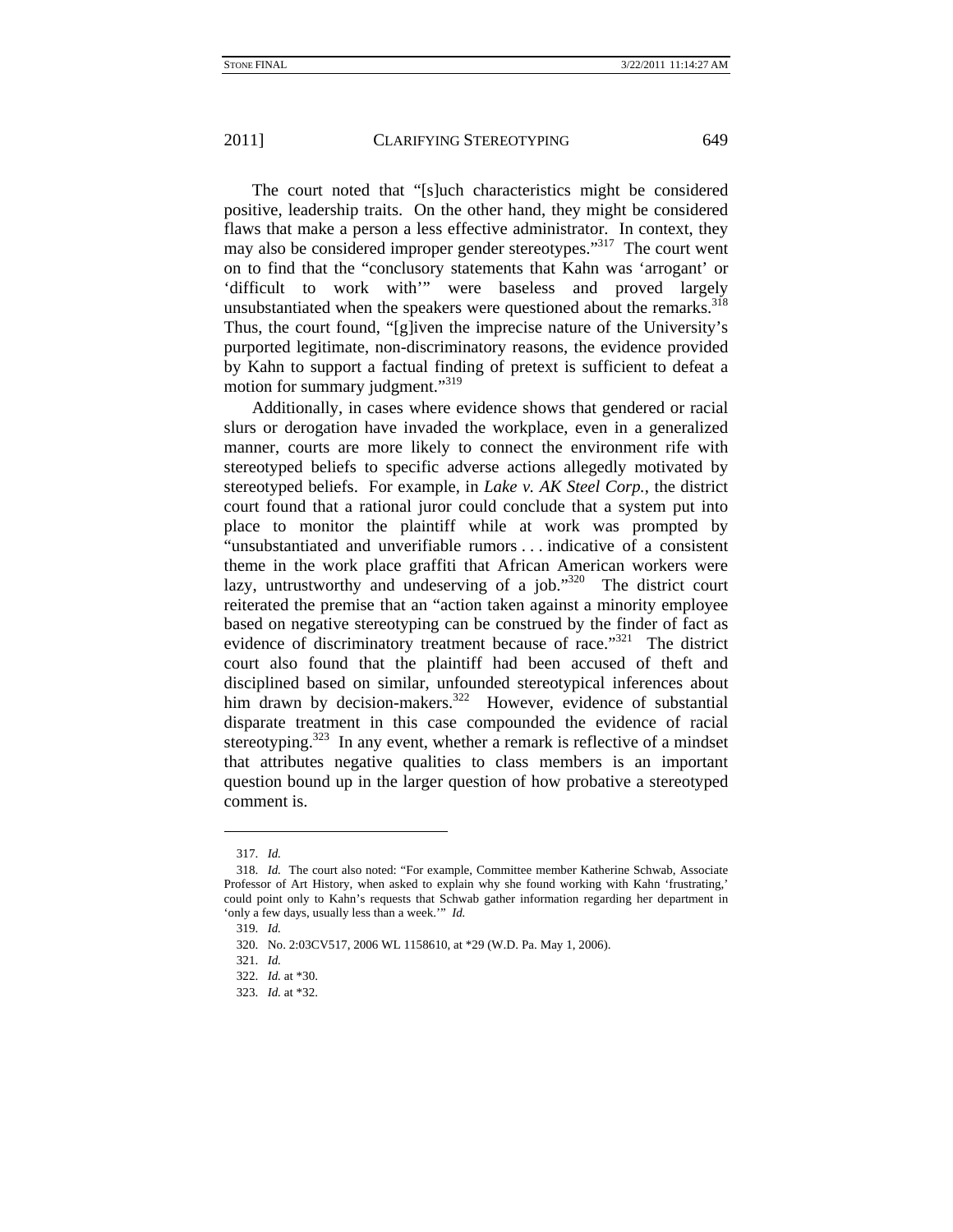Although the rationale given as to why some of these cases ran afoul of Title VII—that a decision somehow informed by stereotyping had affected a protected class member—is vague, something much more capable of precise articulation was clearly going on in each case. In each case, a protected class member had been held to a different—typically higher—standard because of his or her protected class status than someone situated outside the class. To the extent that the plaintiff's failure to meet the different standard resulted in an adverse action that would not have befallen one situated outside the class, a disparate impact of sorts was engendered.<sup>324</sup>

4. Is the Comment Merely an Inartful Characterization of a Trait that Has No Relation to Class Status?

In other cases, courts have found that the comment merely showed that the decision-maker disfavored a plaintiff's personal trait independent of the plaintiff's protected class. In *Cuttino v. Genesis Health Ventures, Inc.*, the plaintiff was terminated for what the court deemed a legitimate reason.<sup>325</sup> The plaintiff, however, contended that although no explicit comments about her race were ever made by anyone at work, she had been targeted for particularly bad treatment because of her status as "an assertive African-American employee.<sup>"326</sup> Her supervisor's poor view of her skills and performance, the plaintiff maintained, was "tainted" by the supervisor's "discriminatory attitude towards assertive African-Americans."<sup>327</sup> As proof of this, the plaintiff offered a letter authored by the supervisor that characterized her as "violent and insubordinate," as well as "aggressive and intimidating," words that the plaintiff felt were "stereotypical terms for race discrimination."<sup>328</sup>

The district court, however, refused to find that the letter evinced a discriminatory attitude, and it drew attention to the fact that the employer

<sup>324.</sup> *See generally* Rebecca Hanner White, *De Minimis Discrimination*, 47 EMORY L.J. 1121 (1998) (contrasting actionable discrimination with de minimis discrimination, which receives little attention from courts).

 <sup>325.</sup> No. 3:04 CV 575(MRK), 2006 WL 62833, at \*3 (D. Conn. Jan. 11, 2006). The court cited the plaintiff's "lack of understanding of fundamental accounting and booking practices, and her history of bookkeeping and training errors, the most recent of which . . . led the financials to incorrectly show bad debt, and her failure to train the bookkeeper and oversee proper accounting for residents' funds." *Id.* 

<sup>326.</sup> *Id.* at \*5.

<sup>327.</sup> *Id.*

<sup>328.</sup> *Id.* at \*5–6.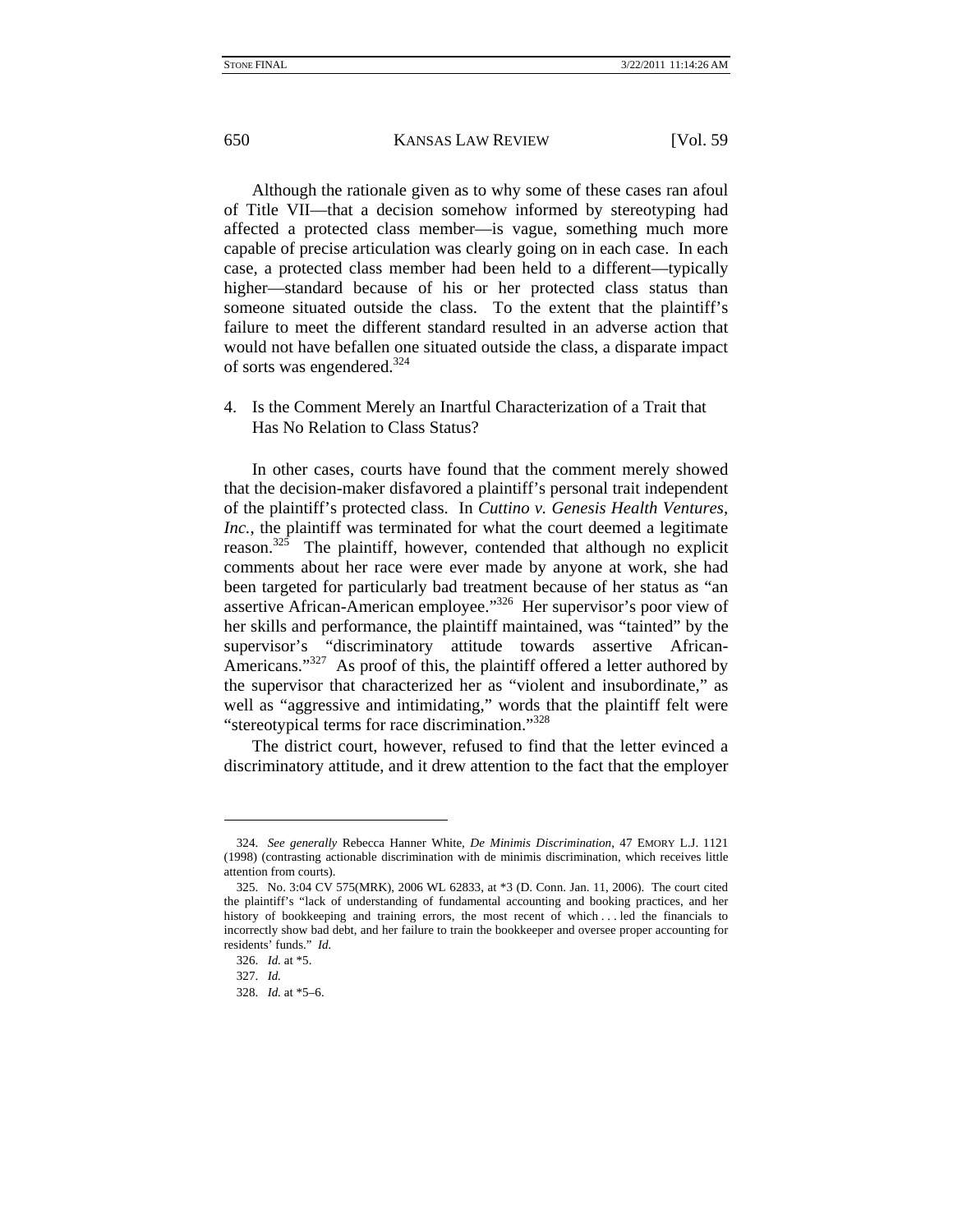replaced the plaintiff with another African American employee.<sup>329</sup> The district court found that words like "lying" and "violent," standing alone, were not "racial code words."<sup>330</sup> This, combined with the fact that the plaintiff had an admitted "strong, assertive personality that might come across as intimidating," as well as an admitted "personality conflict" with her supervisor, meant that the description—apt or not—did not permit the court to deny summary judgment on the claims. $331$ 

Indeed, the problem with unarticulated or even partially articulated stereotypes is one of proof. If a plaintiff like Cuttino *could* demonstrate that traits that she possessed were not tolerated as well in her as they would be in one who was not a member of her protected class, she should certainly have a cognizable claim of race discrimination. Moreover, if she could show that a decision-maker was more prone to discerning or ascribing certain traits to her than he would be to one who was not a member of her protected class (in this case, race), she should certainly have a cause of action. However, demonstrating these things without a smoking gun—an explicit statement or comment that references her protected class—would be incredibly difficult.<sup>332</sup> Many courts have found that without comparators,<sup>333</sup> or even with potential, but not perfect, comparators,  $334$  the absence of a smoking gun comment is fatal to a plaintiff's claim.

Once it has been established that there is a stereotype in play, courts go on to ascertain whether a tenable connection exists between the stereotype and the adverse action at issue. The bulk of this Article focuses on stereotypes themselves and fleshing out and evaluating the

1

333. *See* Sullivan, *supra* note 119, at 192 ("Thus, only when those factors are ruled out by an almost-twin comparator will the courts permit the inference of discrimination.").

<sup>329.</sup> *Id.* at \*6.

 <sup>330.</sup> *Id.* 

<sup>331.</sup> *Id.*

<sup>332.</sup> *See, e.g.*, EEOC v. St. Michael Hosp. of Franciscan Sisters, Milwaukee, Inc., 6 F. Supp. 2d 809, 824 (E.D. Wis. 1998) ("The EEOC . . . claims that passing over Johnson for the . . . position was . . . on account of Johnson's race. This claim is grounded primarily in [a] belief that Johnson was too aggressive. The EEOC claims that this reliance on aggressiveness amounts to impermissible stereotyping. While it is possible that such is true, the EEOC proffers no evidence that Jurishica was engaging in racial stereotyping in this respect.").

<sup>334.</sup> *See, e.g.*, Blue v. Def. Logistics Agency, 181 F. App'x 272, 273 (3d Cir. 2006) ("To establish a prima facie case . . . a plaintiff must show . . . non-members of the protected class were treated more favorably."); Geier v. Medtronic, Inc., 99 F.3d 238, 243 (7th Cir. 1996) (requiring the plaintiff to discuss comparison group as part of the direct evidence); *see also* Sullivan, *supra* note 119, at 208 (citing several cases where not being able to produce a comparator was fatal to the plaintiff's claim). *But see* EEOC v. Nw. Mem'l Hosp., 858 F. Supp. 759, 764 (N.D. Ill. 1994) (finding that failure to show similar treatment of comparable, nonpregnant employees was not fatal to the plaintiff's case).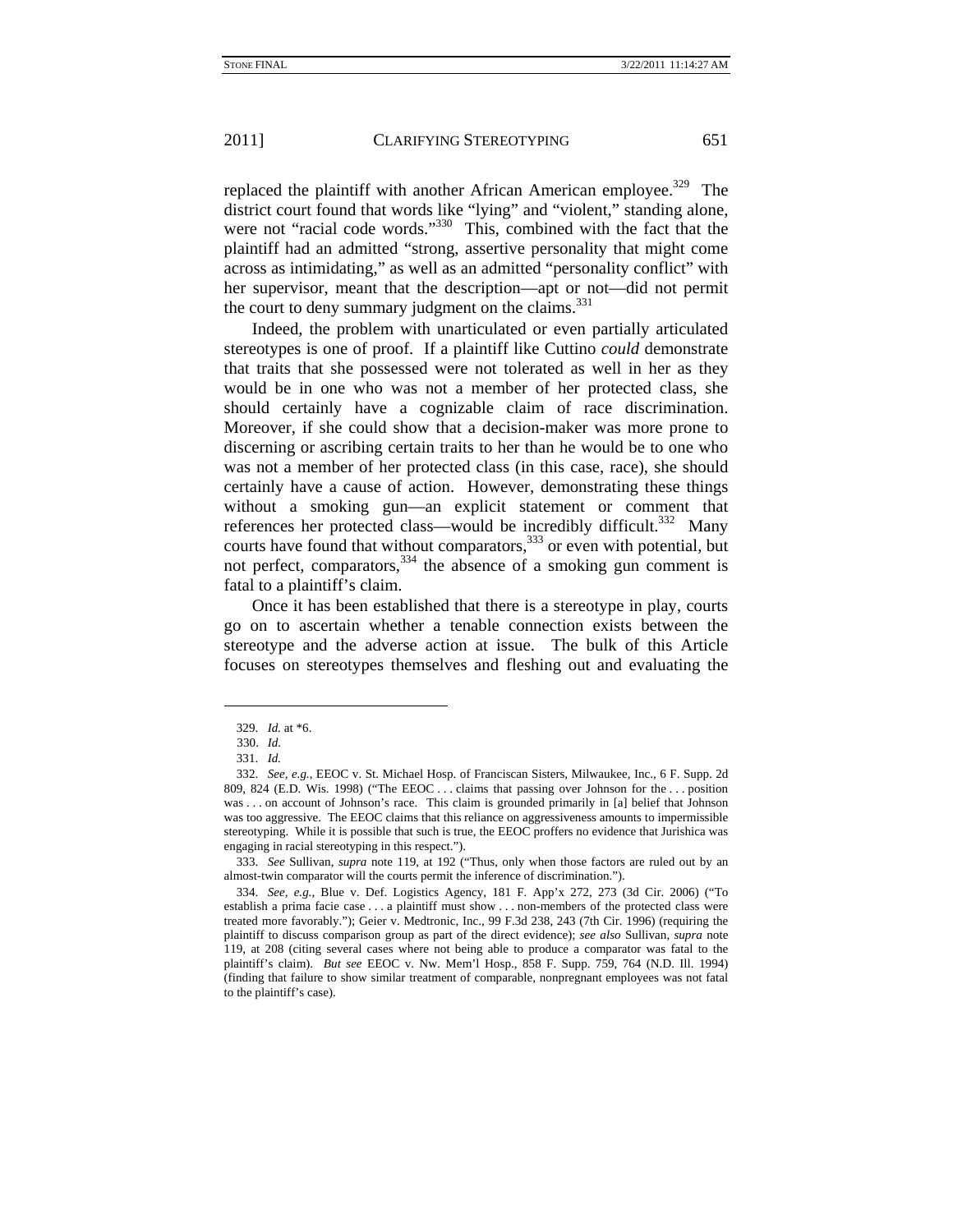questions embedded in discerning whether the alleged "stereotyping" evinces something actionable. However, once a stereotype that can evince discrimination is discerned, it is important to examine the questions bound up in this next part of the analysis.

## *B. Was There a Proper Nexus Between the Stereotype and the Harassment or Adverse Action or Change in Terms and Conditions?*

In *Zhao v. State University of New York*, the plaintiff sued her employer for national-origin discrimination in violation of Title VII.<sup>335</sup> In the course of attempting to demonstrate the existence of this discrimination, Zhao proffered what she deemed to be a stereotyped comment made by one of her interviewers, Dr. Batuman, that "she liked to employ Chinese people because they work very hard and very long hours."<sup>336</sup> Zhao alleged that once she was hired, this same decisionmaker commented that she was not in the laboratory enough and questioned the commitment that a recommender had attributed to her.<sup>337</sup> She also alleged, among other things, that this same individual "told a story about her Chinese babysitter's husband," insisted that she be in the lab such that she became wary of taking restroom or lunch breaks, denied her library privileges, humiliated her by mocking her heavy accent, and at a party attended by some Turkish guests, asked her "whether she though[t] Turkish people are 'more lovely' than Chinese people."<sup>338</sup> Moreover, Zhao pointed to what she saw as a "lack of resources and staffing in the laboratory," which she blamed on Dr. Batuman's "unrealistically high expectations regarding her performance based on ethnic stereotyping of individuals of Chinese origin."<sup>339</sup>

The district court denied the employer's motion for summary judgment, citing, among other things, Dr. Batuman's comments at the time she hired Zhao, which, the district court said, "reflect[ed] that she may have higher performance expectations for individuals of Chinese origin because of her belief in certain ethnic stereotypes."340 These statements, said the district court, "combined with . . . other statements . . . relating to Dr. Zhao's national origin and also that Dr. Batuman may have imposed work requirements and expectations that

 <sup>335. 472</sup> F. Supp. 2d 289, 295 (E.D.N.Y. 2007).

<sup>336.</sup> *Id.* at 308.

<sup>337.</sup> *Id.* at 302.

<sup>338.</sup> *Id.* at 302–03, 308–09.

<sup>339.</sup> *Id.* at 309.

<sup>340.</sup> *Id.*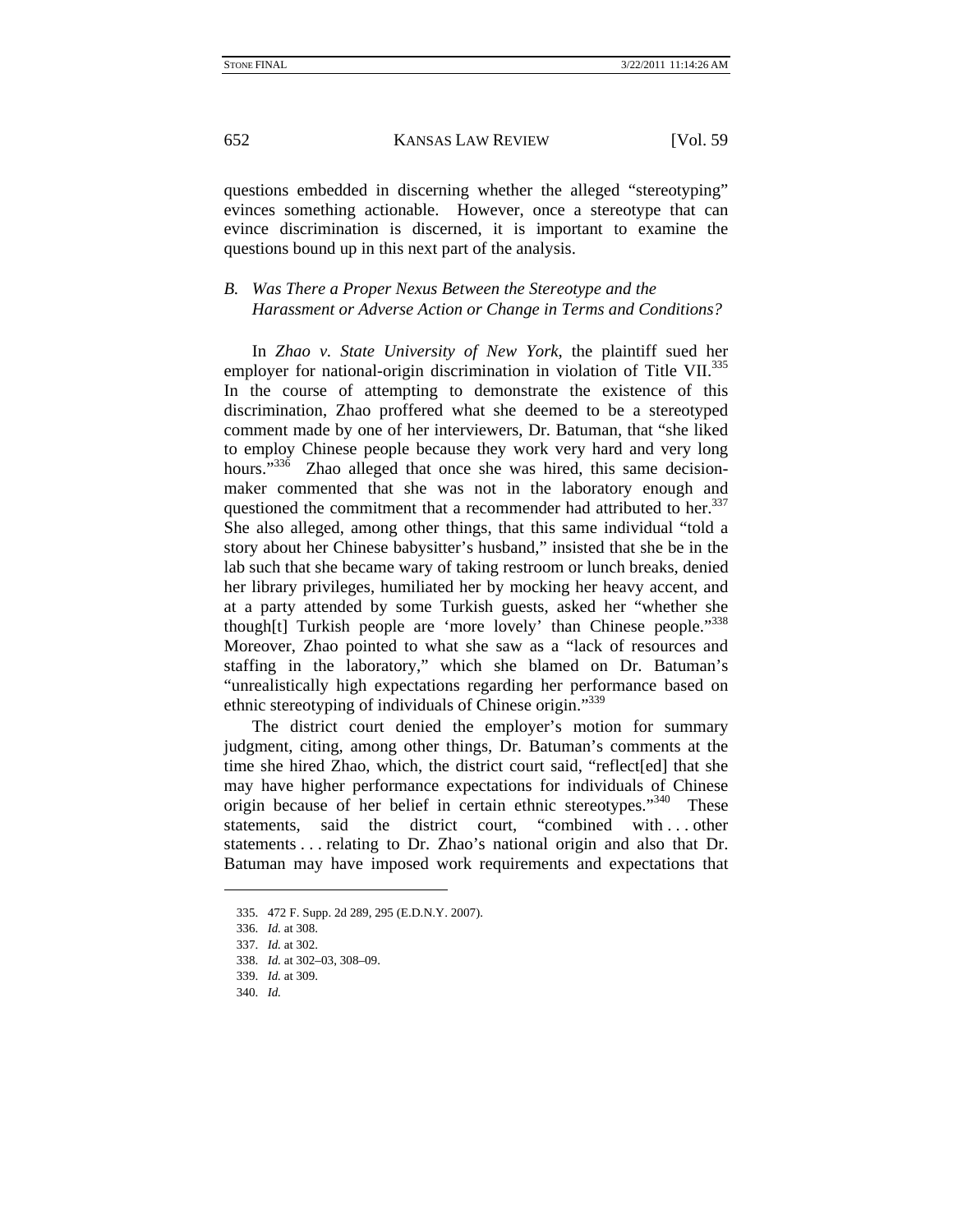would not have been imposed on a non-Chinese employee," furnished a basis in fact for the conclusion at which a reasonable jury could arrive that Zhao had been the victim of national-origin discrimination.<sup>341</sup>

The district court observed that both the circuit in which it was situated—the Second Circuit—and the Supreme Court had both held that "decisions resulting from 'stereotyped' impressions or assumptions about the characteristics or abilities of women violate Title VII."<sup>342</sup> The court noted: "These same principles undoubtedly apply with equal force to racial and ethnic stereotyping," even in a case where "[t]he stereotyping involved positive attributes that could have initially favored a plaintiff at the time of hiring."343 Indeed, the district court found:

If an employer has crossed the line into making employment decisions based on ethnic stereotyping rather than on the merits, one could easily see how a stereotype that may benefit an employee on one day could result in an adverse employment action on another day. This type of stereotyping in employment decisions, if proven, is precisely the type of evil that Title VII is designed to prevent . . . .

Thus, the fact that Dr. Batuman drew upon so-called positive stereotyping of Chinese people as hardworking engendered an adverse effect when Zhao fell short of the unrealistically high expectations that Dr. Batuman set for her. Ultimately, the court held:

If it is demonstrated that an employer is making any employment decisions based upon these impermissible stereotypes and an employee subsequently suffers an adverse employment action that potentially implicates such stereotypes, a jury may reasonably infer that the adverse employment action resulted from the impermissible stereotyping, as opposed to the proffered non-discriminatory reason for the action.

While this case illustrates the notion that a person can be considered "not enough like" her class and made to suffer for it, the assumptions in this case were explicitly stated.

Again, this case demonstrates that there are multiple questions and issues bound up in the larger question of whether a stereotype—once identified as such—actually operated to motivate a change to the terms

<sup>341.</sup> *Id.*

<sup>342.</sup> *Id.* 343. *Id.* at 310.

<sup>344.</sup> *Id.*

<sup>345.</sup> *Id.*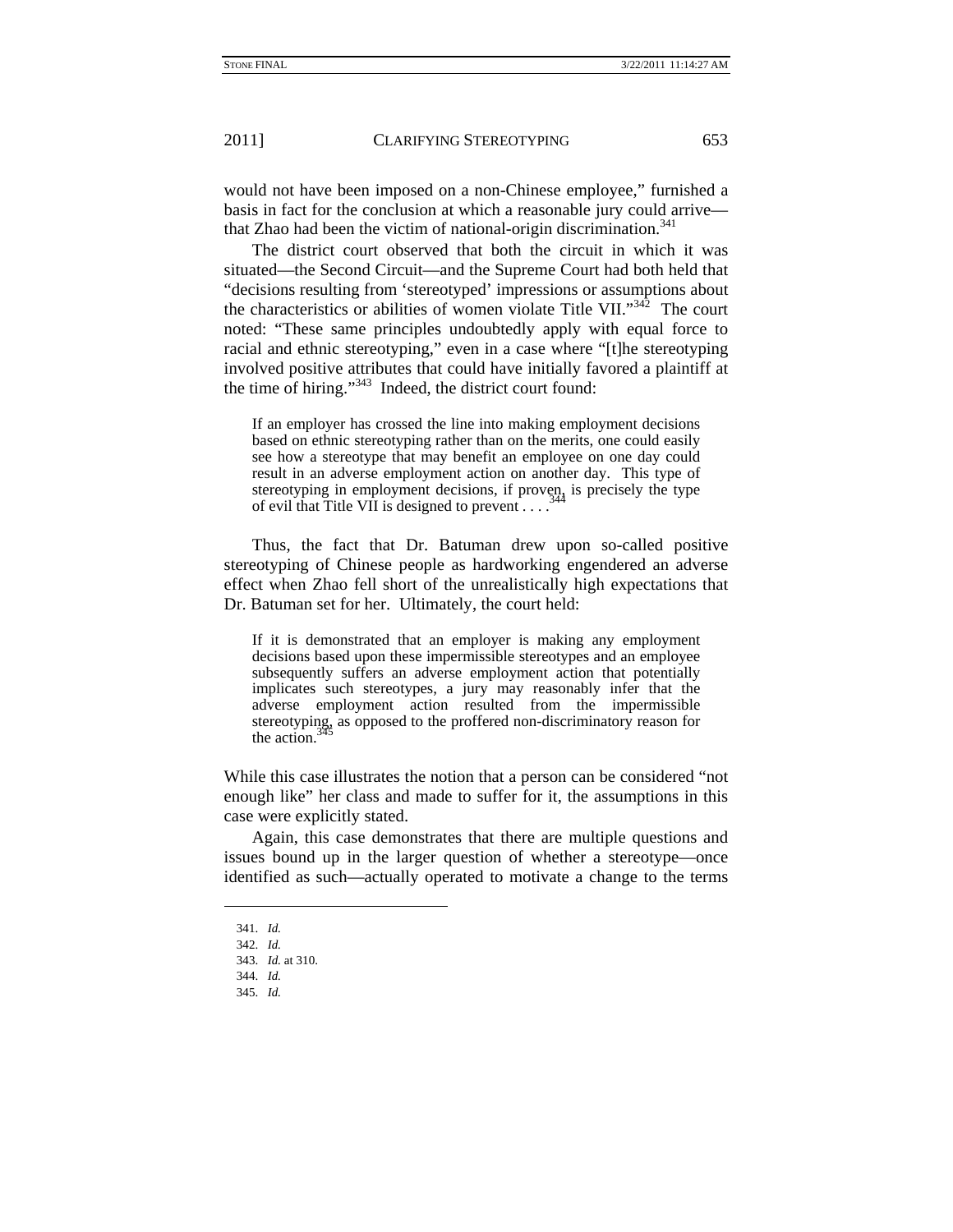or conditions of a plaintiff's employment, thus rendering the plaintiff discriminated against on the basis of her protected class status. Among the questions that courts have weighed or should weigh while addressing this larger question are whether the remark was made by a decisionmaker or one to whom no authority was conferred, whether the remark was made in ample temporal proximity to the decision, and whether the remark was made in reference to the employment decision at issue. These questions will be briefly addressed here, but they turn upon considerations that differ substantially from those that surround the notion of stereotyping.<sup>346</sup>

1. Was the Remark Made by a Decision-Maker?

The question of who uttered the allegedly discriminatory remark is and should be important to courts trying to ascertain whether an adverse employment action was motivated by discrimination.<sup>347</sup> In a 2009 district court case, the plaintiff's supervisor commented that "[w]omen are good for only one thing and that is sex" and that "he wanted to get rid of two older employees because they were 'too old to do their jobs well anymore."<sup>348</sup> The court judged the case to be "indistinguishable" from *Hopkins*:

Like the Policy Board, the decision makers here, while unbiased themselves, took into account factors allegedly tainted by sexism in making an adverse employment decision. The court, of course, recognizes that the incident leading to Lanahan's termination was investigated and acted upon by unbiased decision makers. However, the court cannot ignore evidence that the decision makers also implicitly relied on Boyd's disciplinary actions in deciding to terminate Lanahan. $349$ 

 <sup>346.</sup> These questions will be the central subject of a future article.

 <sup>347.</sup> Thus, the court considered whether the decision-makers made the remark. Courts have used the "cat's paw" theory to "aid[] them in determining when an employer should be liable for an adverse employment decision that may have been 'tainted by a biased subordinate employee.'" Sara Eber, Comment, *How Much Power Should Be in the Paw? Independent Investigations and the Cat's Paw Doctrine*, 40 LOY. U. CHI. L.J. 141, 146 (2008) (quoting Angelo J. Genova & Francis J. Vernoia, *Litigating Employment Discrimination Claims 2007*, *in* LITIGATION, at 9, 20–21 (PLI Litig. & Admin. Practice, Course Handbook Series No. 10836, 2007)); *cf.* Natasha T. Martin, *Immunity for Hire: How the Same-Actor Doctrine Sustains Discrimination in the Contemporary Workplace*, 40 CONN. L. REV. 1117, 1163 n.211 (2008) ("The courts have even adopted the cat's paw theory in circumstances where a subordinate or peer-level employee expresses bias that influences the ultimate decision-maker.").

 <sup>348.</sup> Lanahan v. S. Nev. Health Dist., No. 2:06CV-01176-LRH-LRL, 2009 WL 395794, at \*2 (D. Nev. Feb. 17, 2009).

<sup>349.</sup> *Id.* at \*7.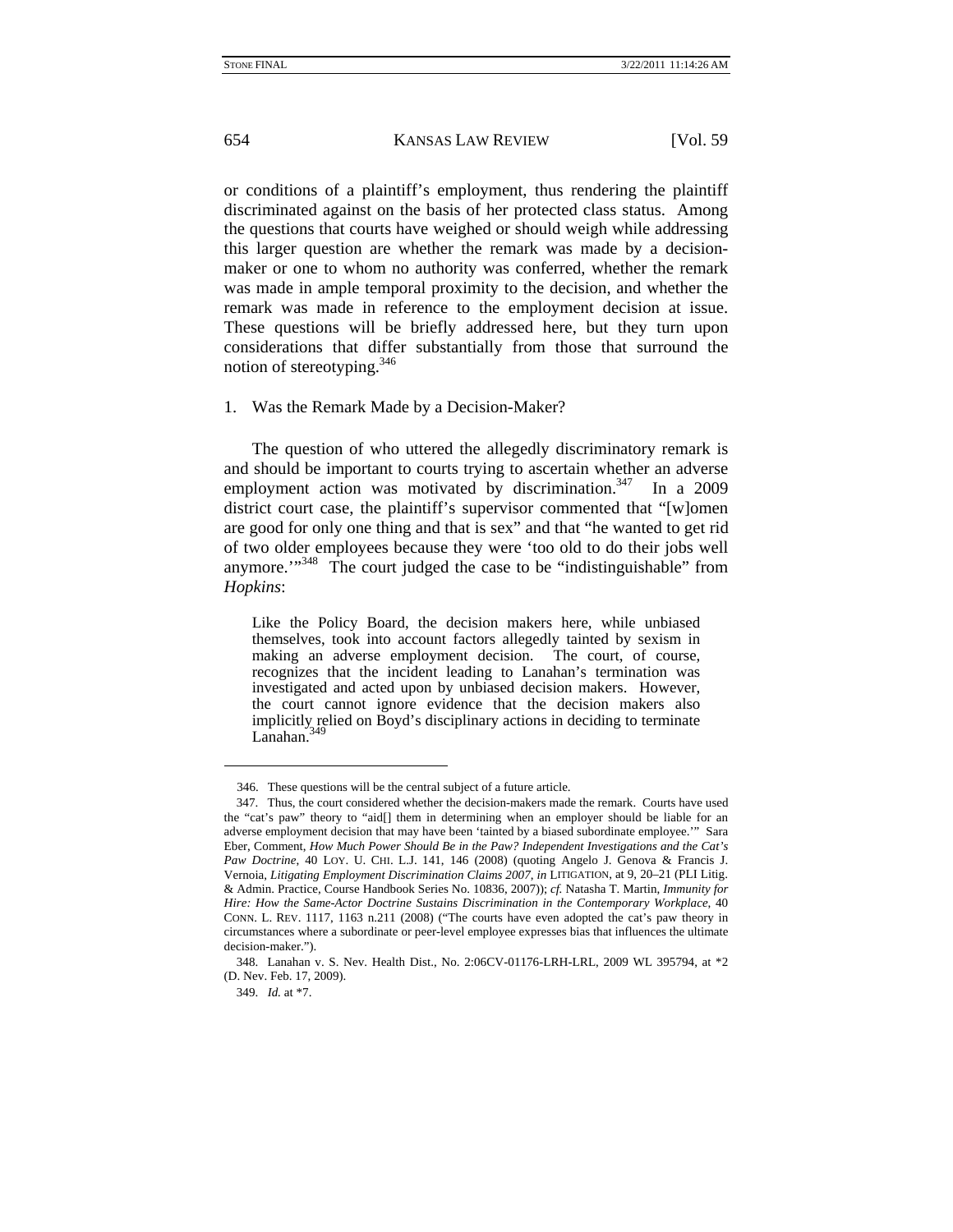2. Was the Remark Made in Ample Temporal Proximity to the Decision?

Numerous courts have evaluated the length of time that elapsed between the comment made and the adverse employment action at issue to determine whether the action was motivated by discriminatory intent evinced by the comment. The range of elapsed times contemplated, however, has varied from court to court.<sup>350</sup>

3. Was the Remark Made in Reference to the Employment Decision at Issue?

All too often, courts foreclose a plaintiff's case by granting summary judgment to a defendant when the plaintiff proffers a stereotyped comment indicative of a discriminatory mindset but the comment was not specifically made in reference to the particular adverse decision at issue.

In *Boyd v. State Farm Insurance Cos.*, the plaintiff claimed that his employer failed to promote him based on his race.<sup>351</sup> The employer relied on a performance evaluation to justify its decision not to promote the plaintiff, and the evaluation had been prepared by the plaintiff's supervisor, who, evidence showed, called the plaintiff "Buckwheat" and a "Porch Monkey."352 However, the Fifth Circuit affirmed the district court's grant of summary judgment to the defendant, dismissing these comments as stray remarks without a "causal connection" to the specific failure to promote.<sup>353</sup>

Indeed, several courts have expressed that "when assessing the ultimate issue of intentional discrimination, the court may properly disregard any stray remarks made by the decisionmaker but not causally related to the decision making process."<sup>354</sup> Such disregard often results in

<sup>350.</sup> *Compare* Bellaver v. Quanex Corp., 200 F.3d 485, 493 (7th Cir. 2000) (noting "a long time period between a remark and an employment action can defeat the inference of a 'causal nexus between the remark and the decision to discharge'" but holding that a three-to-four-month period of time did not sever the nexus between the intent shown and the adverse action at issue), *with* Geier v. Medtronic Inc., 99 F.3d 238, 242 (7th Cir. 1996) (not weighing evidence of discriminatory intent that occurred a year before the adverse action).

 <sup>351. 158</sup> F.3d 326, 328 (5th Cir. 1998).

<sup>352.</sup> *Id.* at 329–30.

<sup>353.</sup> *Id.* at 330.

 <sup>354.</sup> Engstrand v. Pioneer Hi-Bred Int'l, Inc., 946 F. Supp. 1390, 1399 (S.D. Iowa 1996); *see also* Ortiz-Rivera v. Astra Zeneca LP, 363 F. App'x 45, 47 (1st Cir. 2010) (noting that probativeness of stray remarks "is *circumscribed* if they were not related to the employment decision in question"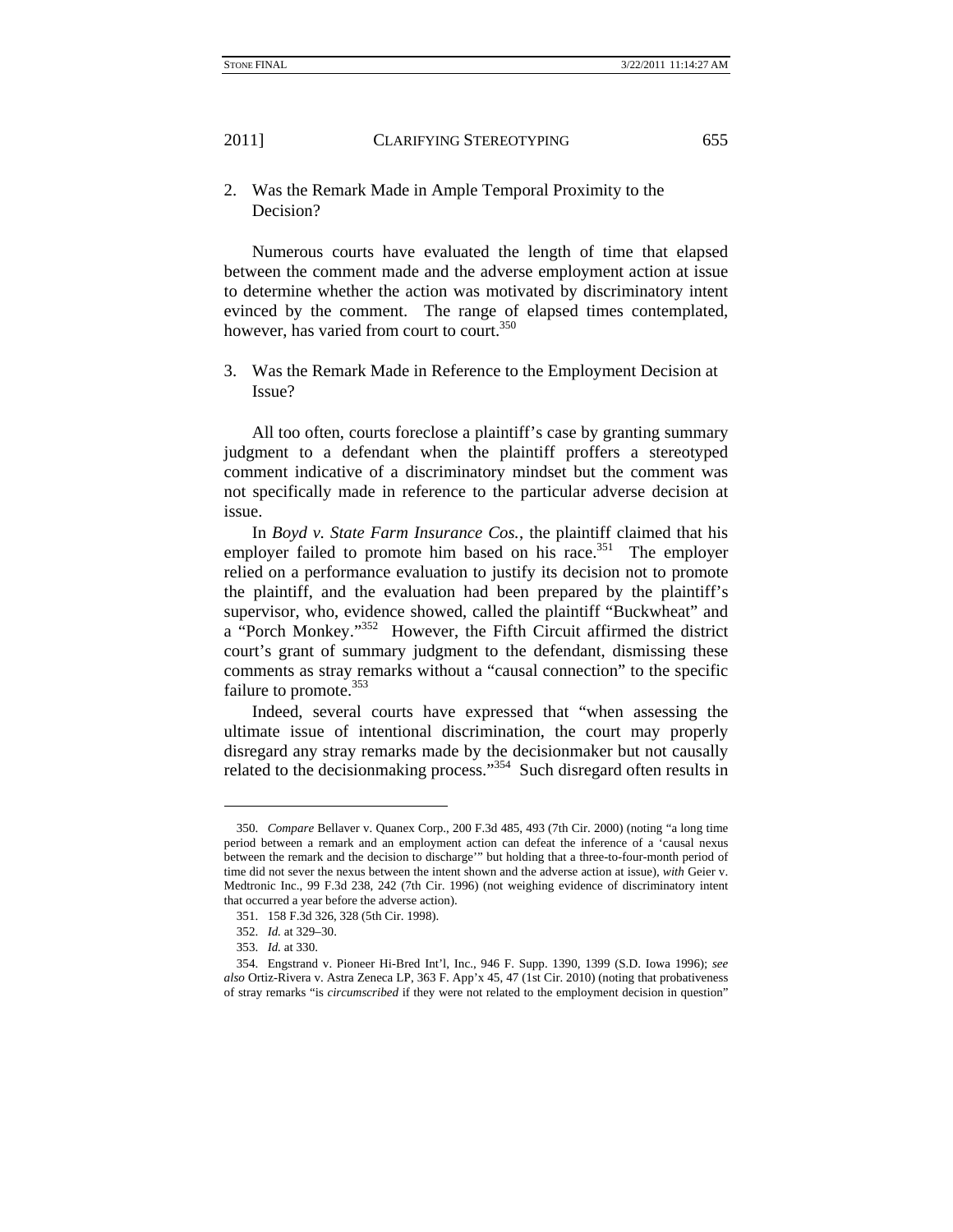a grant of summary judgment that precludes the question of discrimination—the ultimate question—from getting before a trier.

#### VI. CONCLUSION

The cases of *Sassaman* and *Lautermilch*, both discussed very early on in this Article, $355$  are perfectly illustrative of the confusion in the law about when an alleged "stereotyped" comment suffices as evidence that can buttress a discrimination claim. Both cases involved men, a class that people do not traditionally associate with warranting protection under Title VII or with utilizing the statute to vindicate rights. Both cases also involved verbal expressions that reflected certain beliefs, but the extent to which those beliefs about an individual are more broadly moored in class-based animus or an attitude that could foment classbased disparate treatment is more subject to interpretation. That different federal judges came to radically different conclusions in the course of evaluating each case illustrates that reasonable minds can differ on such issues. The relationship of *Price Waterhouse v. Hopkins* to a proper construction of the meaning of comments in each case and their possible legal significance is, at best, unclear and tenuous.

The fact remains, however, that class-based stereotyping and animus remain in the modern workplace. These attitudes are too often belied by the careful phrasing and censoring in which so many engage to comply with the prohibitions against discrimination set forth by the law and companies' policies. If a plaintiff is fortunate enough to have evidence of a so-called stereotyped comment, a court's dismissing it too readily as a slip of the tongue or as something that *as a matter of law* could not be construed as evincing discrimination, thwarts the goals of federal antidiscrimination law.

Several comments on the ABA's website in response to the article about the alienation and stereotyping of female attorneys of color foremost among them, "Why turn the fact [that] the 75% of minority females are quitters [sic] into a race issue $\frac{356}{ }$ —epitomize the dangerous mindset that illustrates why stereotyped comments in the workplace are often far more nefarious than many judges have acknowledged and why more, not less, vigilance at the summary judgment stage of litigation on issues of discriminatory intent is needed. $357$  Many of the comments

<sup>(</sup>quoting Straughn v. Delta Air Lines, Inc., 250 F.3d 23, 36 (1st Cir. 2001))).

<sup>355.</sup> *See supra* Part II.A–B.

 <sup>356.</sup> Larry, Comment to Weiss, *supra* note 163 (July 22, 2009 2:05 PM).

 <sup>357.</sup> Weiss, *supra* note 163.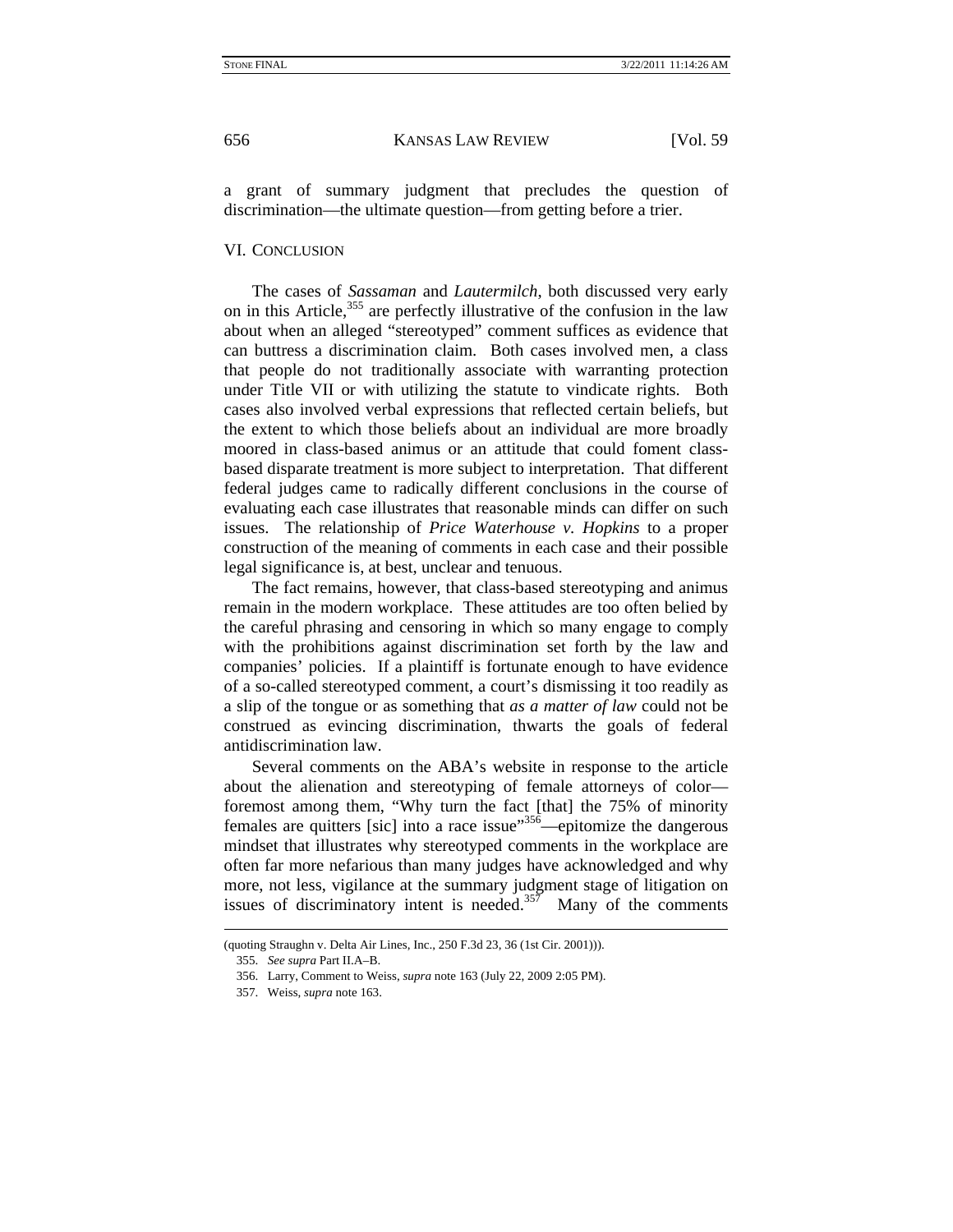l

2011] **CLARIFYING STEREOTYPING** 657

evince a refusal to accept that all employees do not navigate the professional world on an equal footing at the outset—"I don't give a damn what color skin you are. It's 2009. Either give me 2,400 in billables or go work at McDonalds<sup>"358</sup>—or a resigned acceptance of a certain amount of discrimination—"if you want ot [sic] see real discrimiination, [sic] look back 50 years. Nothing today compares; now it's just about hurt feelings. BFD," and "'Asian-American women reported stereotypes about being subservient or willing to work nonstop.' Isn't this expected from every attorney!? Talk about over sensitive."<sup>359</sup> Others, however, try to make the point that this is not at all the case:

Big law is a frat house for the good old white boys . . . where you're the first person of color that many of these attorneys have dealt with other than their nanny or maid. They all assume that you were only hired as a diversity charity case as no person of color could ever be as qualified, if not more qualified as a white person.<sup>360</sup>

In order to combat stereotyping in decision-makers' thoughts and actions properly, however, courts must consider how easily decisionmakers can mask or mute discriminatory stereotypes that seep into their thoughts or motives. Decades of needless confusion surround the issue of stereotyping, attributable in large part to courts' overreliance on a single case whose unique facts obscured the rationales for guarding against stereotyping in the first place. The quest for an interpretation, often bereft of a context, and overreliance on *Hopkins* without resort to the true reasons that stereotyped comments and beliefs are suspect in the context of Title VII have convinced too many judges that summary judgment is appropriate when state of mind or intent is legitimately placed at issue by so-called "stray" comments.

Discrimination, like any other state of mind, is elusive, nuanced, and extremely difficult to prove without a smoking gun. The comments posted on the ABA website highlight the discrimination female attorneys of color face and make it clear that race and sex-based discrimination is alive and well in professional America.

To the extent that stereotyped comments belie deep-seated animus harbored on any level of consciousness, it is more important than ever that that rare bits of evidence be given consideration by a trier of fact. In response to some of the more offensive comments on the website, one

 <sup>358.</sup> Larry, Comment to Weiss, *supra* note 163 (July 22, 2009 2:05 PM).

 <sup>359.</sup> Hadley v. Baxendale, Comment to Weiss, *supra* note 163 (July 24, 2009 8:30 AM).

 <sup>360.</sup> Esq, Comment to Weiss, *supra* note 163 (July 23, 2009 3:25 PM).